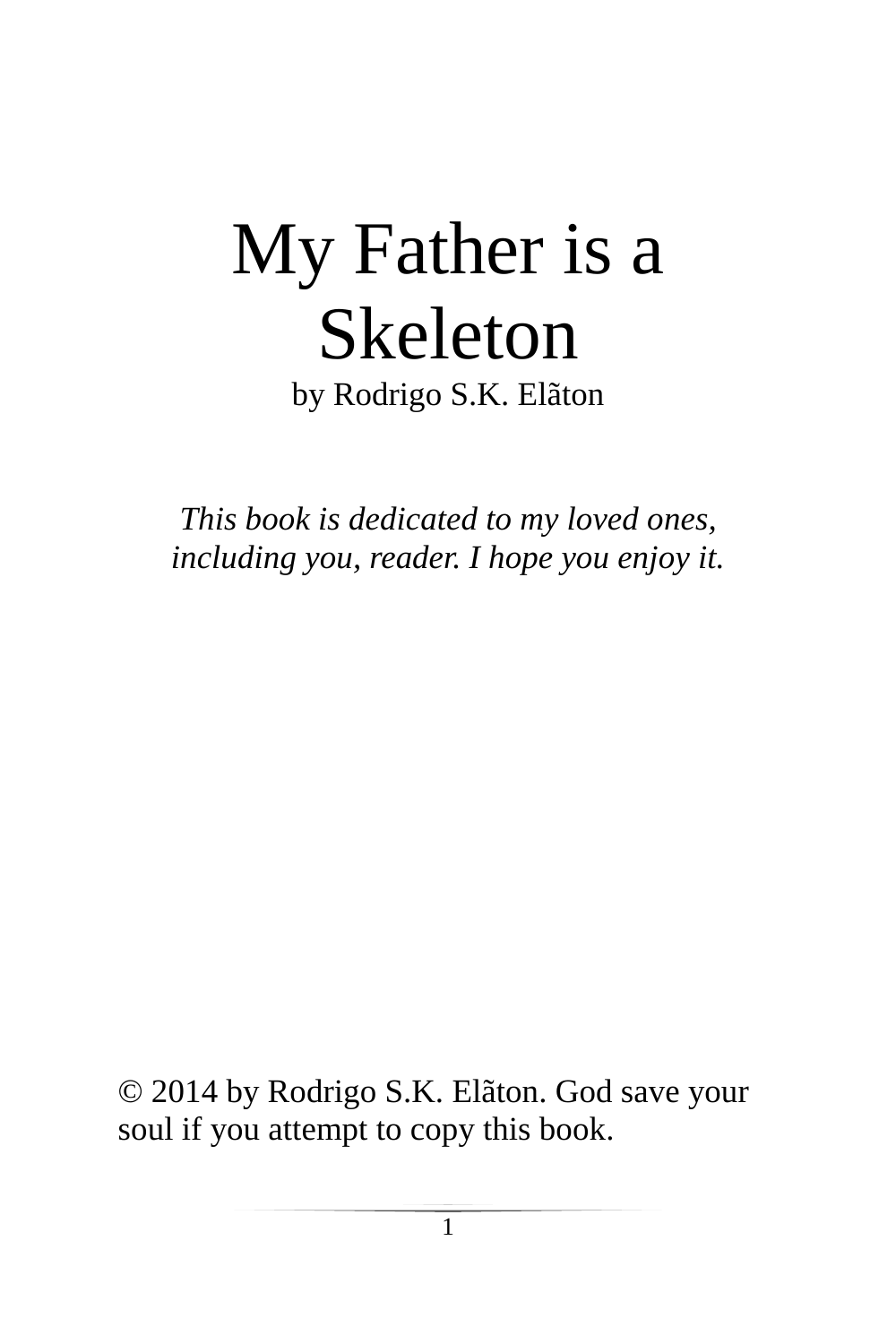## **Contents**

| Johnny Thunder                                                   | 3              |
|------------------------------------------------------------------|----------------|
| <b>Skeleton Boy's Deadly Surprise</b>                            | $\overline{4}$ |
| The Skeleton Doctor Is In                                        | 7              |
| To Hell and Back Again                                           | 11             |
| Knights in Satan's Sewage                                        | 15             |
| Journey to KISSlorian                                            | 18             |
| The Bravery of Skeleton Doctor                                   | 20             |
| The Wife of Skeleton Sacramento                                  | 23             |
| Time to Spare                                                    | 24             |
| <b>Skeleton Doctor Saves the World</b>                           | 27             |
| Trouble in Time!                                                 | 31             |
| An Unanticipated Expedition                                      | 35             |
| My Bones are the Bones that will Pierce the Sky                  | 37             |
| Bones and Lightning                                              | 39             |
| One Skeleton's Quest for Power, and Another Skeleton's Quest for | Vengeance 42   |
| For Whom the Bones Toll                                          | 46             |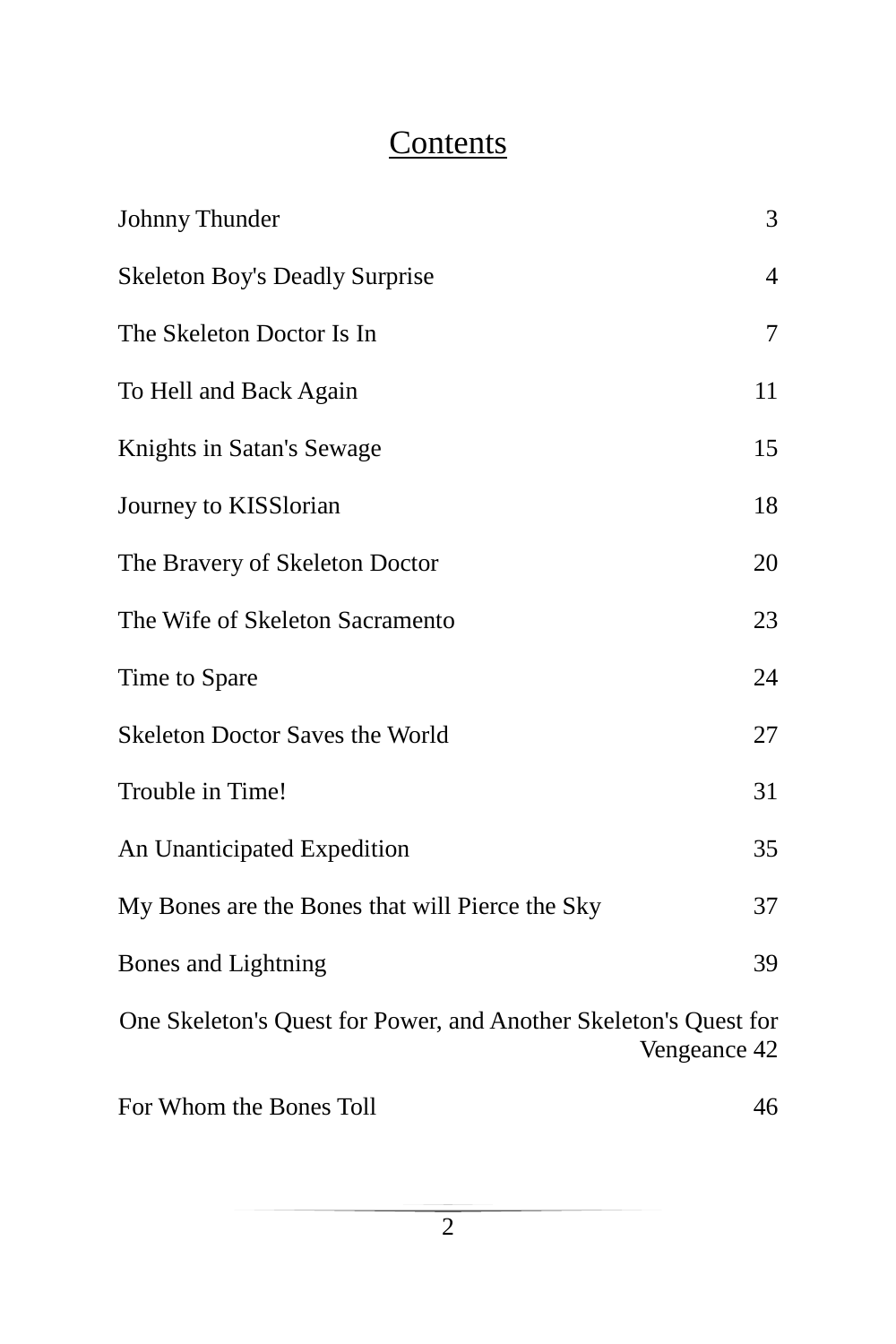#### Part I: Johnny Thunder

16 year old Suzie Sacramento didn't know that her father was actually a Skeleton.

She brought home her Spring Fling 2010 date to meet him. His name was Johnny

Thunder. He was a well-known player.

Skeleton Saramento sent out his invisible hell-beasts to gather information on him whilst he and Suzie

copulated in her room. When they returned with the information that he only ever wanted one thing, he burst down Suzie's door.

"AHHHHH, DAD!" she screamed, naked, as Johnny Thunder jumped out the window.

"YOU BASTARD, I'LL RIP YOUR SKULL OUT!" ROARED SKELETON SCARAMENO after him.

"DAD NO I LOVE HIM" cried Suzie

"IT'S TOO LATE, THE RITUAL HAS BEEN COMPLETED." and then he cut his hand or something. And the bone marrow fell to the delight of the hell-beasts.

They chased after Johnny Lighting as he rode his motorcycle, which is like a car, but with 2 wheels and is thinner.

"YOU CAN'T CATCH ME EVER" he laughed as he rode into the Knight.

THE KNIGHT was here to Kill Johnny though, even though he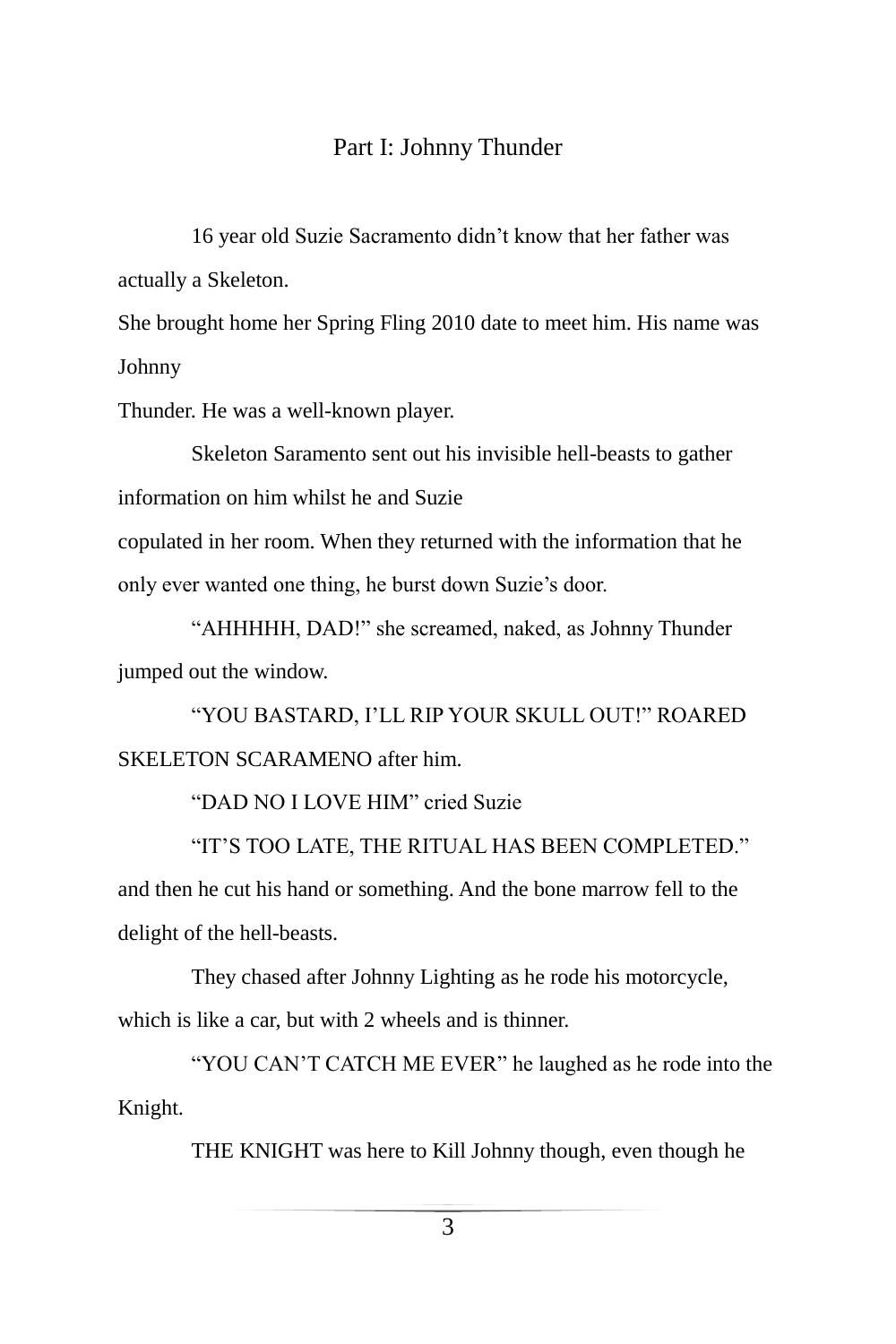looked like a police officer! IT WAS SKELETON'S SACRAMENTO'S minion-general.

He ripped off Johnny's Thunderbolt's head and blood and neck bits flew everywhere, all over. The ground was filled with blood and the hellbeasts devoured his body.

"Dad I forgive you!" said Suzie as she arose on the scene.

"I know you do sweaty!" cried skeleton as he wept with love.

#### Part II: Skeleton Boy's Deadly Surprise

After Johnny Thunder was executed by the Police-looking Knight, Suzie was sad for many days. Until her dad introduced her to his boss's son, Skeleton Boy. Skeleton Boy came over for dinner with his dad, Skeleton Boss and they ate the food or whatever.

"So, u two are perfect for each other, and everyone agreed." Skeleton Sacramento said.

Suzie was happy.

"I love my new boyfriend so much, especially because he's a SKELETON!" Suzie said later in her room. She still thought of Johnny Thunder with much sadness.

"Hey babe."

"O hai, Skeleton Boy" giguledd Suzie

"Nothing can brake us apart!" laughed SB and he kidnapped her then.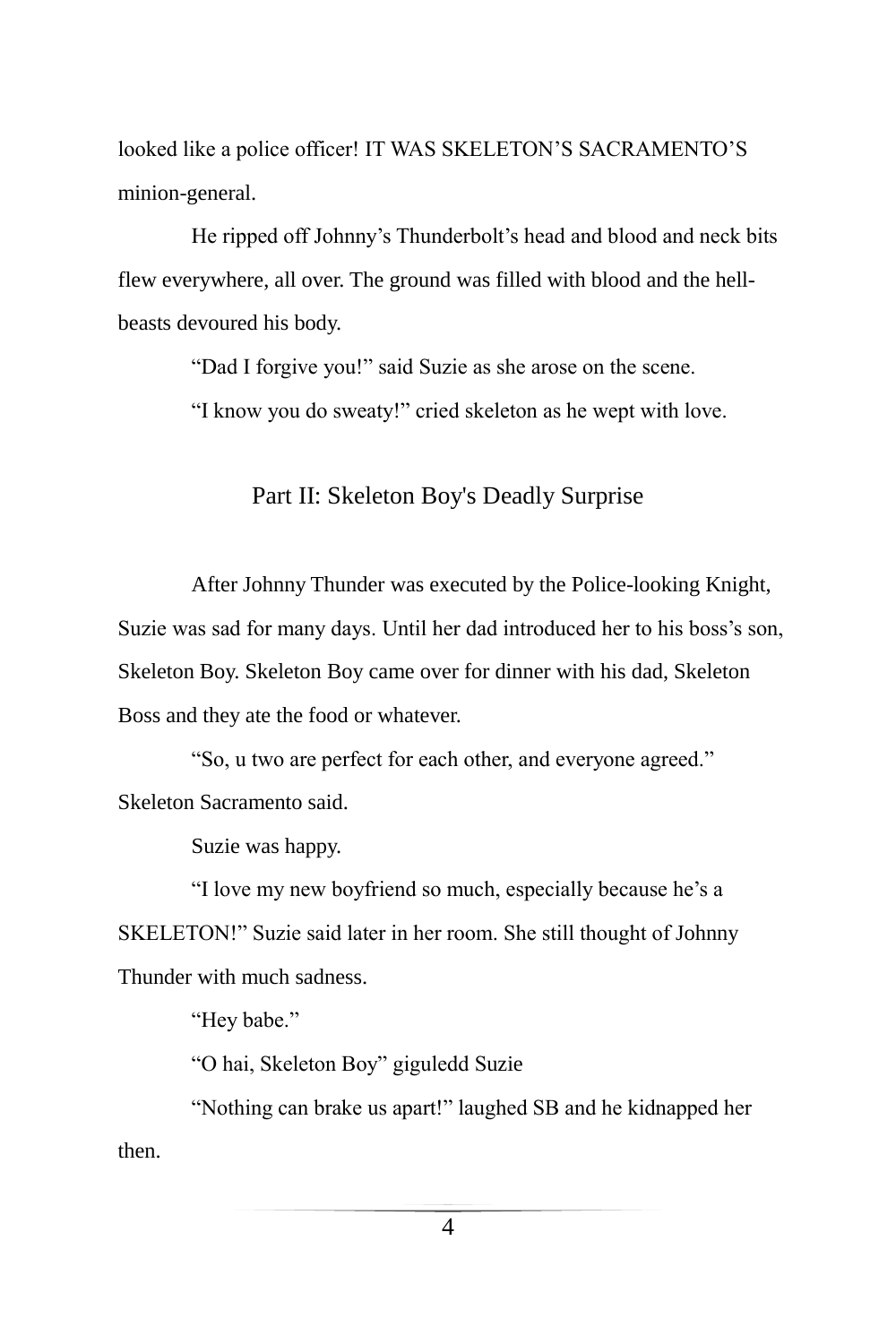#### "NOOOOOOOOOOOOOOOOOOOOO" CRIED Skeleton

Sacramento and he flew down the stairs into the basement to get his weapons. He literally flew. But he didn't flap his arms or anything. Just imagine a skeleton swiftly levitating down a flight of stairs, and you'll see what I'm trying to convey.

His weapons was a sword and shield made out of demon skin steel, regular steel-looking, but much STRONGER, and he whistled for his hellbeasts.

"IM GOING TO KILL UR SON!" he told Skeleton Boss and Skeleton Boss and him agreed it was bitter/better this way.

"I'll go home and wait to ambush him there!" Skeleton Boss said.

But Sacramento knew Skeleton Boy wood be on the run, after all home was too obvious of a place to go to. Duh.

He chased after Skeleton Boy's track with his beasts. Meanwhile...

"STOP kidnapping me!" cried Suze she cried, "I don't like it!"

"Too bad, toots" chuckled the Skeleton Boy, "I can do anything i want to because I'm all bones."

And he made a scary face at her and she was too scared to do anything else after that.

He jumped a mile into the air unto his moon base and started laughing maniacally.

"HA HA HA HA HA HA HA" he laughed maniacally.

"Why are you so funny?" Suzied asked.

"BECAUSE!" he explained, "I am going to use my beam to

5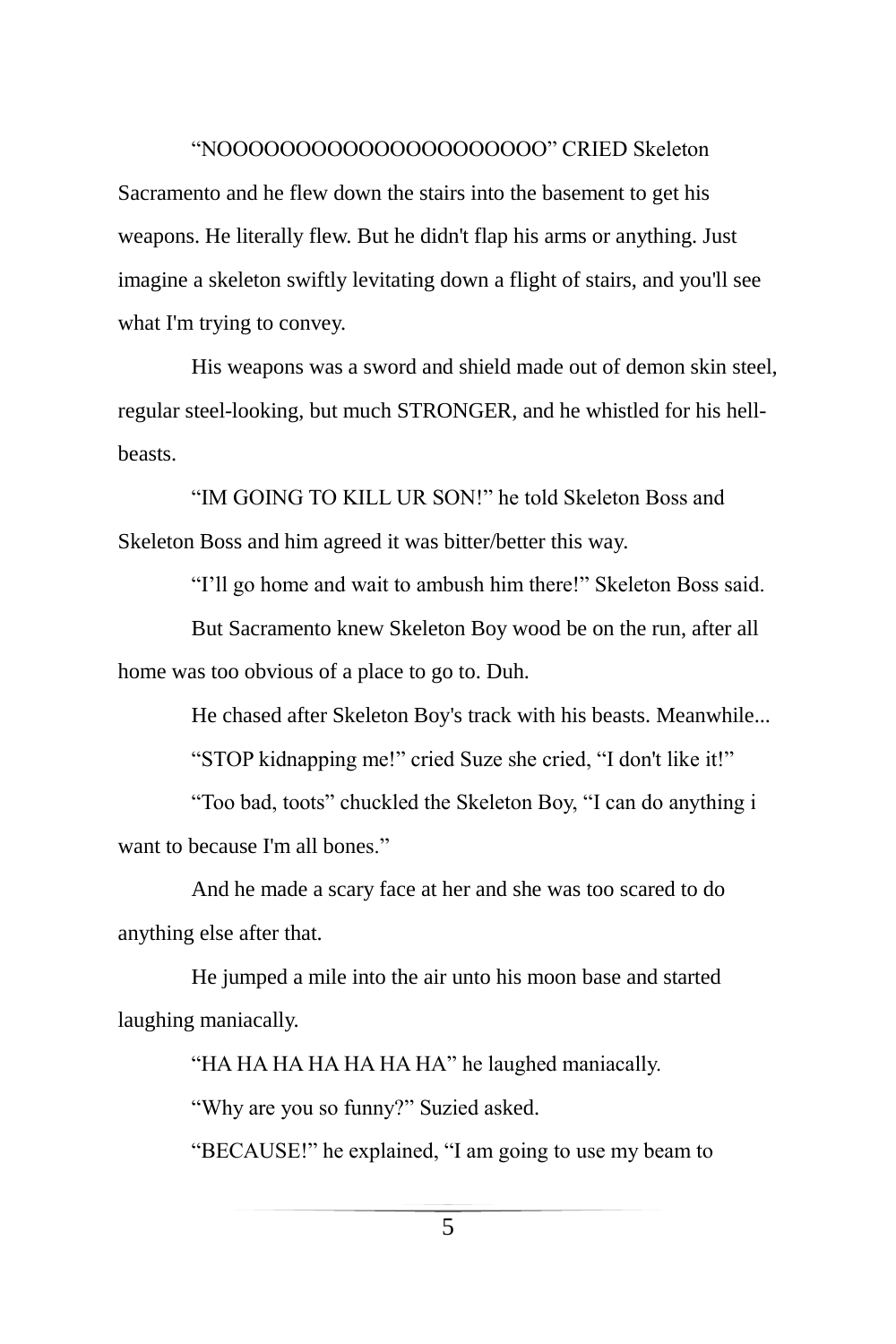destroy earth including Sacramento and everyone!"

"YOU CANT DO THAT" she cried.

"I CAN" he retorded and told her why:

"It's because i now have a virgin to power my laser to kill everyone with! That's why!"

"BUT IM NOT A VIRGIN!" she shouted.

"WHAT!?!?!?!?!?!!?!?!?!?!?!?" HE EXCALMED and stumbled backward in boney surprise, releasing the young girl from his skeletal grip.

"IT'S TRUE" she repeatedly. "I had lost my viriginy to JOHNNY THUNDER!"

And then Johnny's Ghost appeared in a poof of ectoplasm.

"I AM JOHNNY'S GHOST!" said Johnny's ghost, very spookily, as it proceeded to float around the Moon Base, causing electrical malfunctions every which way.

"I am here to STOP YOU, Skeleton Boy!" he moaned, and then he use his ghost powers to throw johny i mean Skeleton Boy off of the moon base.

"OOOOOOOoooooooooooooooooooooooooooooooooooooooooo oooooooooooooo" said SB as he falled down and crashed. His bones got losted everywhere, mostly.

"I am sad about my skeleton child!" said Skeleton Boss later on, as they gathered back at the Sacramento Manor.

"I know, but I am happy to be glad about Johnny Thunder saving us all." Suzie replied.

6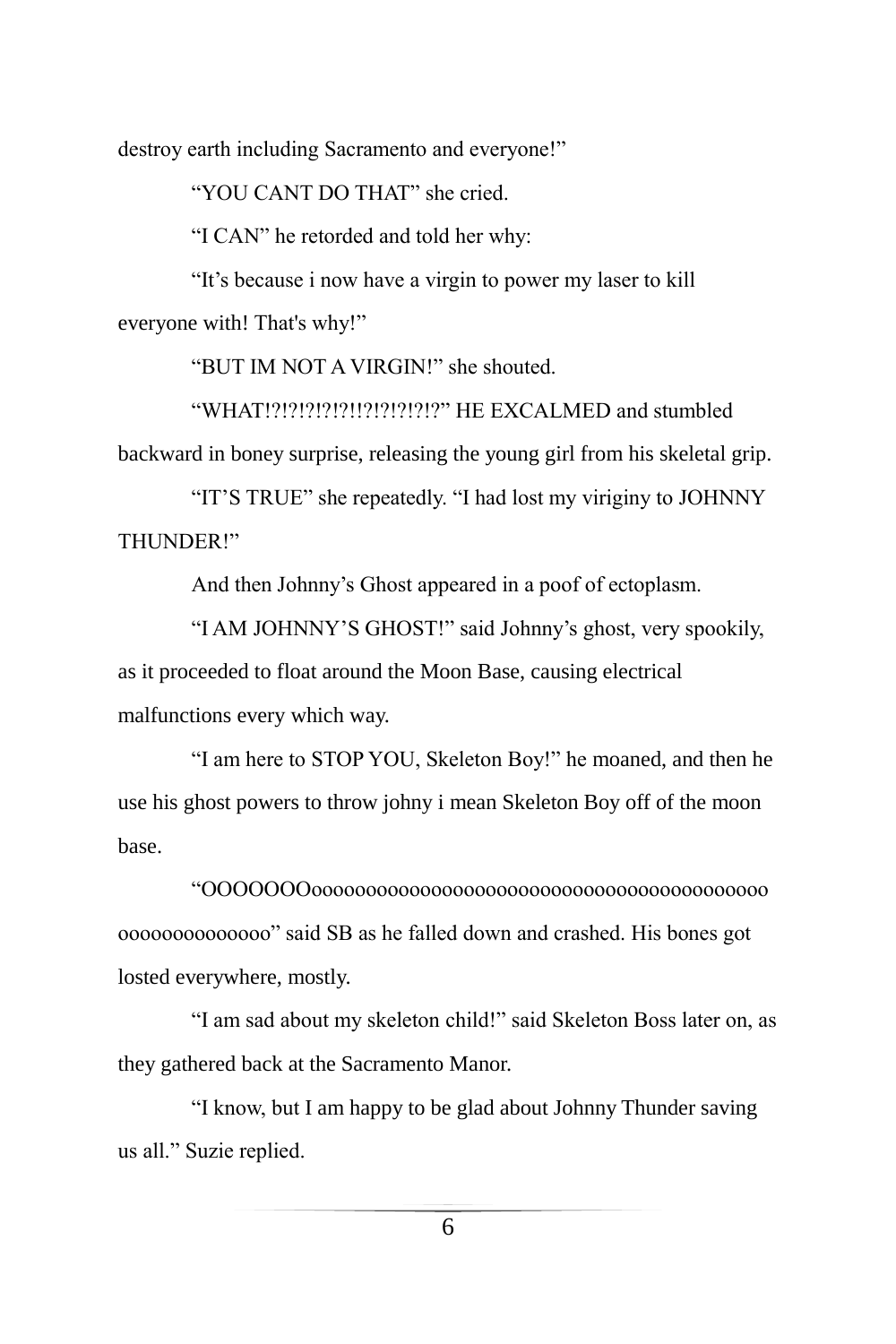"I agree with you."

"And I want to apologize to Johnny Thunder for killing him for basically no reason, and give him my blessings to be dating u AGAIN!" said Skeleton Sacramento with boney happiness.

"I accept, and will marry your daughter." said Johnny, and he kissed Suzie.

They kissed some more later and then she said uh oh and looked at the plastic strip.

"I'm pregnant." she whispered.

#### Part III: The Skeleton Doctor Is In

## "HOW CAN U BE PREGANANT!" DEMANDED SKELETON SACRAMENTO.

Because we didn't use protection-condoms because u wouldn't let me buy any and because Johnny Thunder is POOR!" weeped Suzie.

"Sacramento, I'm surprised at you. You should know that poverty and the suppression of women is a dangerous combination." noted Skeleton Boss, waving his boney finger.

"This is a TERRIBLE!" Sacramento roared. "Skeleton babies can't be aborted!!!!!!"

"THE BABY IS ONLY 1/4 SKELETON" explaineded Skeleton Boss smartly. "Or have you forgotten your dead wife?"

"No, I have not forgotten, Skeleton Boss." replied Skeleton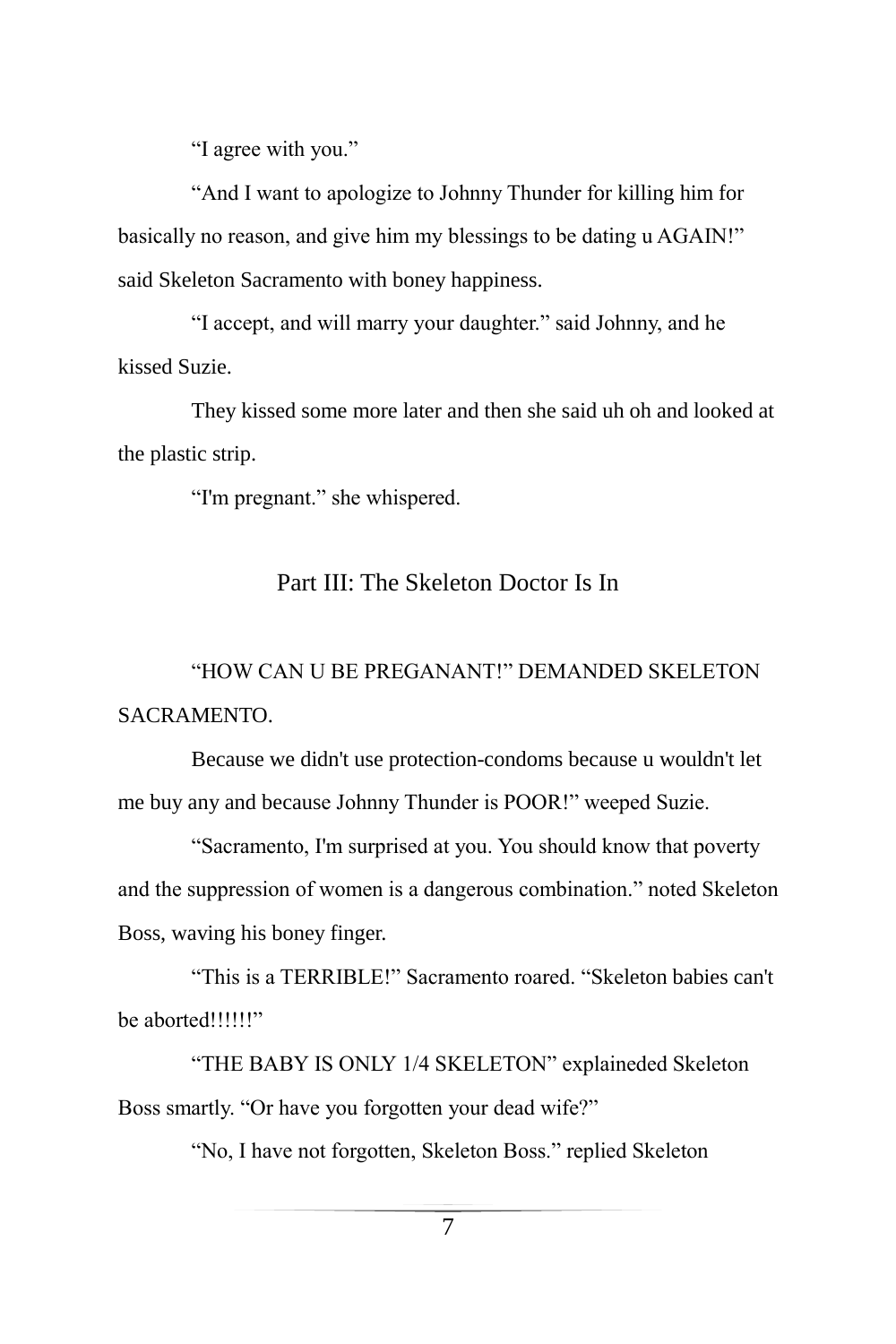Sacramento, "I remember my wife well. She was a lovely human. But that does not change that the baby has some Skeleton blood. I will not let my daughter risk angering the bone fetus!"

"I want to have it anyway!" chimed Suzie.

Everyone gasped with collective surprise, and shock, and various other synonyms.

"WHAT?!" they gasped.

I want to give it to Skeleton Boss for killing his son." she explained.

"I appreciate your kind offer, Suzie, but NO." Skeleton Boss said, "That baby was made from your own love and you should keep it for yourself."

"In that case I don't want it." said Suzie.

Everyone laughed.

"Don't laugh just yet, everyone. We still can't risk it." said Dr. Skeleton MD, who had just arrived on the scene and was running tests or whatever now. "Skeleton fetuses are very difficult to abort, and attempting to can make them try to escape from the chest cavity, and cause the death the mother! Just like in Alien, Aliens, Alien 3, Alien: Resurrection, Alien vs. Predator, Alien vs. Predator Requiem, and Aliens with an s vs. Predator, which was the video game, and the sequel to that video game, both widely regarded as some of the best first-person shooter and horror games of all time. And this trend continues in the numerous other games, novels, and comics of both the Aliens franchise, and the crossover franchise with the

8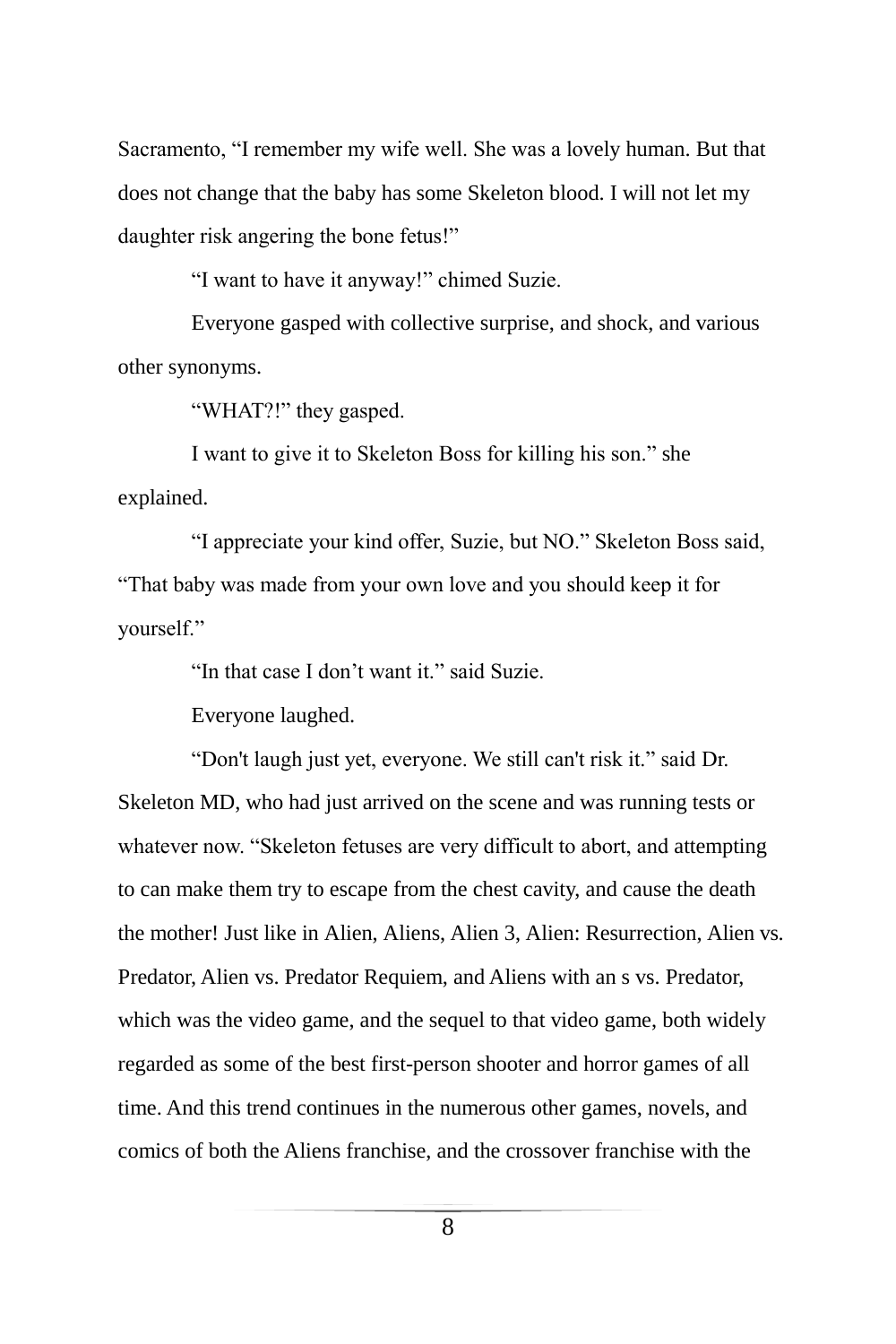Predators." Skeleton Doctor sat with his arms crossed, like a wise anime character or something.

"ENOUGH OF THIS!" Johnny Thunder slammed his ghost fists down. "I don't want Suzie to be killed. Isn't there anything we can do without her having the baby?" he asked with desperate curiosity.

Skeleton Doctor furrowed his boney brow as he thought about the situation. It would require all of his cunning and skeleton doctor skills, but he had a plan.

"There is one thing..." said the Skeleton Doctor. "We can perform an M-SECTION."

"WHAT IS THAT?" asked everyone at the same time, with the exception of Skeleton Doctor because he already knew what it was, and they were asking him, so it wouldn't have made sense for him to ask it as well.

"We can transfer the baby directly from Suzie's womb, to somewhere else using DARK MAGIKS!" he exclaimed. "But carefulness is required."

And then he began preparing. And then there was a BANG ON THE DOOR!

"WHO IS IT" yelled Skeleton Sacramento, who was not expecting any more visitors. "THIS IS A VERY BAD TIME."

"IT'S ME, SKELETON BOY, I'M HEAR TO SEE MY SON!" answered... SKELETON BOY?!?!

Johnny Thunder yelled back "ITS MY SON!"

9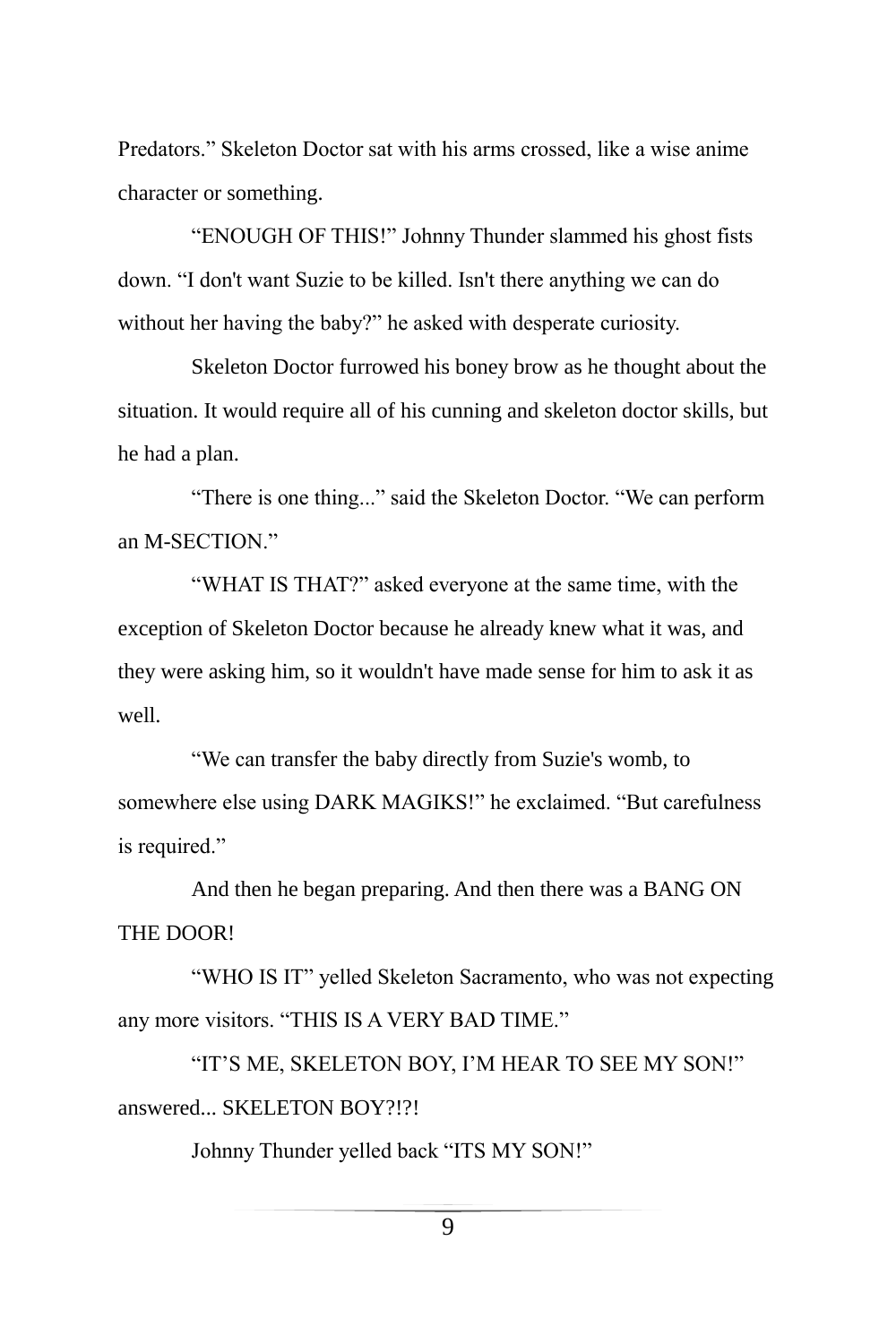And then Skeleton Doctor said it's actually a girl skeleton so they apologized to him for making unfounded assumptions.

"NO, JOHNNY THUNDER, I ALSO HAD SEX WITH SUZIE CRABGRASS wait no that's from ned's declassifed school survival guide, I HAD SEX WITH SUZIE SKELINGTON!!!"

'THATS NOT EVEN MY NAME" cried Suzie, crying.

"WE STILL HAD SEX."

Johnny Thunder turned to Suzie and put his ghostly hands on her shoulders.

"Is it true?" questioned Johnny, hurt.

"Johnny,we weren't together at the time, because you had your head ripped off, I'm sorry! And he had this Moon Base that was really romantic!" she mooped.

"I'm really sad, but I understand." said Thunder, but IT'S STIL L MY SON-DAUGHTER, I MEAN!"

Skeleton Doctor waved his boney arms to stop the arguing.

"NO WE DONT KNOW THAT YET!" he said, we must take a DNA test, but we CANT NOW because the baby has been transferred to another person!!!! I was performing the ritual while everyone was arguing because I'm a professional who is not distracted by family drama!"

"NO, NOW WE'LL NEVER KNOW!" howled Skeleton Boy, still behind the door.

"Is there any way of finding out who the Skeleton Baby was transferred to?!" begged Johnny Thunder.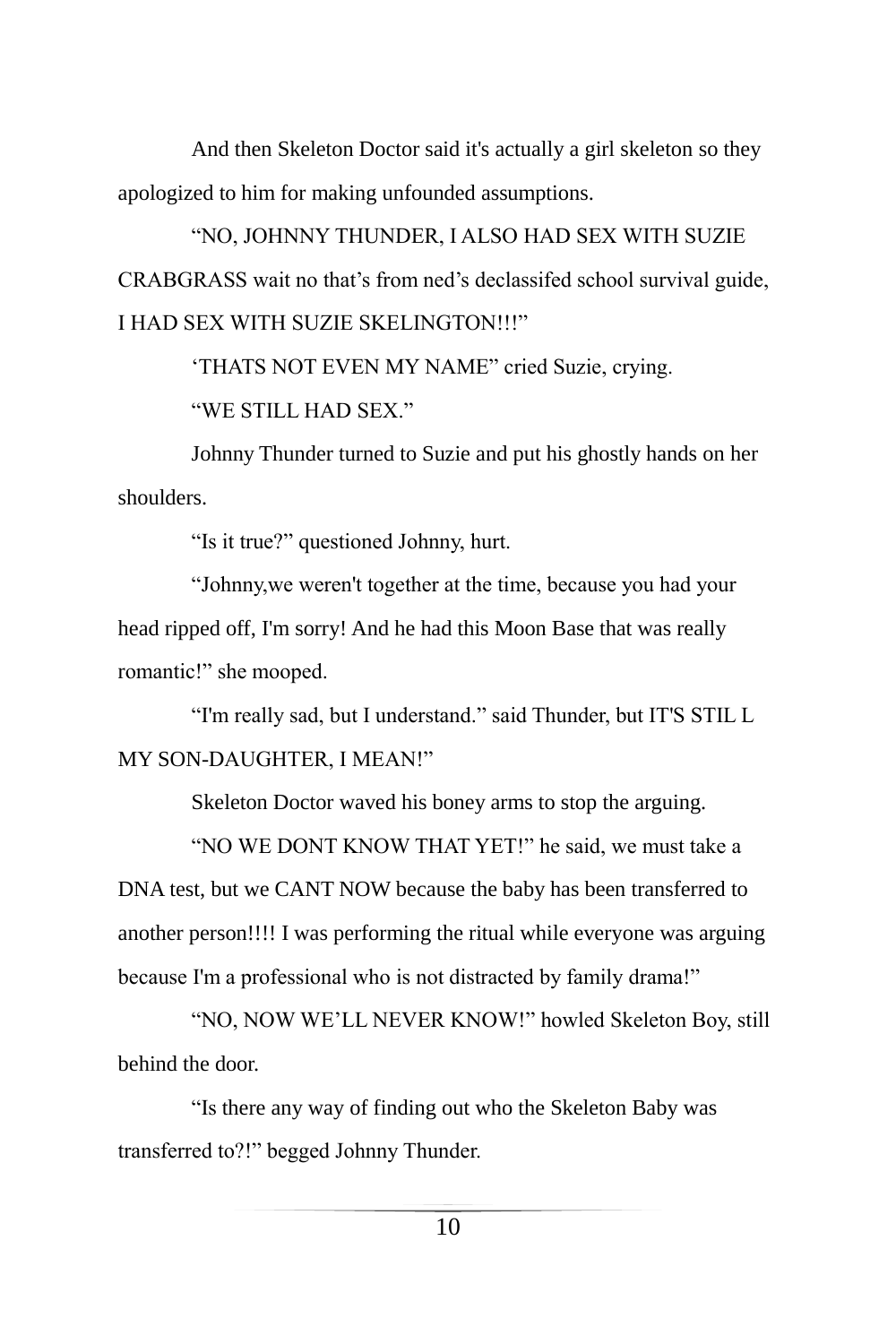Skeleton Doctor nodded to let him know that the answer was "Yes."

"Yes, there is a way, child. But it requires ingredients that I simply do not have!" he explained.

"Where can we find these ingredients?" asked Skeleton Sacramento.

> Skeleton Doctor paused for about 30 ellipses worth of time. "..............................Hell." said the Skeleton Doctor.

#### Part I of Part IV: To Hell and Back Again

"Doctor, doctor, gimme the news! How the heck are we supposed to go to hell!?" demanded the Skeleton Boss, "Hell's closed on the weekend!" He flailed his arms around to help make his point.

"You don't understand." assured Skeleton Doctor, "I can get in because I'm a doctor. But I'll need help carrying the ingredients."

"I'll go." insisted Johnny Thunder.

"Don't be stupid." said Skeleton Doctor, "According to my diagnosis, you're a ghost, and are therefore unable to touch things."

"But I lifted Skeleton Boy!" Johnny Thunder insisted.

"Just, please, shut up." said Skeleton Doctor and Skeleton Boy in unison.

"Now, who can come to be my baggage bitch?" asked Skeleton Doctor.

"I will send the Knight to help! He is stronger than like, most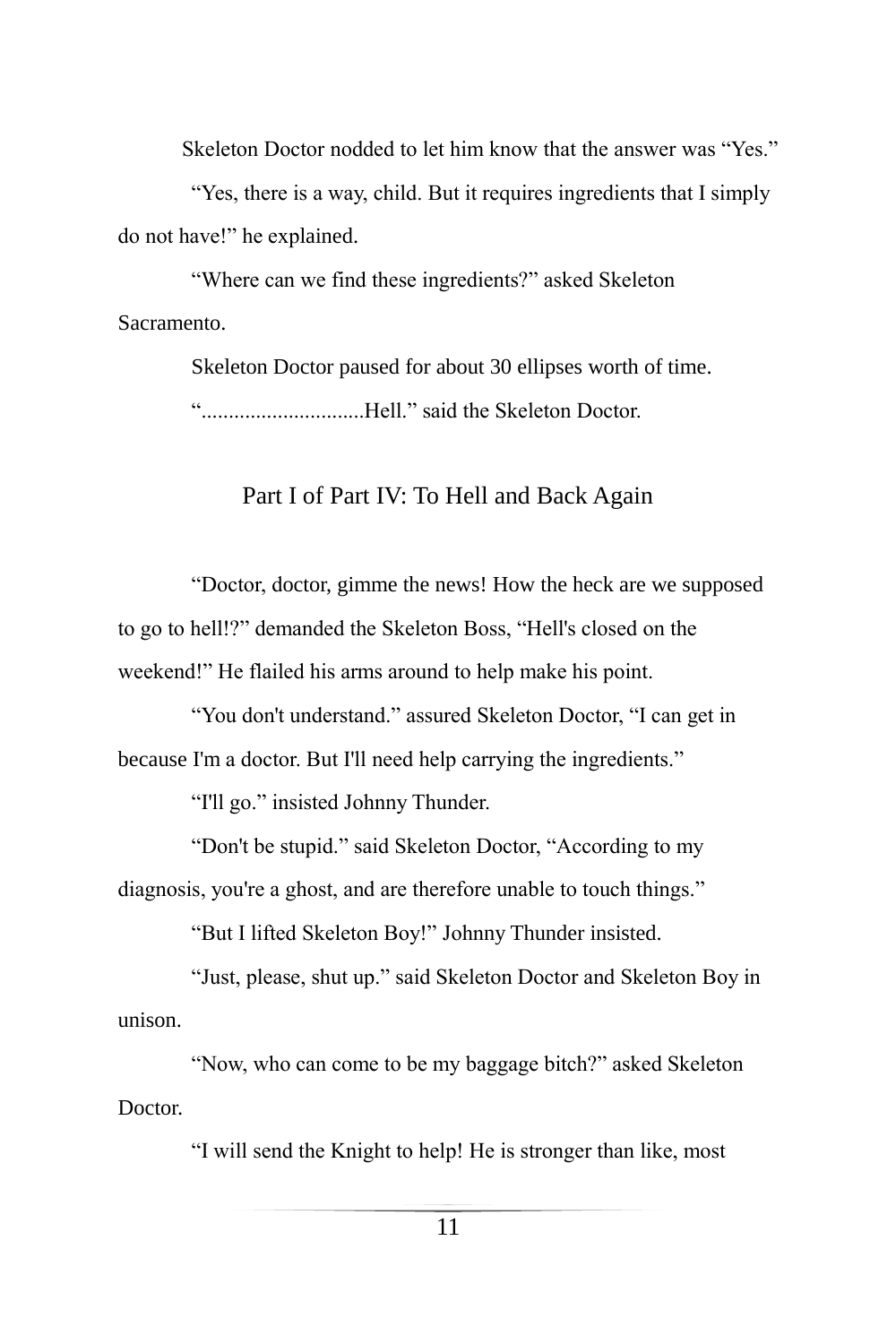things!" said Skeleton Sacramento.

POOF! And then the Knight was there suddenly in a poof of smoke.

"Your wish is my command, Master!" he bellowed, "I will brave the fire and the flames of hell, and will carry on with Skeleton Doctor!"

And then everyone just went to hell anyway. Except Suzie and the Skeleton Boss and Skeleton Boy, because they felt like playing Dragonball Z: Budakai Tenchin on the Nintendo 3.

The hell door was guarded by a security guard with 2 heads. The first head was friendly and the second was an asshole.

"No one passes through here!" screeched the second head.

"I'm really sorry about him." apologized the second head, "Go on through, doctor."

The gang walked through the hellish hallways to the hellish supply closet of hell.

"IT IS ME!" said Dr. Goblin, bursting out of the supply closet of hell, "I AM YOUR NEMISIS!"

Skeleton doctor assumed a defense doctor combat position.

"I already know that, idiot." he said like an ice-cold gangsta, "Are you thinking that you want to rumble with me?"

Goblin Doctor flexed and stretched out his arms, attempting to strike fear into the hearts of his audience.

"I'm not letting you through until you admit that I, Goblin Doctor, am the superior doctor!" Goblin Doctor croaked.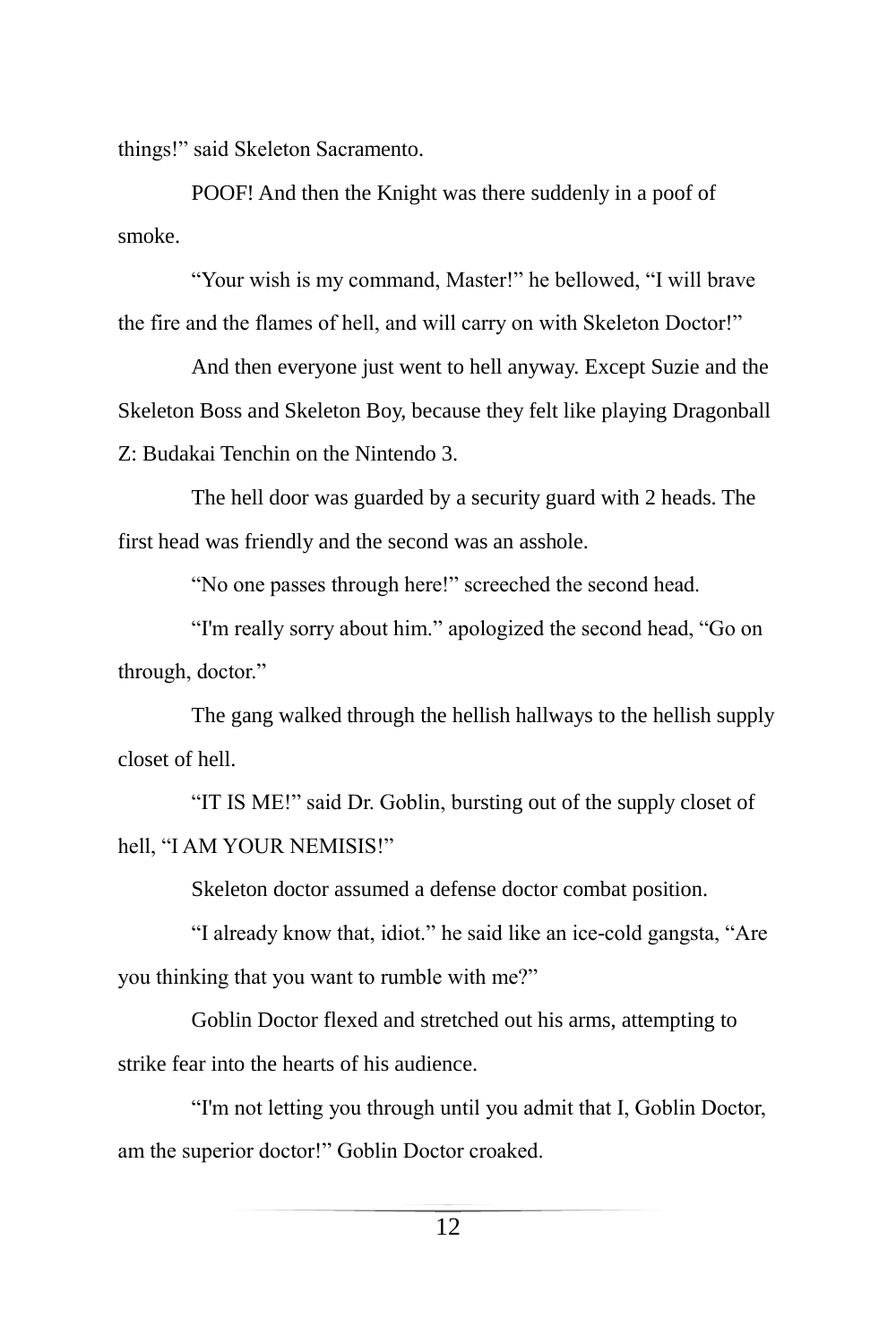"NO, I WILL NOT" yelled Skeleton Doctor, and he dove at him, punching him in the nose. They began to brawl right there. Two men of medicine bucking horns like big fucking elephants that cure diseases. No, elephants don't have horns, they have tusks, I'm sorry. Male rhinos probably fight though, right? They have horns. Or just forget the horns, it was two men of science bucking antlers like proud stags.

"NOT SO FAST, ANY OF THIS!" yelled SATAN and than SATAN was there. He was a big, red guy with big red muscles. And he had horns like a goat.

He yelled obnoxiously loud. I'll communicate this to you by having his dialogue in all caps, always. You're welcome.

"I AM IN CHARGE OF THIS PLACE! GO AWAY OR DIE!" he roared as he stomped around in circles, staring them down.

"I will stop him or slow him down!" said the Knight, and he nobly charged Satan. A wall of fire burst up and surrounded them, so no one could help him.

Goblin Doctor apologized and everyone ran the fuck away, grabbing the needed ingredients and escaping through the hell doors as the Knight kickboxed Satan.

Satan punched the Knight's head off, and then Satan's hell-beasts and monstro creatures devoured the body.

Satan was pissed as hell. He yelled after them, "I WILL DESTROY THE SACRAMENTOS, AND YOU, DOCTOR SKELETON, AND YOU, DOC GOBLIN!"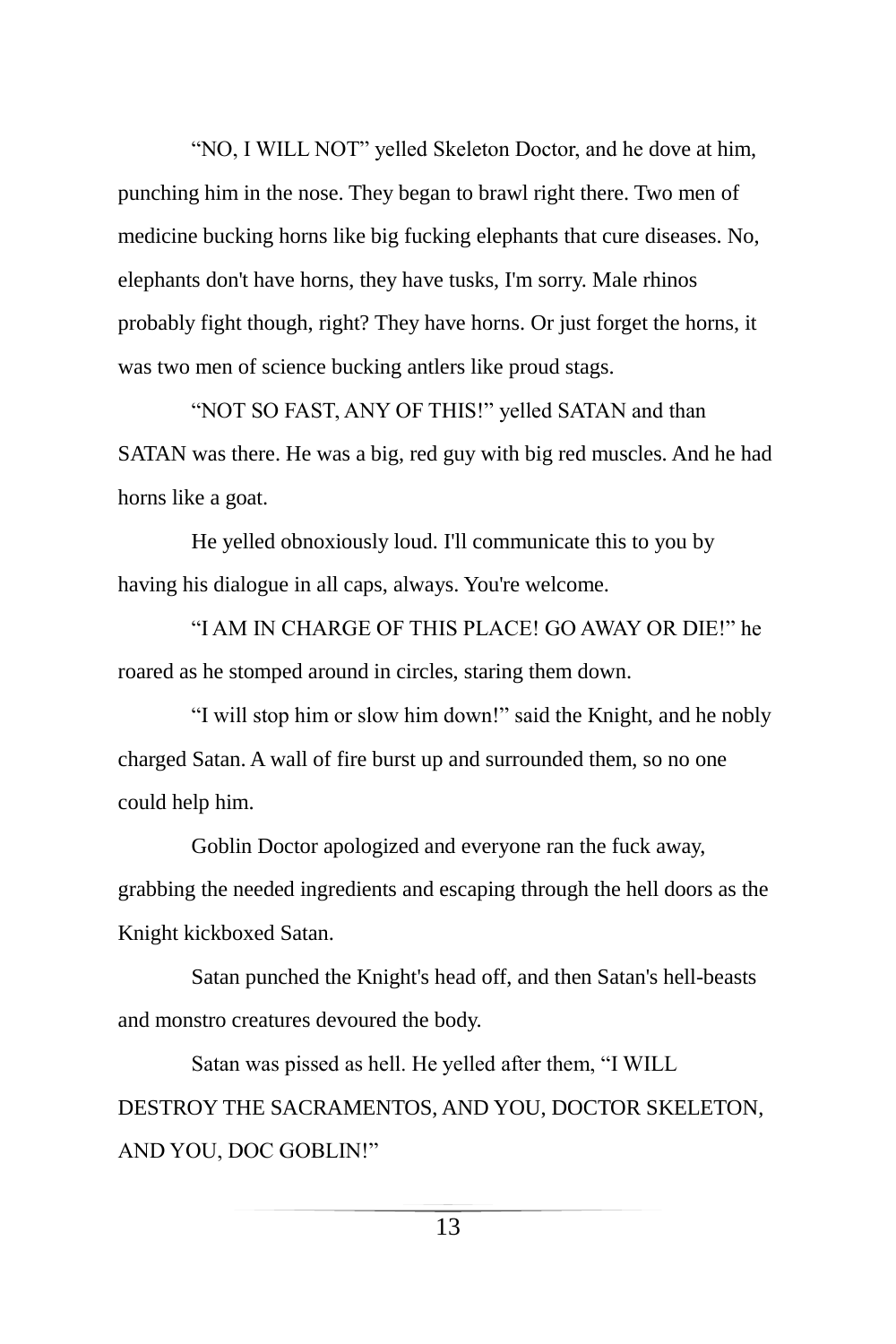Johnny Thunder was relieved that Satan forgot him, but then Satan said "AND YOU TOO, JOHNNY LIGHTNING!"

*Darn it!* thought Johnny, and they escaped before the cave collapsed, because it Hell was kind of like a cave and was collapsing now.

"What will we do NOW?" asked Goblin Doctor.

"NOTHING!" retorted Skeleton Doctor, and he karate chopped off Goblin Doctor's head in a swift, fluid motion of martial art mastery.

"HOW AND WHY?!" asked Skeleton Boss, shocked at the apparently pointless violence.

"I am a Doctor of Fighting." said Skeleton Doctor, "And now let's find out who has this baby..."

They began performing the Ritual of Finding. Skeleton Doctor poured a blue liquid over Suzie's stomach, and began yodeling, beckoning everyone else to join him as a greater volume would enhance the magical GPS. After several minutes, the location of the child burst into Skeleton Doctor's head, and he was overcome with concern.

"OH NO!" he gasped, "The child was transported into Satan's wife, Salamandara!"

> Suddenly, the door burst from its hinges, and in stomped Satan. "I'M GOING TO KILL EVERYONE!" he shouted.

#### Part II of Part IV: Knights in Satan's Sewage

#### "I'M HERE TO FUCKING MURDER ALL OF YOU!" yelled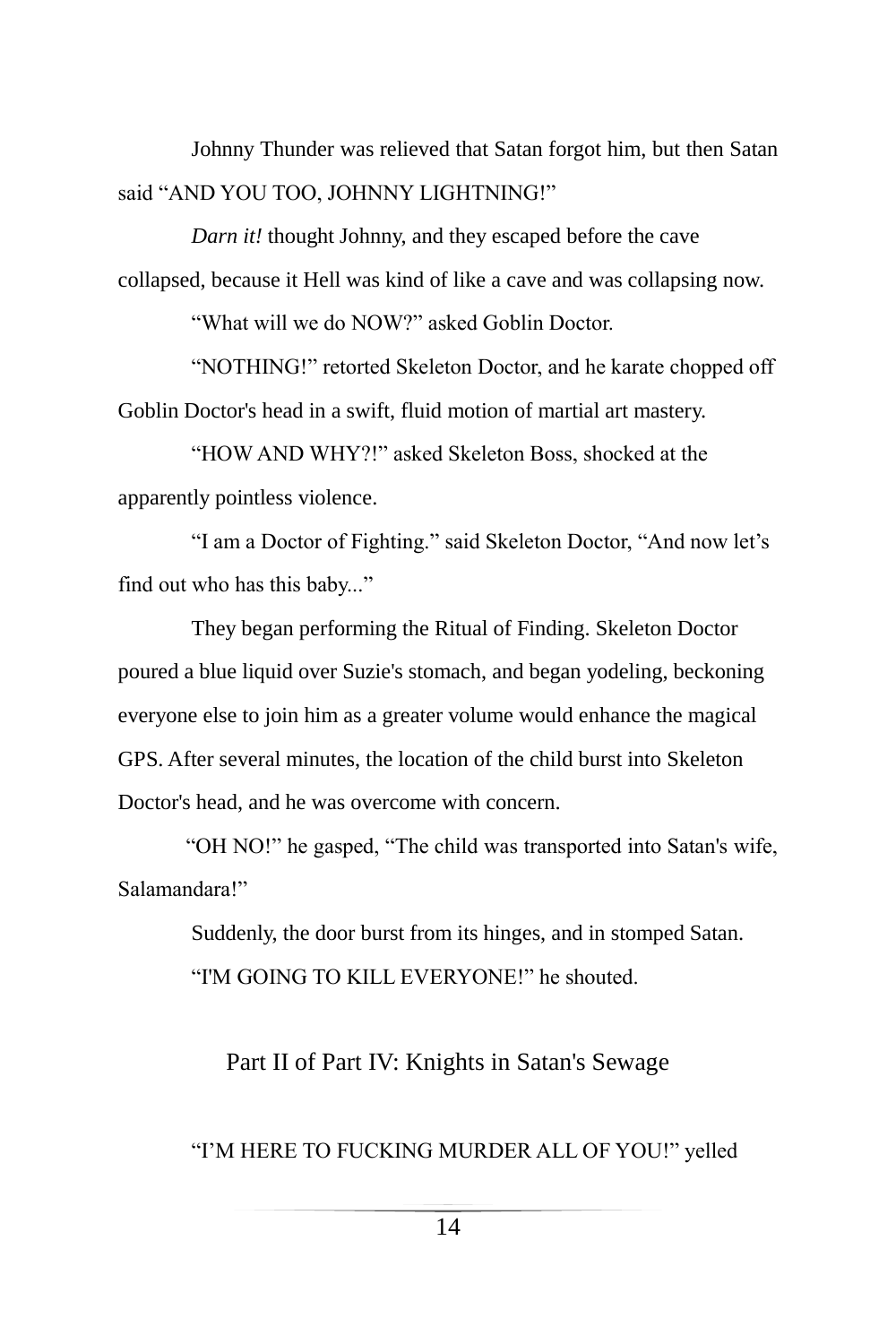Satan, as he climbed through the doorway, angrily and mad.

"Everybody go." said Skeleton Doctor with calmness and braveheart, "I will face this madman."

Skeleton Boss adjusted his tie.

"NO, we won't leave you, Skeleton Doctor." insisted Skeleton Boss.

"We will face him together!" agreed Skeleton Sacramento.

"Through the power of friendship, we can defeat him!" said

Johnny Thunderghost, and they all put their hands in and went "Hooray!" But Satan threw a brick at the back of Suzie's head and she fell, maybe dead?

"NOOOOOOOOOOOOOOOOOOOOOOOOOOOOOOOOOOO!" Skeleton Sacramento roared, and then he threw the brick back at Satan.

"HA HA!" Satan laughed as spun around and caught the brick effortlessly, "I was on the baseball team in hell. No one is better than me at catching and throwing things!" he explained.

And then he threw the brick back at Skeleton Sacramento's head, and his head fell off.

"YOU'RE A MONSTER!" yelled Skeleton Boss as he picked up the brick and threw it at Satan again.

Satan captured the brick again and threw it back, knocking the Skeleton Boss's leg off and he fell.

"We're being slaughtered!" yelled Johnny Thunder, "GO, Skeleton Doctor! Take everyone to safety! Satan can't kill me with the brick." And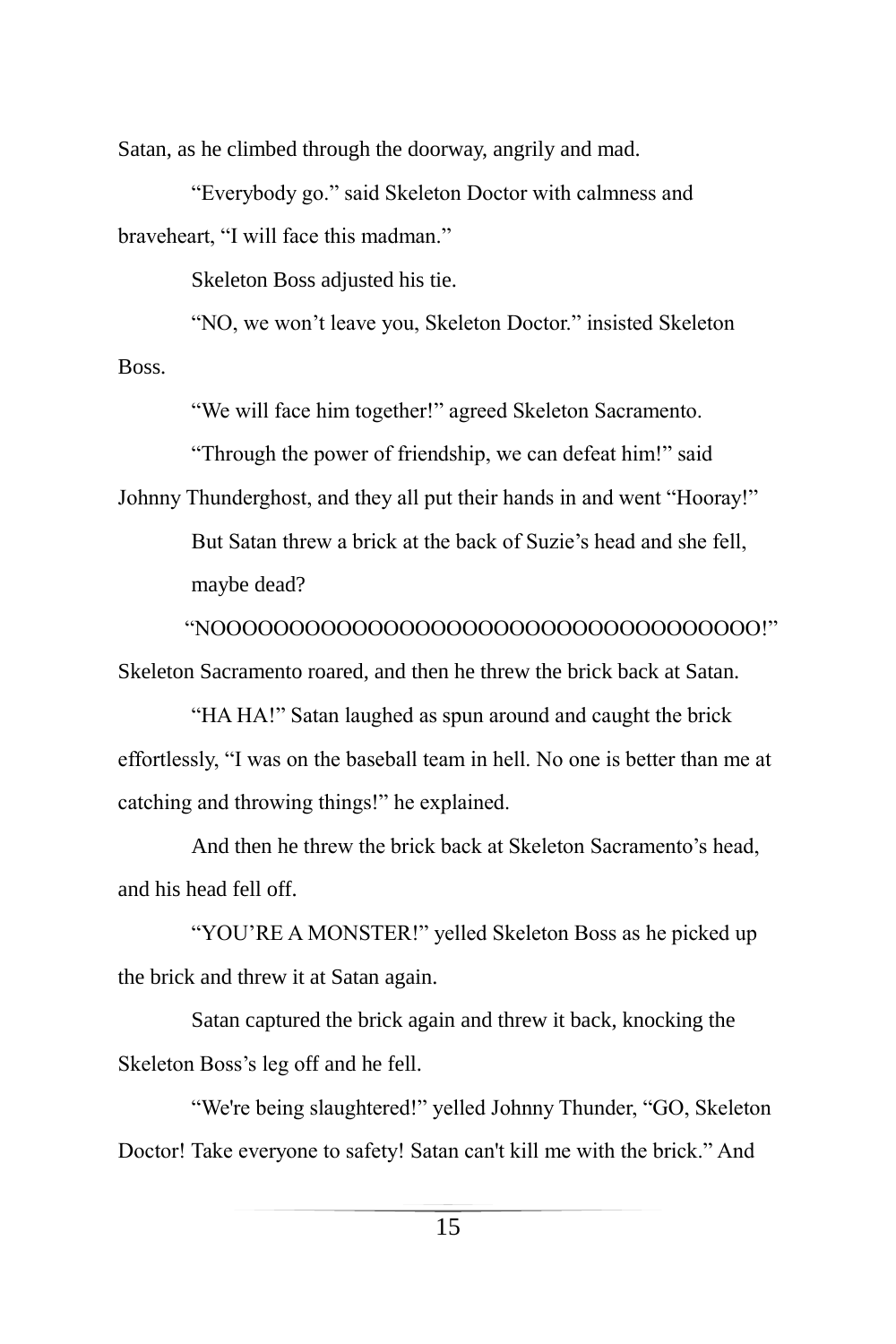he levitated the brick.

"I agree. The brick would go right through you, as you have no physical form. Since the brick is physical, and you are not, it would not be able to inflict harm upon your person." Skeleton Doctor diagnosed expertly. He put everyone on his cart and ran out the back of the house.

"AHHH, JOHNNY RAINMAN. WE MEET AGAIN." roared Satan, "BUT THIS TIME, YOU'RE GOING TO DIE."

"I'm already dead you LAMER." said Johnny, "And the name's Johnny THUNDER." Then he slipped on his cool guy shades as Satan snarled with mad.

Skeleton Doctor was pushing his hospital cart through the luscious Sacramento estate for everyone's lives. But he was getting tired, because it was a lot of bones to be hauling. Suddenly a voice called out to him.

"Yo, dude! Follow us!"

He turned around and saw KISS waving at him from a hole in the ground. He immediately knew they were there to help him, like they always were for loyal fans. He threw all the skeleton bones into the hole after then and fitted Suzie in because she was skinny. He jumped in after them and the hole closed. That's what she said.

"We're here to save you." said KISS, "But first, let's check on Johnny Thunder." and they took out an Orb of Thunder and looked into it.

Satan and Johnny Thunder were in a deadlock. No matter how many times Johnny would throw the brick, Satan would catch it and throw it back through him. Both sides were equally matched.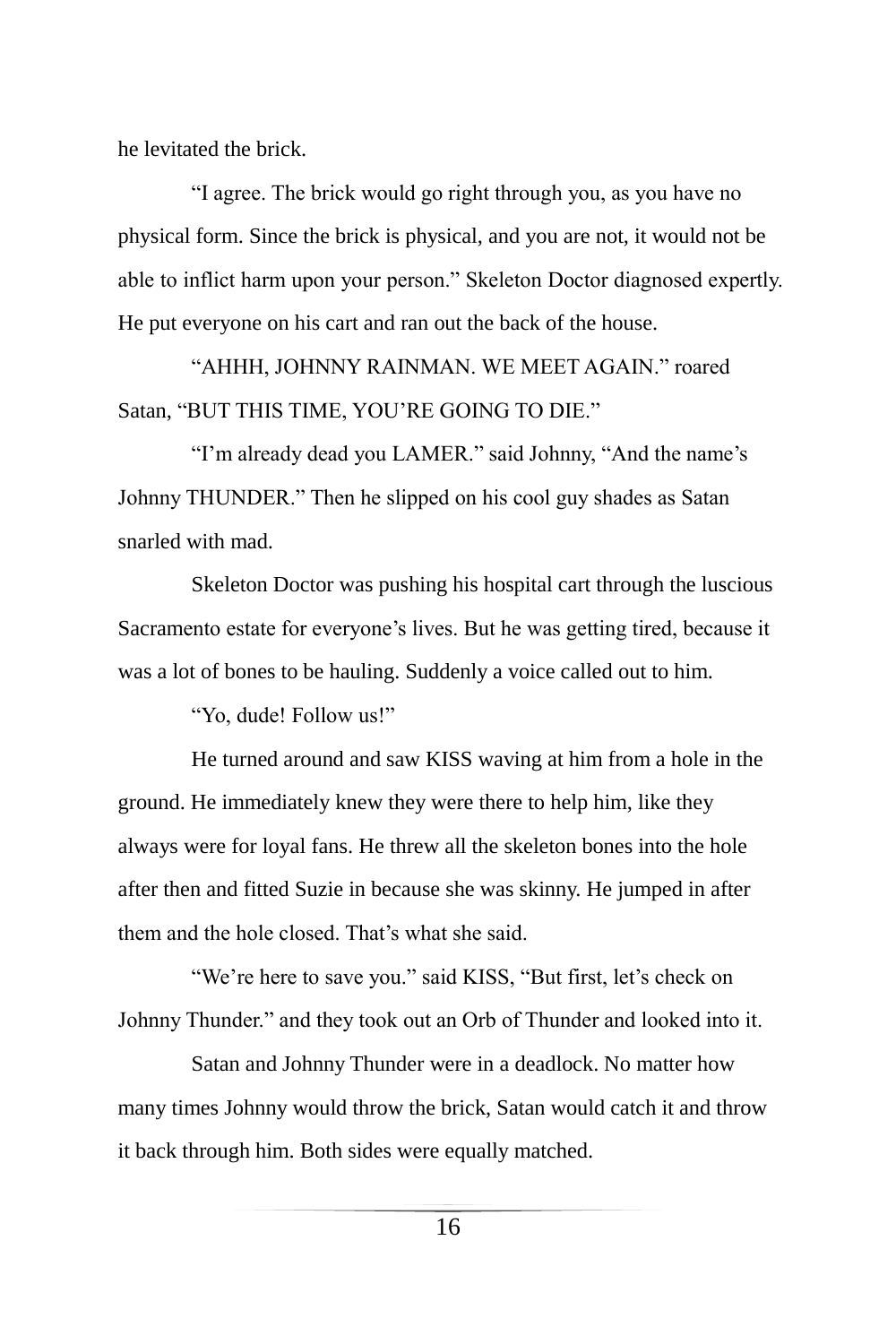"I'M SICK OF YOUR GAMES, JOHNNY LUMBER." roared Satan with negativity, as he threw the brick again.

"Tough toenails, Satan." grinned Johnny as the brick went right through him, "You'll never get past me."

Suddenly Satan had an idea. Johnny was a ghost. The solution was so obvious. He reached over for the phone hanging on the wall.

"Who are you calling, nerd? Your mom?" asked Johnny Thunder.

"NO, IDIOT." said Satan. He held out the phone and yelled "SUCK!"

The phone quickly sucked Johnny into its speaker before he even had a chance to react.

"I KNEW PUTTING GHOST SUCKERS IN ALL OF THE PHONES ON EARTH WOULD COME IN HANDY ONE DAY." Satan laughed with evil.

## *NOW TO BE KILLING THAT BONEY DOCTOR AND EVERYONE ELSE!* he thought, and he ran outside where Skeleton Doctor had gone.

"UH OH, we're in trouble now!" said KISS.

"We've got to keep moving" said other KISS.

"Thanks for looking out for us." said Skeleton Sacramento's head.

"No problem dudes." said the first KISS, "We're gonna bring you guys back to Kisslorian and treat your wounds. But first we gotta pass through the SEWERS OF SORROW."

"That sounds terrible." said Skeleton Doctor.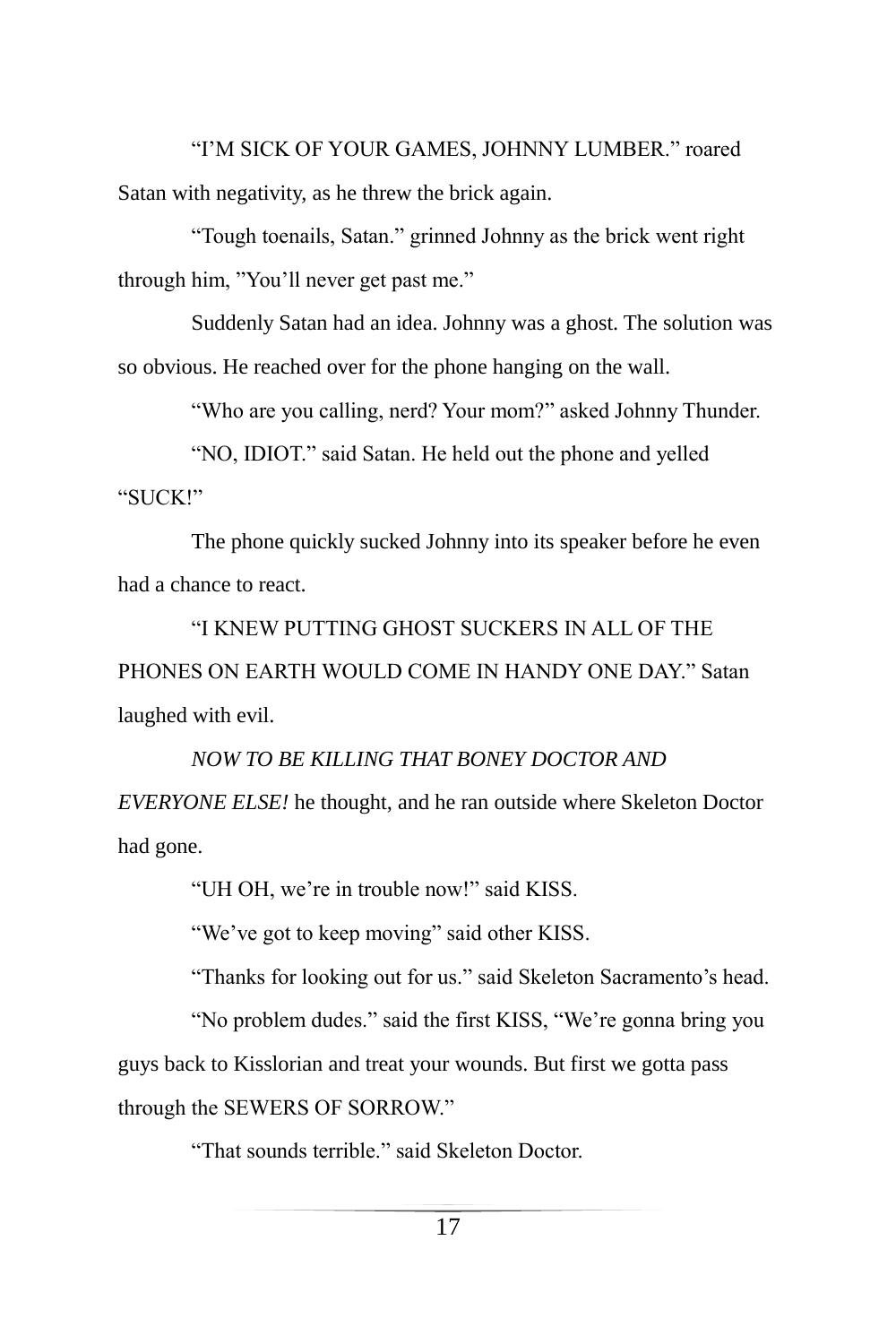"It is." said KISS, and they began to lead the way into the Sorrow Sewers.

#### Part III of Part IV: Journey to KISSlorian

"KISS, I don't like the looks of this at all." said Skeleton Sacramento, who had become quite spooked by the tunnel of dark sadness they now faced. It was dark and sad. Very much so.

"It's going to be fine, Sacramento." said KISS, "We just need to think happy thoughts and keep going. And pray we don't run into…

"HO-HO!" laughed a booming voice from the shadows ahead of them.

"DAMMIT!" exclaimed KISS, "It's Royvart, the Demon Barber!"

"That's demon barbarian, KISS." the boice voomed.

And out stomped Royvart, the Demon Bavarian. He was 8 foot tall and had muscles bigger than an average person's muscles. He was very intimidating looking. And he was wearing a hood. Very spooky, fits the theme.

"I am here to destroy you, KISS!" he roared.

"NO!" said KISS.

"YOU can't stop the power of music, NOTHING CAN!" said the other KISS.

They took out their guitars and other instruments that KISS plays and they played so good that the tunnel collapsed on Royvart. His legs got crushed.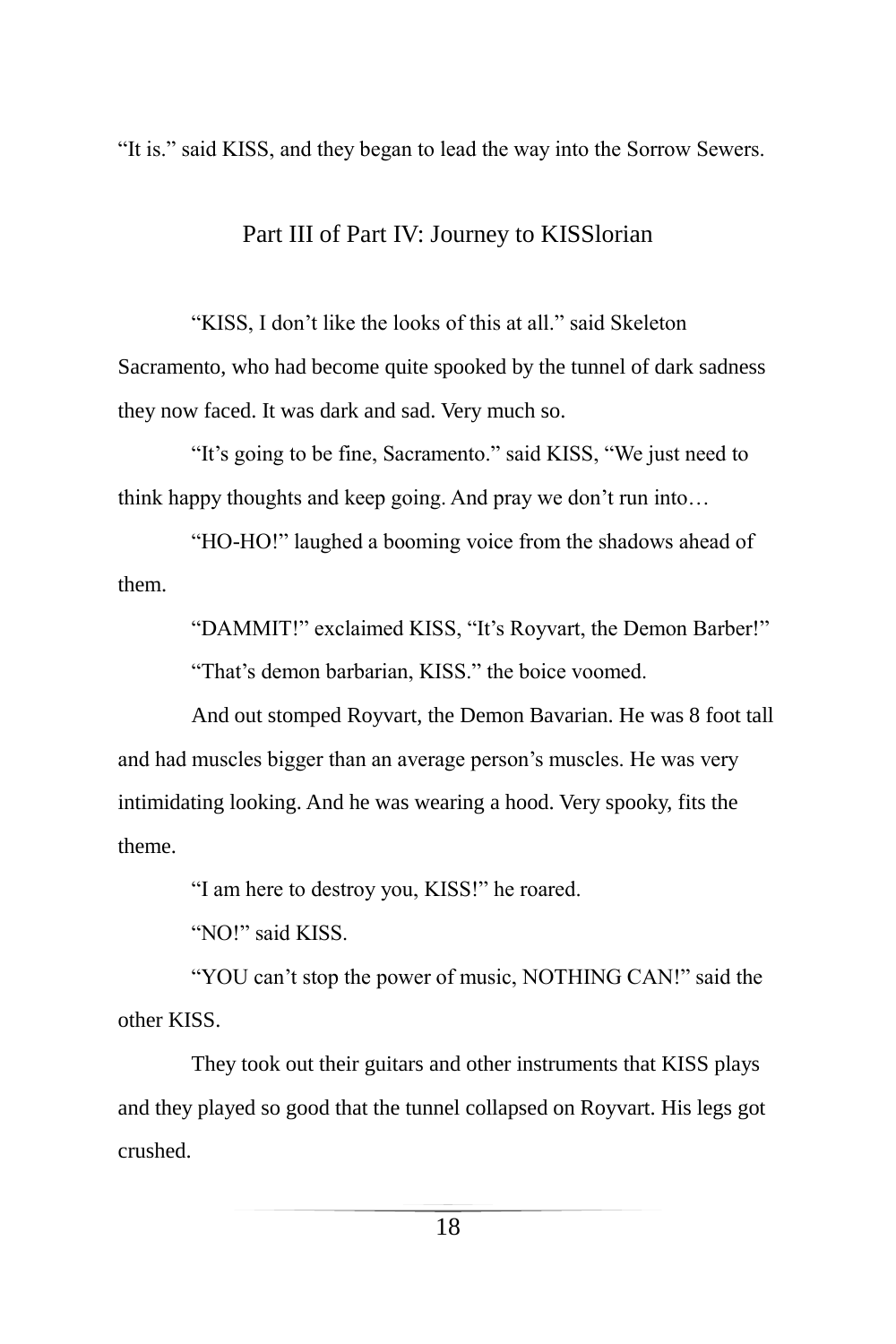"OOOOOWWWWWWW!!!! You defeated me!" he WIMPered.

"I'm sorry for saying I was going to destroy you. Please help me out of the spot I now find myself in. You guys Rock!"

"We'll send a Medicine KISS to come back for you." said KISS, and then they continued their journey.

Sacramento checked on his daughter. "SHE'S STILL

UNCONSCIOUS!" he bellowed with sadness.

"I could have told you that." diagnosed Skeleton Doctor.

"Everyone hush. I thought I heard Satan." said Skeleton Boss.

"YOU DID!!!!!!" roared Satan. He was right behind them!!!!

"RUN!" yelled KISS, and they jumped on some horses that were there and started riding instead of running actually.

"We're almost there!" cried KISS.

"ROCK OOOOOOOOOON!!!!" yelled other KISS.

They jumped over a big hole in the ground, and the sewer water rose up to block Satan.

"THAT'S FUCKING GROSS!" yelled Satan, and he went away for the time being.

They continued riding for several hours, and then it was there! KISSlorian, the City of KISS. It was shaped like a giant guitar, but you could only see that from an aerial view. So no one knew that it was shaped like a guitar.

"Lets now get you all to a doctor!" said KISS.

"You fucking idiots, I'm a doctor." said Skeleton Doctor, and he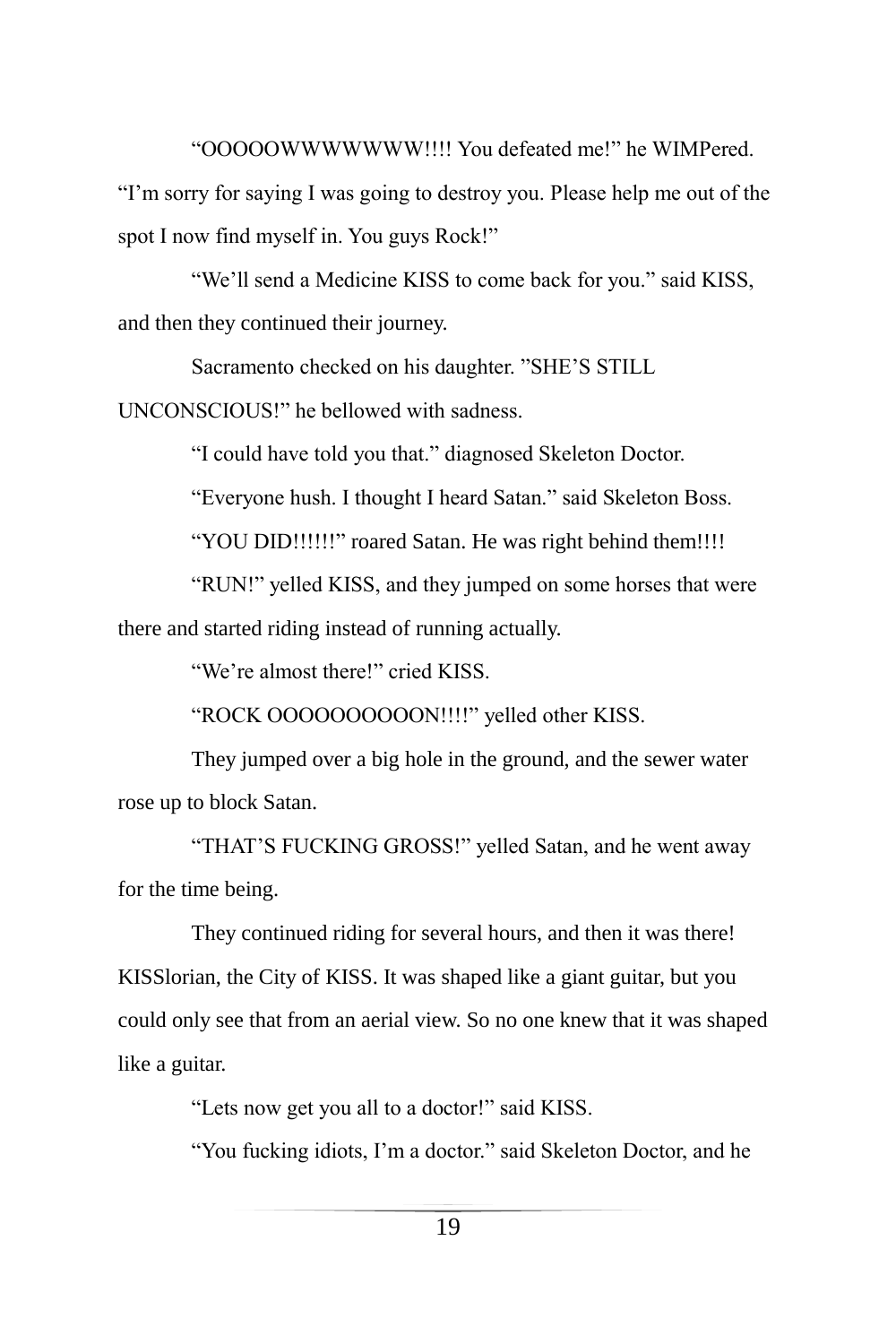got pissed off and walked away.

"Let's say thank you to KISS everyone." said KISS.

"Thank you, KISS." said everyone that was there. They all threw up the metal horn-things with their fingers.

"We must now prepare our soldiers for the coming war." said another KISS.

"I smell a battle." said Skeleton Boss.

and then Satan came bursting through the sewer wall and yelled "YES YOU DO!!!"

#### Part V: The Bravery of Skeleton Doctor

"MAN THE ROCK CANNONS!" said KISS, as he cocked his guitar.

Satan and his scary robots were coming through the wall and running at them with gusto. His robots were green and were all armed with guns that shoot bricks.

KISSlorian was surrounded by a mighty wall of rock and also a magical rock shield! The music kind because KISS.

Satan was angry at this musical defense.

"I'M ANGRY!" he shouted loudly, "ROBOT GENERAL! REPORT!"

"Beep bop, boop beep. Boop beep bop boop!"reported Robot General.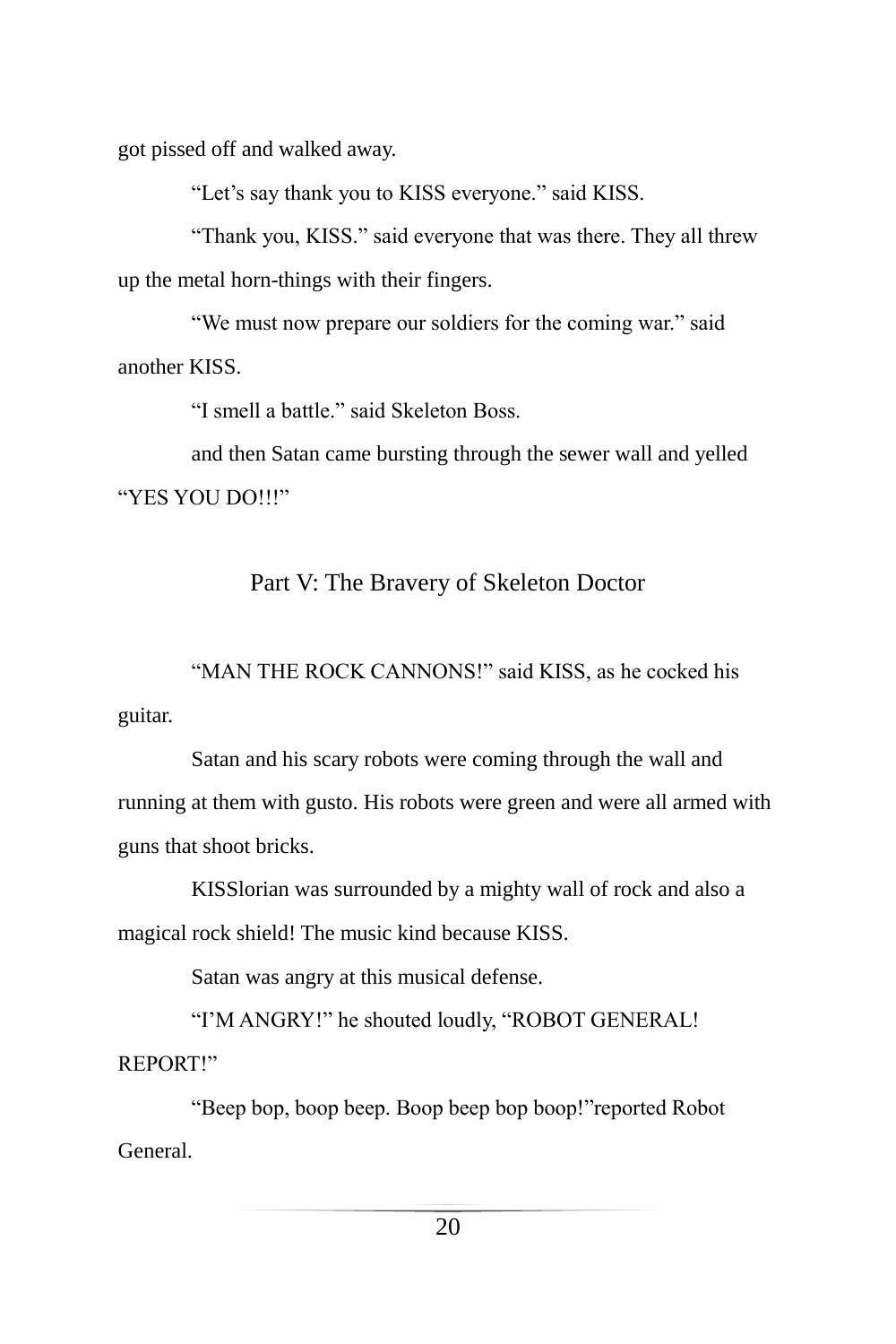"AH, GOOD! THE MUSICAL SHIELD CANNOT HOLD FOREVER THEN!" laughed Satan.

Behind the walls, KISS was panicking.

"Dudes! Our musical shield cannot hold forever!" said KISS, "We need to figure out a way to make them leave us alone!"

Doctor Bones puffed out his boney chest

"I'll go out there." said Skeleton Doctor grimly, "I'll go out there with nothing but my bones and beat them all up."

"Skeleton Doctor, NO!" Skeleton Sacramento exclaimed. "We know you're a Doctor of Fighting, but not even you can beat up all of those robots!"

"DO YOU SEE ANY OTHER OPTIONS?" demanded Skeleton Doctor. "I took an oath when you hired me; that I would always keep you all healthy. And now look! Suzie got a brick thrown at her head, and I couldn't stop it!!!!"

"If only we could reach our time machine outside the city walls that was being worked on, but it was being worked on too loudly and people were complaining about the noise which is why we moved it outside of the city walls, also it's finished now so if only we could reach it then we could stop Satan from being an unstoppable baseball player!" explained KISS in a single breath because he was a singer and had stronger lungs than most people.

> Skeleton Doctor began running outside. "NOOOOOOOOOOOO!!!!!!!!!!!!!!!!!!!!!" yelled Skeleton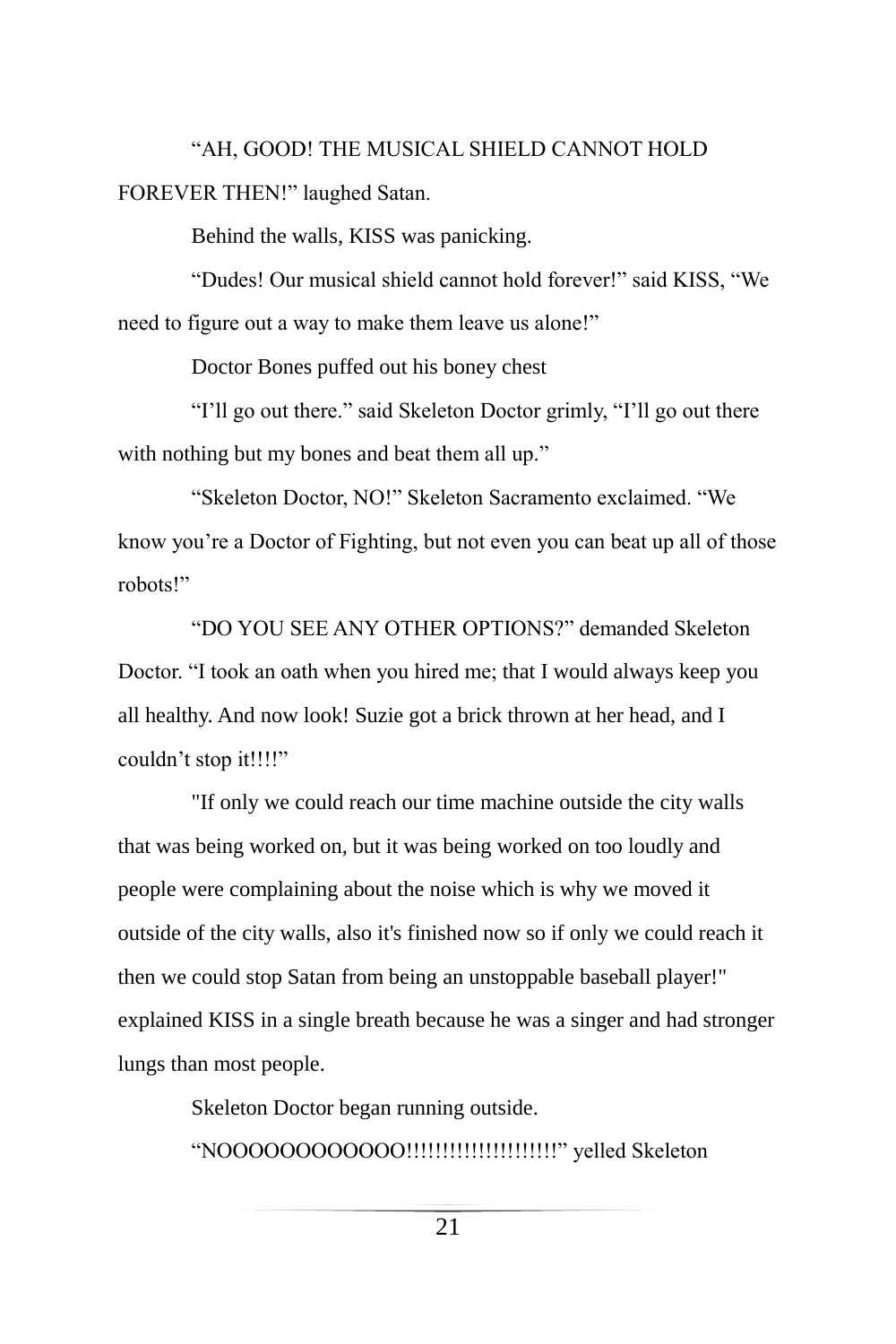Sacramento.

And then Skeleton Doctor beat up all of the robots with nothing but his bones. He was too fast for them to shoot at! Good!

And then Suzie woke up finally just now! "I'm awake just now!" she said, and began dancing around.

"The love of Skeleton Doctor broke the brick's curse!" cried Skeleton Sacramento with tears in his eye sockets.

"Where is my fiance, Johnny Thunder?" Suzie asked.

"He is safe." lied KISS to protect Suzie's feelings, "but never mind that now! Skeleton Doctor is doing battle with SATAN!!!!!!!!!!"

"I RECOGNIZE YOUR FIGHTING STYLE!" laughed Satan. "THE FLYING LOTUS-BONES!"

Skeleton Doctor smirked. "That is correct, fat ass. And if you know that, you must also know that it is UNBEATABLE!!"

"IT WOULD BE, SKELETON DOCTOR, IT WOULD BE." said Satan…………………………………………………………………………

…………………………………………………………… "IF I HADN'T

INVENTED IT!!!!!!!!!!!!!!!!!!!!!!!!!!!!!!!!!!!!!"

And then he took his skin off and was also a skeleton!!!! DEVIL SKELETON!

Part 0, The Lost Prequel: The Wife of Skeleton Sacramento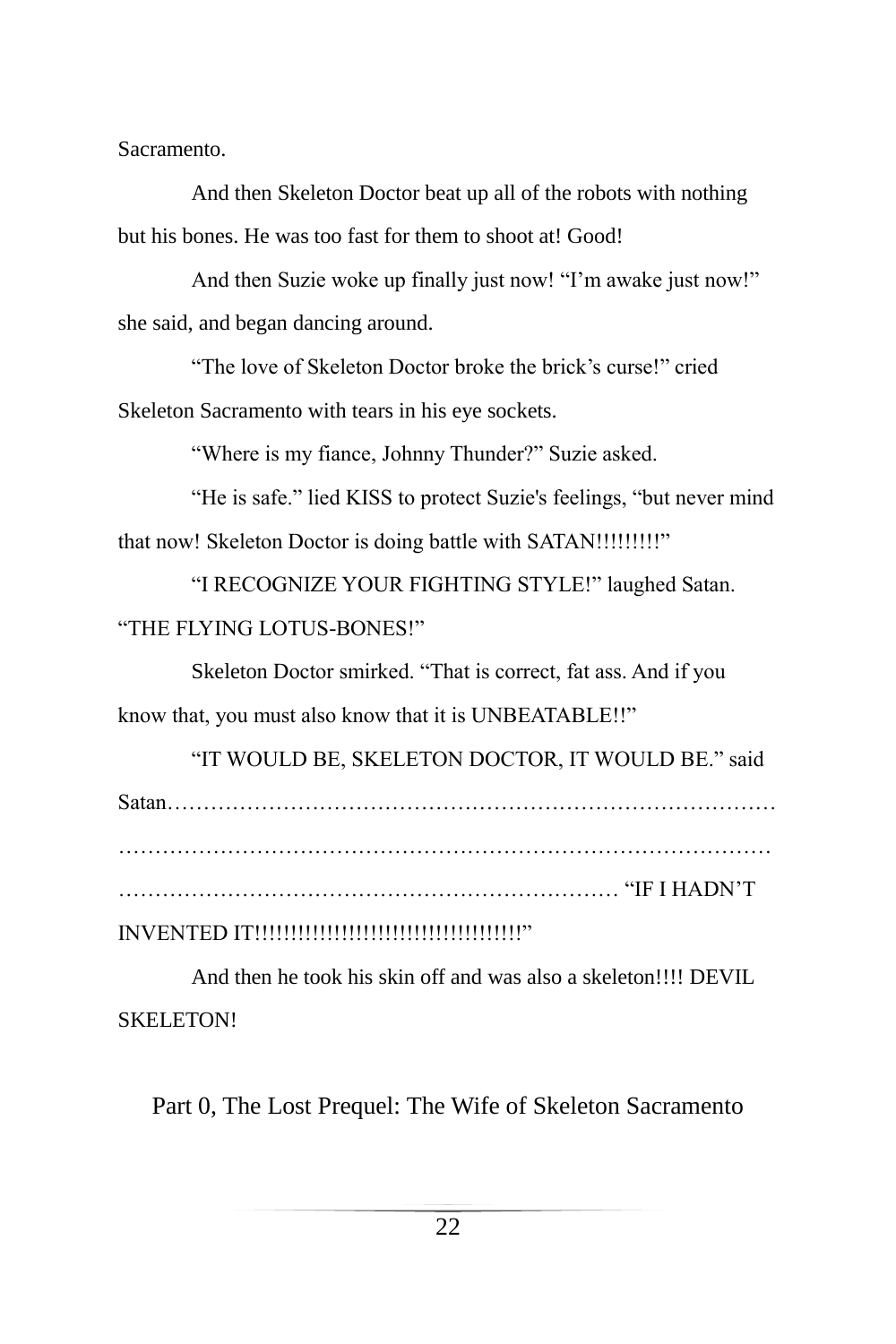"Hi babe." said Skeleton Sacramento to his lovely wife.

"Oh hai Skeleton." said Cynthia Sacramento, as she leaned in to kiss his cheek bone with love.

"How was your day?" inquired Skeleton with skeletal curiosity, "and how is our baby?"

"Everything's groovy." she said, and patted her pregnant belly, "Say, do you hear something???" she asked.

And then a giant snake crashed through the wall of their mansion and crushed Cynthia.

"NOOOOOOOOOOOOOOOOO!!!!!!!!

CYYYYYYYYNTIAAAAAA!!!!!!!!!!!!!!!!!!!!!!!" cried Skeleton Sacramento loudly.

The giant snaked slithered away, taking along with it all of Skeleton Sacramento's hopes and dreams for the future.

"BAAAAH HAHAHAHAHAHAHAHA!!!" laughed Satan on his mighty hunting steed, as he rode through the hole in the wall. "WHAT'S THE MATTER, SKELETON? CAT GOT YOUR WIFE?"

"You bastard!" roared Skeleton Sacramento, "You shouldn't be hunting giant snakes in human territory!!!!"

"I CAN DO WHATEVER I WANT, SKELETON." roared Satan. "MY BODY FAT PERCENTAGE IS .05%. I'M 300 POUNDS OF ALL MUSCLES. YOU'RE A HUNDRED POUNDS OF BRITTLE STICKS!!!!"

And then he reached over from his horse and slapped Sacramento in the head, knocking him down.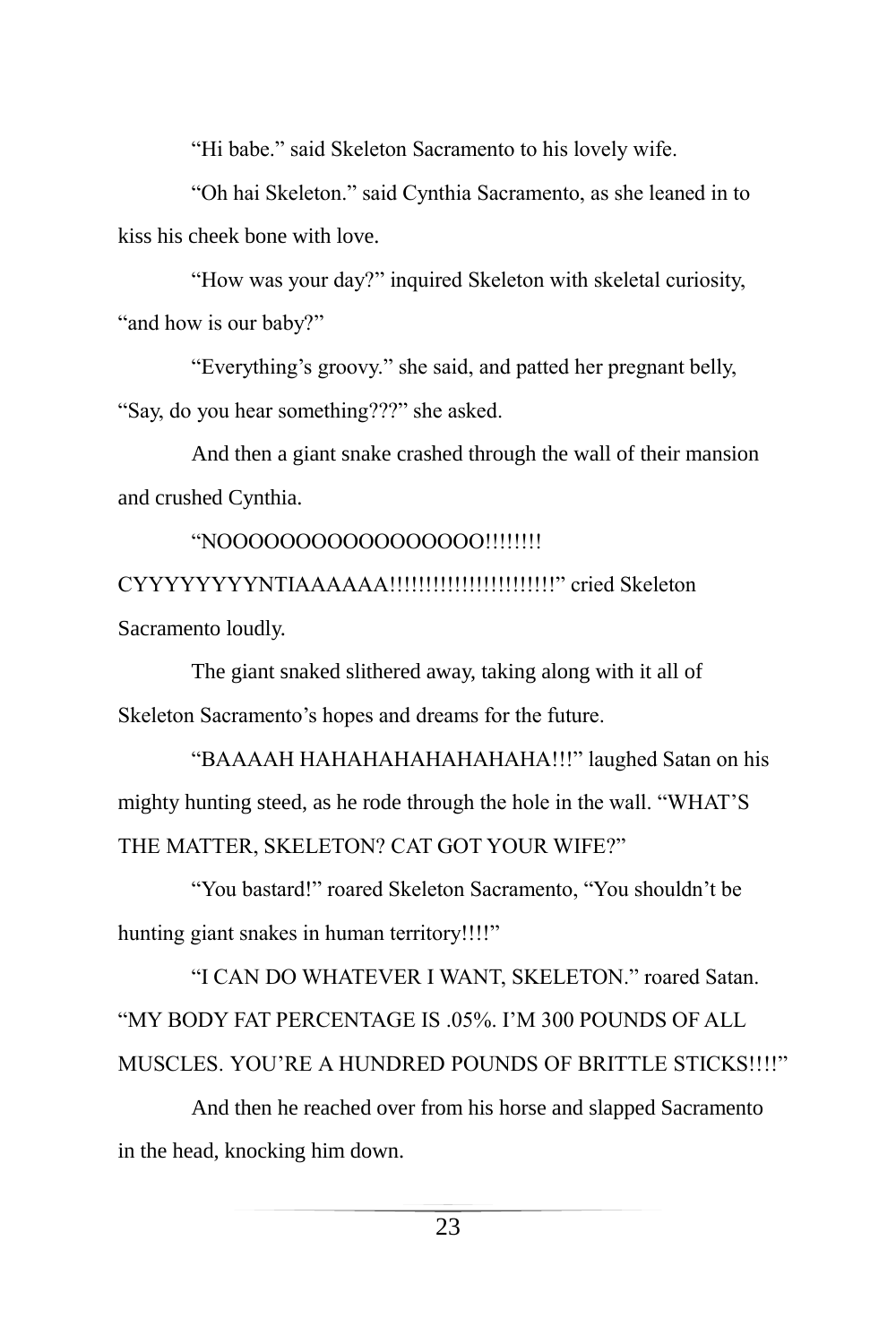#### "BWAHHHH HAHAHAHAHA!!! SEE YOU AROUND,

SKELETON!" and then Satan rode away after the snake.

Skeleton Sacramento lied on the floor next to his dead wife for a long time crying. And then he heard a crying sound. Their baby was born!

"I'm going to call you Suzie." he said as he took her up, "Because Suzie Sacramento is a great name."

And then he joined the Law Offices of Skeleton Boss, and fought for justice for victims of monster hunting accidents!!! Like him!

#### Part VI: Time to Spare

"It can't be!" exclaimed Skeleton Doctor. "How can you be a skeleton?"

"EVERYONE'S A SKELETON ON THE INSIDE!" laughed Skeleton Devil. "YOU THINK YOU'RE SPECIAL?!?!"

"I know I am!" retorted Skeleton Doctor, and then he karate chopped at Skeleton Devil's head. But Skeleton Devil karate chopped it away and snorted in amusement.

"YOU'RE A PITIFUL SPECIMEN, SKELETON DOCTOR! YOU CAN'T HOPE TO DEFEAT ME WITH NOTHING BUT YOUR BONES!!!"

"You're right..." Skeleton Doctor admitted, and then he grabbed a brick gun and shot at Devil Skeleton.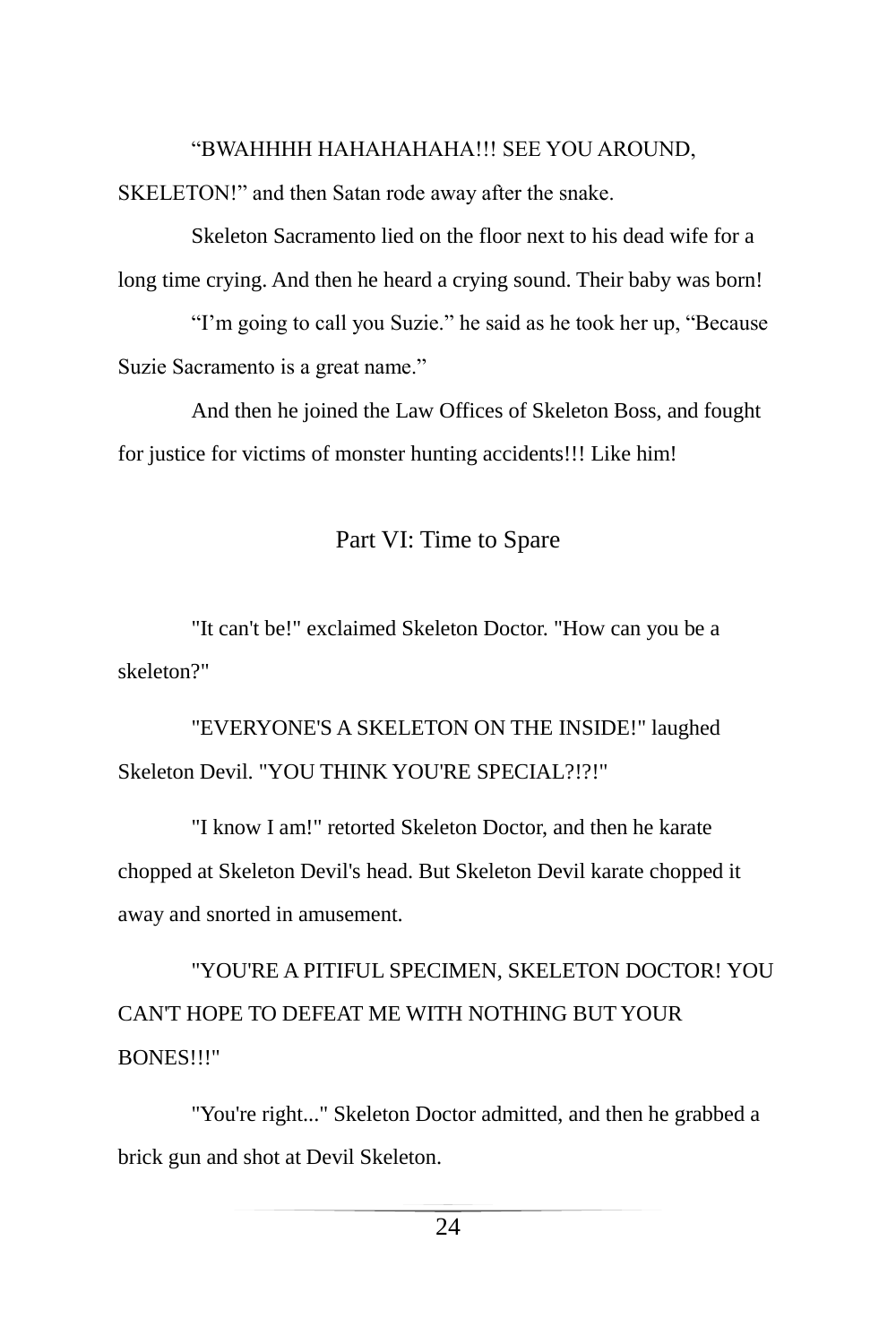"FOOL! HAVE YOU FORGOTTEN THAT I WAS ON THE BASEBALL TEAM?!?!" roared Devil Skeleton.

"I remember!" said Skeleton Doctor, "I wasn't shooting at YOU!"

"WHAT?!?!" and Devil Skeleton turned around.

KISS'S time machine! It had been activated by the brick hitting it! "I'M GOING TO BACK IN TIME TO STOP YOU FROM JOINING THE BASEBALL TEAM!" yelled Skeleton Doctor

"YOU'LL NEVER SUCCEED!" roared Skeleton Devil, "NO DOCTOR HAS EVER TRAVELED THROUGH TIME!!!!"

"Then I'll be the first." said Skeleton Doctor, and he jumped over Skeleton Devil and into the time machine.

"See you in the past!" he said.

AND THEN HE WAS GONE!

Part VII: My Doctor is a Skeleton Who Travels Through Time

Skeleton Doctor fell out of the sky in the KISS time machine and fell into Satan's house in hell.

"Ouch." he said, "Just kidding, I'm a badass."

"WHO ARE YOU?!?!" screamed Mama Satan.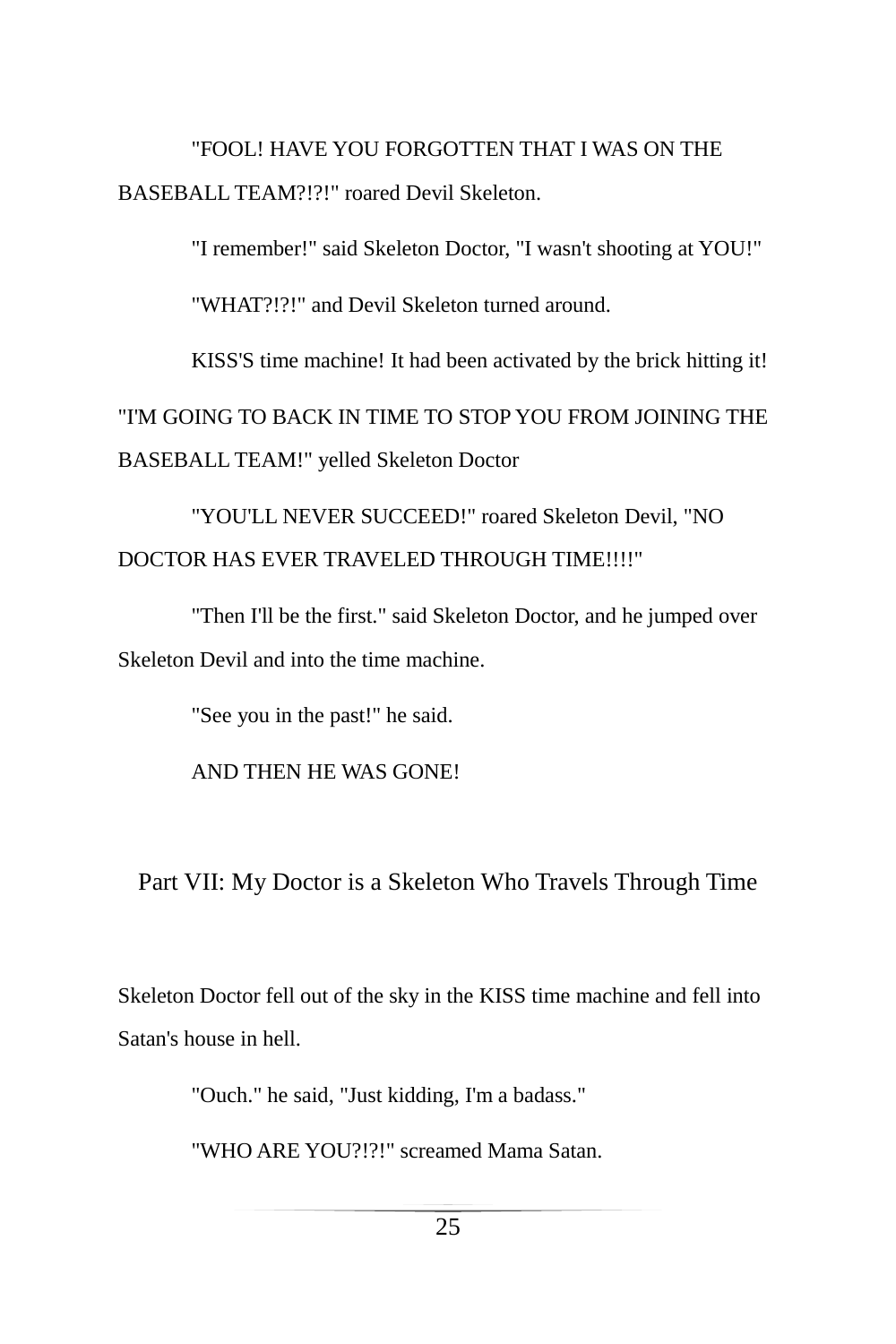"I'm Doctor DEATH." he said menacingly, and grabbed a cloak from a nearby hamper and put the hood up.

Then he karate chopped her head in half.

"Mommy nooooooooo!!!" cried Little Satan from the other side of the room.

"Your mom is dead, kid." said Skeleton Doctor Death, "Now you can't afford to go to baseball camp."

And then he kicked Satan in the head, and he flew across the room.

"Now the Sacramento family will finally be safe." the Doctor announced triumphantly, and returned to the time machine. But it was broken by the crash!

"NOOOOOOOOOOO!!! I'M TRAPPED IN TIME!!!!!!" he announced with devastation, "But WAIT! I have an idea!" and he grabbed Satan's arm and forced him over to the time machine.

"Use your devil magic to make it work!" he demanded.

"WAAAHHHHHHHHH!! I WANT MY MOMMYYYY!!!!!" cried Little Satan.

"SHE'S DEEEEEEEEEEEEEEEEEEEEEEEAAAAAAAAD!!!!" roared Skeleton Doctor Death, "And you will be too if you don't follow my demands and instructions!!!!" and then he made a spooky face at him.

Little Satan shrieked in fear and then fixed the time machine with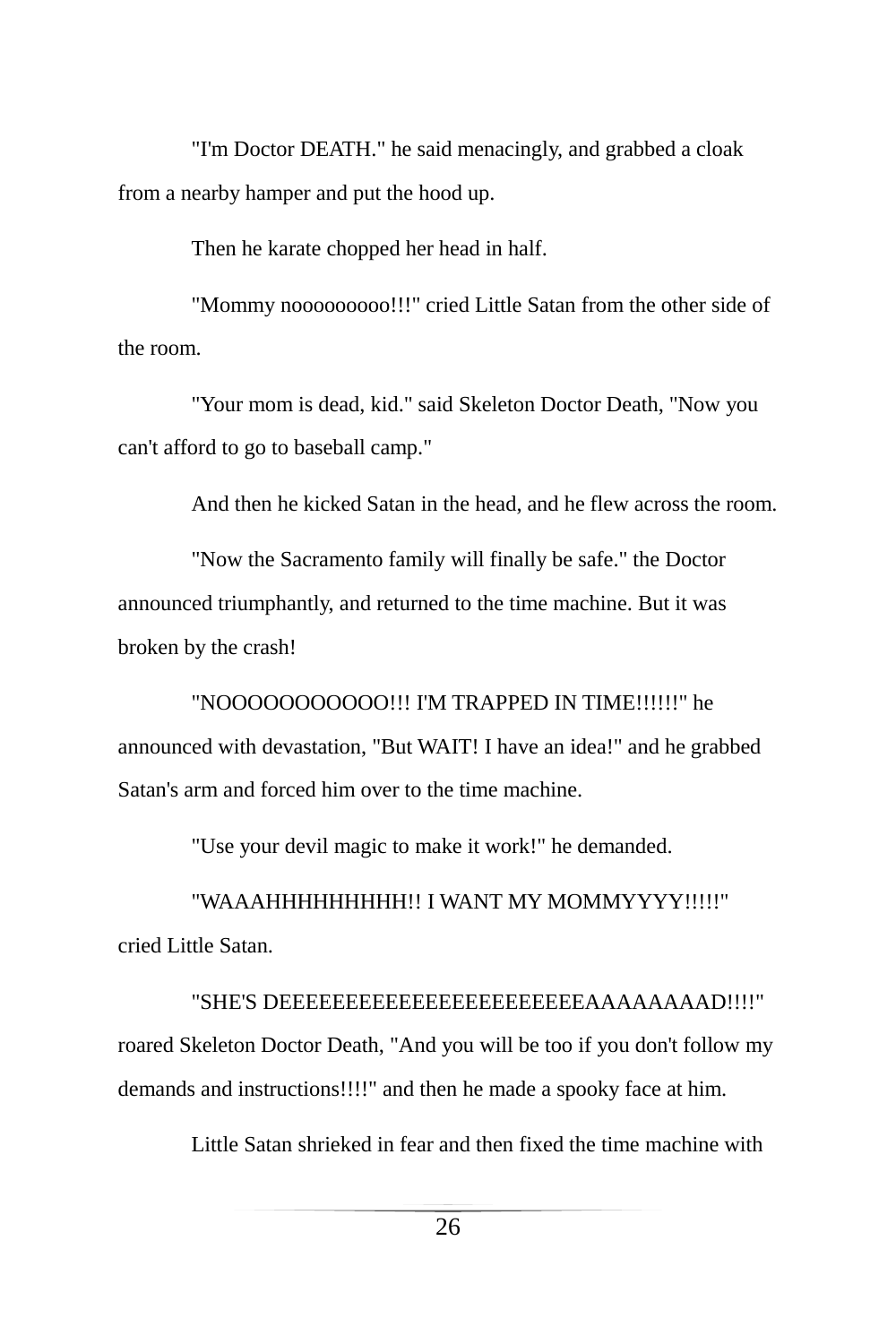his magic. Skeleton Doctor Death hopped in and said, "GET IN, KID. I'LL HAVE MORE USE FOR YOU."

And then they were off. In Time!

#### Part MMXII: Skeleton Doctor Saves The World

"Where are we going?" cried Little Satan.

"Shut up, kid. We're going to save the world." said Skeleton Doctor Death cockily.

He set the date destination on the time machine's control panel to 2012 and they arrived instantly. Skeleton Doctor Death put his hood up and prepared for a night of frights.

"Why are we in 2012?" asked Little Satan.

"Shut up, kid. The planet is in grave danger from a time traveling bad guy. Who is also a Mayan." explained Deadly Bones, "Also, call me Deadly Bones from now on."

"Why are you being so mean to me?" complained Little Satan.

Skeleton- I mean Deadly Bones thought about the question for the moment. This tiny creature would one day mature into his greatest enemy. But at the moment, he wasn't. What if being a dick to him was what made him such a complete asshole? Deadly Bones realized this was a good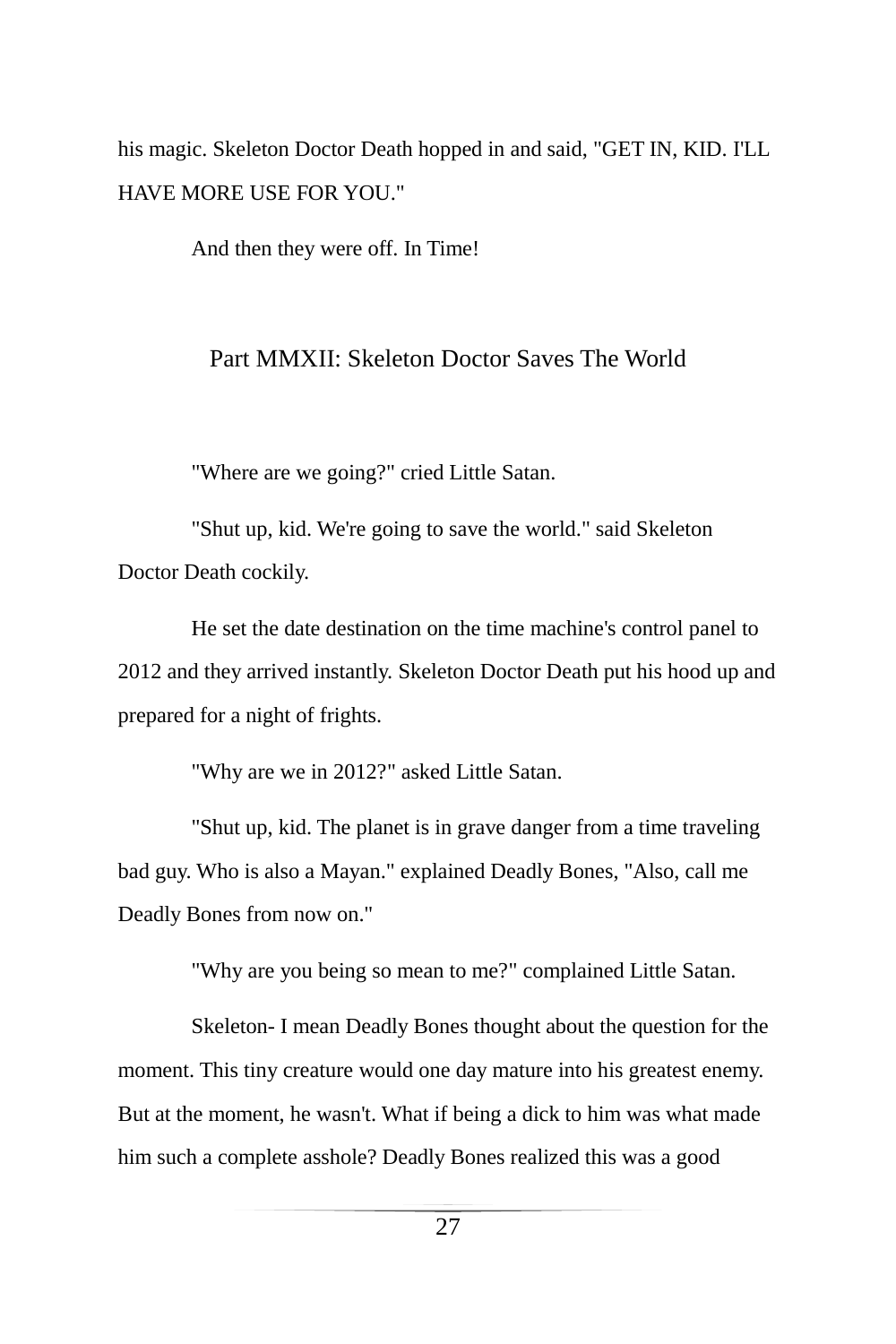possibility, but immediately dismissed it because he didn't have time to be nice. The Sacramento family's welfare was all he cared about, and no matter what happened, he would protect them. And thus, he gave himself his blessing to continue being a dick.

"Shut up, kid." said Deadly Bones, and he jumped into the sky and split an airplane in half with his leg.

He landed with the grace of a swan or a grasshopper. And then he struck a pose.

"But how do you know all this?" inquired Little Satan skeptically.

"I'm a doctor." explained Deadly Bones.

"That doesn't answer my question at all." said Little Satan.

Deadly Bones jumped into the sky and destroyed another airplane.

"Do you believe me now?" he asked, as the rain of fire rained down in flames.

"I do." said Little Satan. "Please, teach me your ways."

"No." said Deadly Bones. "You and I can never be friends. Or student and master." And he looked away into the night with intrigue and mystery. Half spooky, half enigmatic.

"But I want to be like you when I grow up! I want to be a skeleton, too!" cried Little Satan.

"YOU HAVE NO IDEA WHAT IT'S LIKE" yelled Deadly Bones,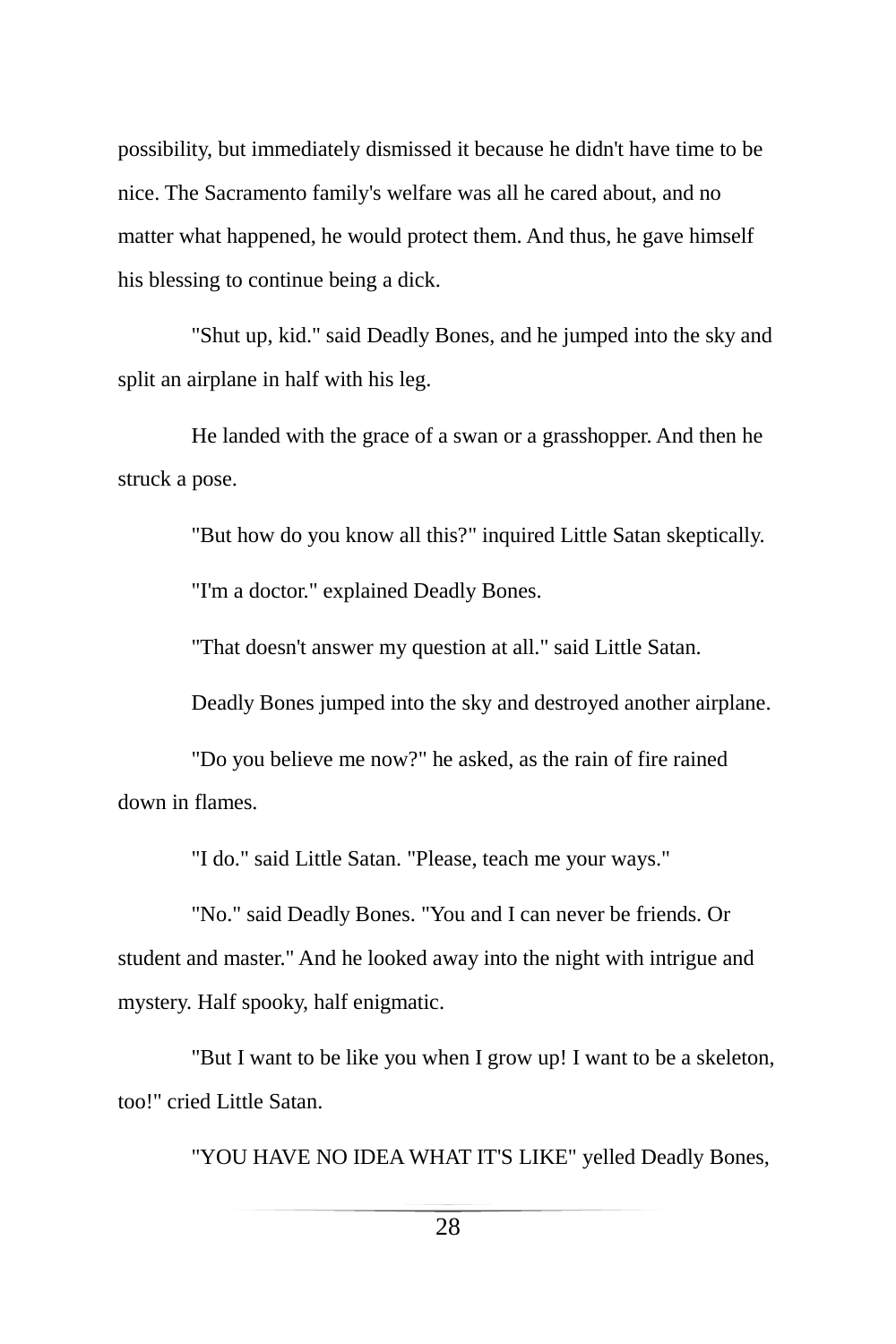and he made a really, really spooky face at him, with menace. "YOU DON'T KNOW WHAT IT'S LIKE... to have to cover yourself in public. As if my bones were something to be ashamed of! THERE'S NO SHAME IN THESE BONES!!!"

And he ripped off his cloak and stretched out his bone-arms, and faced the sky defiantly.

"WE ARE ALL SKELETONS ON THE INSIDE. WE ARE ALL BONES! WHAT MAKES US DIFFERENT IS HOW WE USE THOSE BONES!!!" and he yelled with mightyness and ferocity.

"You're so fucking great." said Little Satan.

Deadly Bones looked down suddenly with anger. "Don't you ever curse again." he said sternly. "This world is not a place for curses... or bricks..." he whispered, "BUT ENOUGH OF THIS! It's TIME to stop the Mayan bad guy who's going to destroy the world!"

"I'M ALREADY HERE!" said a voice from behind them. They spun around and there he was.

A 5 foot, 10 inch Mayan. He was half naked. And he was carrying a ceremonial dagger.

"You're going to die, skeleton! Just like this world!" he shrieked, and he started running toward them with wildness and crazy.

Deadly Bones assumed the Flying Lotus-Bones pose. He felt confident in his own safety, but he couldn't help but feel worry for the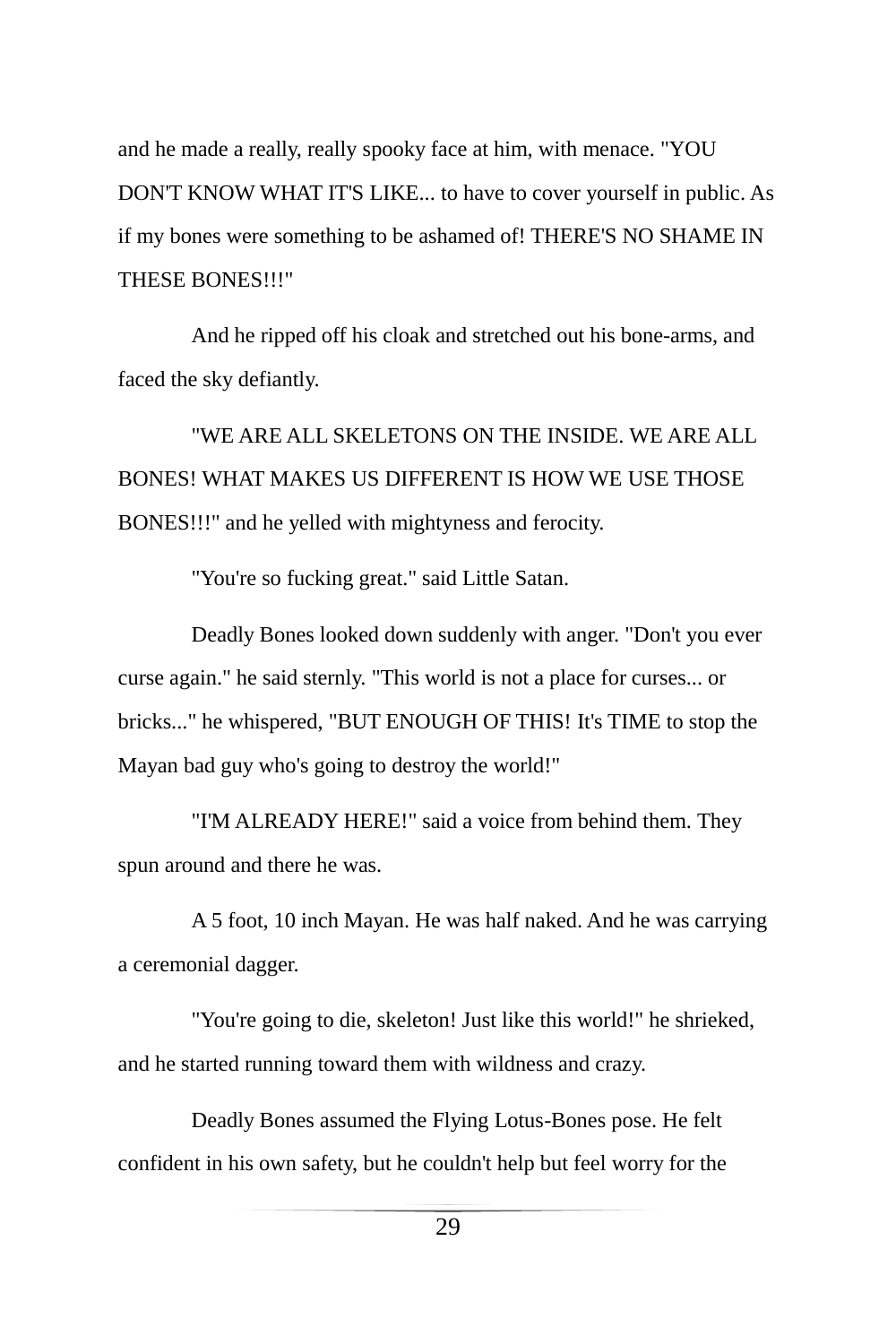young devil.

"AIAIAIAIAIAIAIAIAIAAIAIAIAIAIAIAIAIAIAIAIIIII!!!!!" yelled the Mayan, and he started aiming for Little Satan.

"NOOOOOOOOO!" roared Deadly Bones, and he punched his arm in the way of the dagger, and it struck his arm bones.

"AIAIAIAIAIAIAIAIA!!!! You can't hope to defeat me with just one arm, skeleton!" laughed the Mayan.

"You fucking idiot, that literally did nothing to me." said Deadly Bones, "Except COMPLETE THE RITUAL."

"WHAAAAAAAAAAA!!!!!!!" exclaimed the Mayan as they were all surrounded by hell-beasts.

"Did someone call?" asked the Knight, who appeared in a poof of dark magic.

"Yes." said Deadly Bones as he flexed his bones, "I'll need this man's corpse cleaned up after I'm done mixed martial artsing him to death."

"Very good, sir." said the Knight, and the hell-beasts howled with anticipation.

Deadly Bones threw the knife away and the Mayan and him circled around each other. The Mayan made a wild lunge at him, and Deadly Bones quickly dodged his swings and got a grip in the Mayan's chest with his skeleton fingers, and flung him into the sky and into a plane.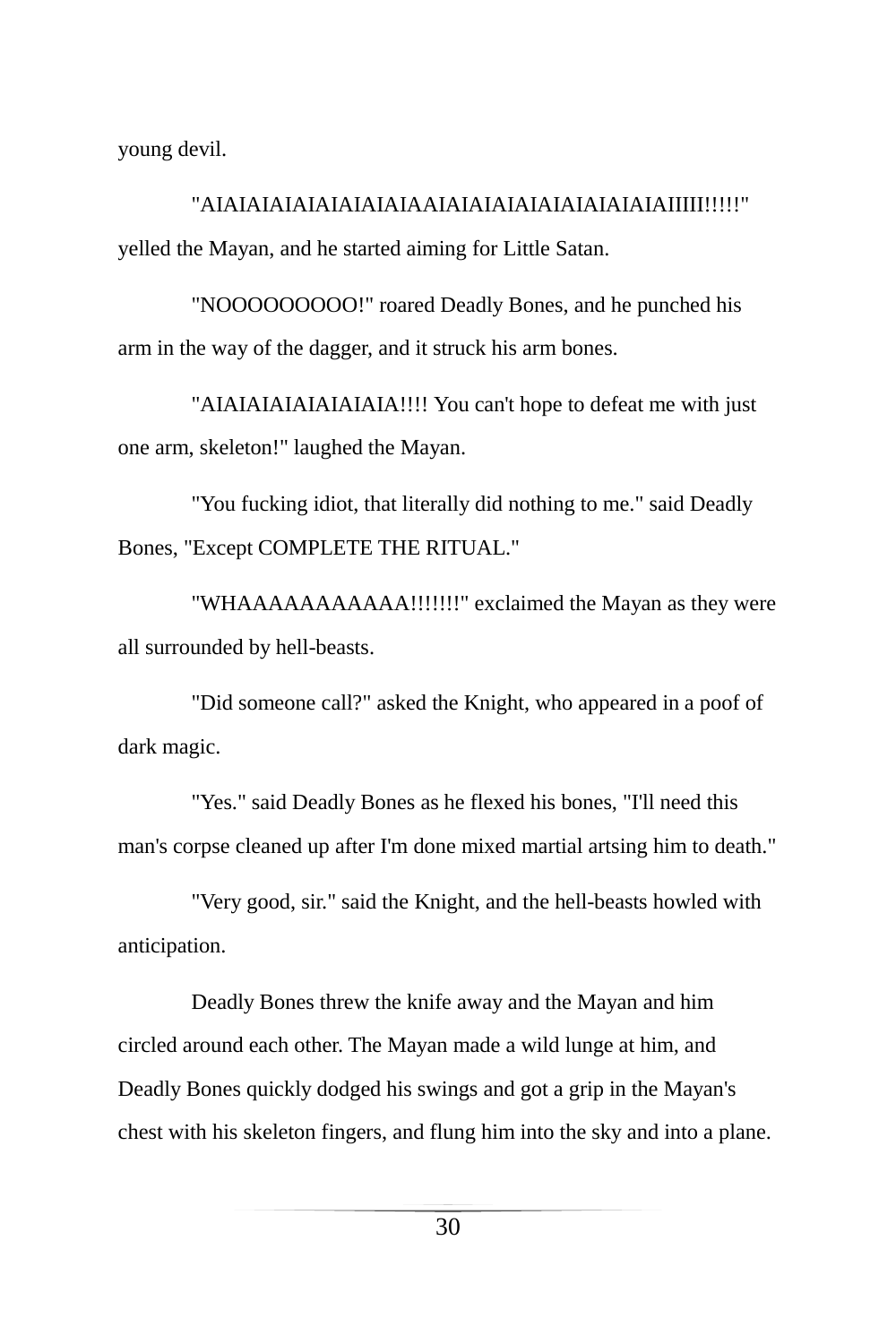The plane crashed. And it rained blood and fire and then the hell-beasts ate all of the evidence.

"2012 is saved." announced Deadly Bones. "I did it."

#### Part VIII: Trouble in Time!

The time machine roared through the indescribable (so I won't) vacuum of space, and exploded out into the bright blue sky. They had returned to the time just a few hours before Suzie discovered she was pregnant.

"I JUST HOPE WE'RE NOT TOO LATE!" yelled Deadly Bones over the roaring wind.

"Well we have a time machine..." murmured Little Satan.

"Did you say something clever?" asked Deadly Bones threateningly, and he made a spooky face at him.

"No..." said Little Satan sadly. He turned away. They had been traveling through history for months, having all sorts of wild adventures, yet Deadly Bones continued to treat him like shit. Tears welled up in his eyes.

Deadly Bones could sense his sadness.

"Are you crying?" the Doctor asked, with a hint of remorse.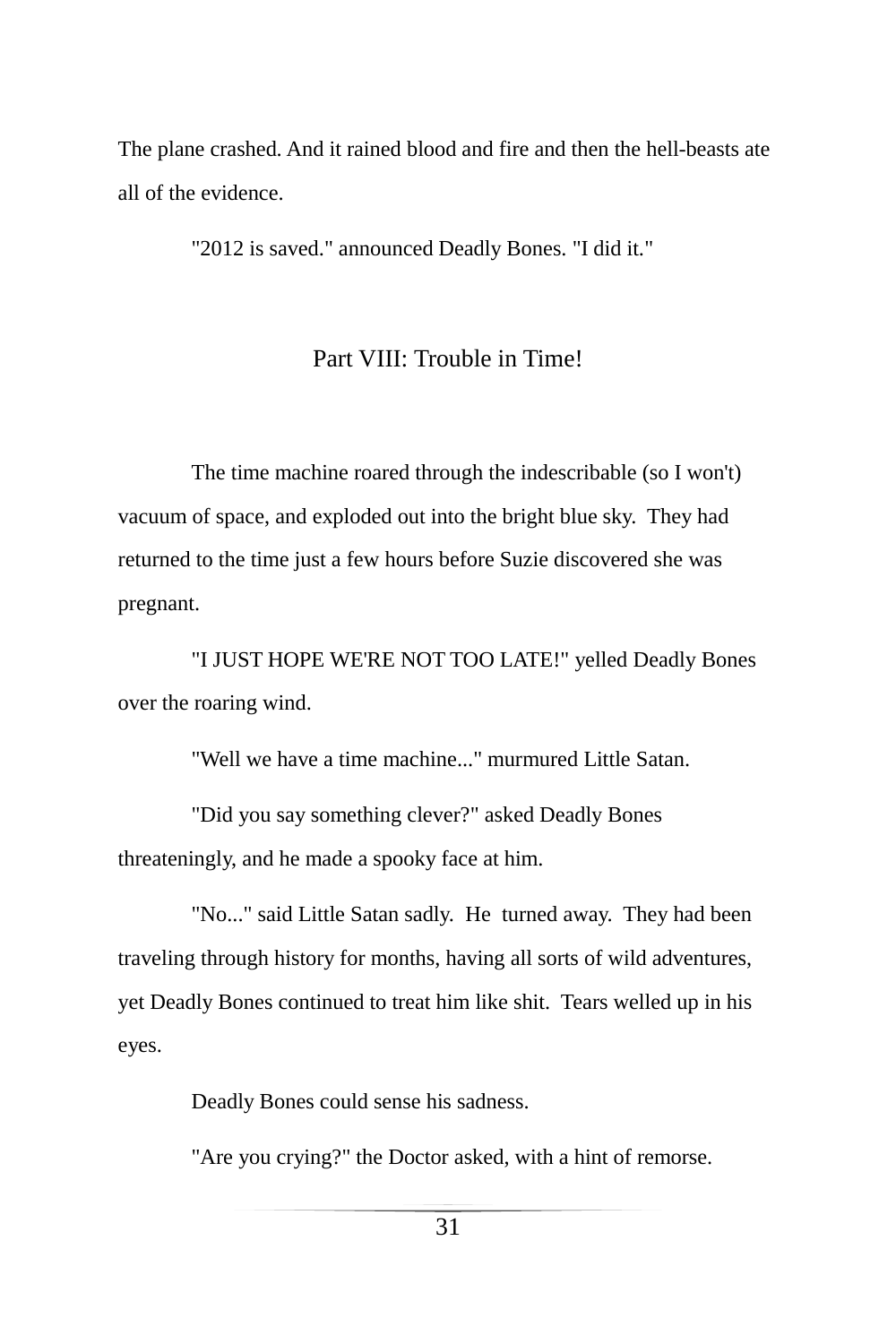"No!" squeaked Little Satan. He wasn't about to let Deadly Bones see him cry.

Deadly Bones could see through his facade of bravery.

"BOO!" he yelled, and made a really fucking spooky face at him. One of the spookiest faces of all time.

"WAAAAAAAAAAAAAAAAHHHHHHHH!" cried Little Satan in absolute terror.

Deadly Bones removed his hood and set the time machine to hover. They were still a good half-mile in the air. He turned and grabbed Little Satan by the shoulders.

"Listen to me, young one." he said sternly. "Don't you ever be afraid of ANYTHING. Plenty of stuff in this world will try to scare you. But if you let things in life scare you, you give them power over you. If nothing scares you, then you're literally invincible. Do you understand me?"

"I'm not sure that's true..." whimpered Little Satan with doubt.

And with that, Deadly Bones tossed Little Satan overboard. He fell through the sky screaming, and crashed on to the ground far below, dead.

Deadly Bones shook his head. "If only he wasn't afraid of falling..." he said, and jumped down fearlessly like a professional diver. He landed gracefully on his feet, and struck a super-cool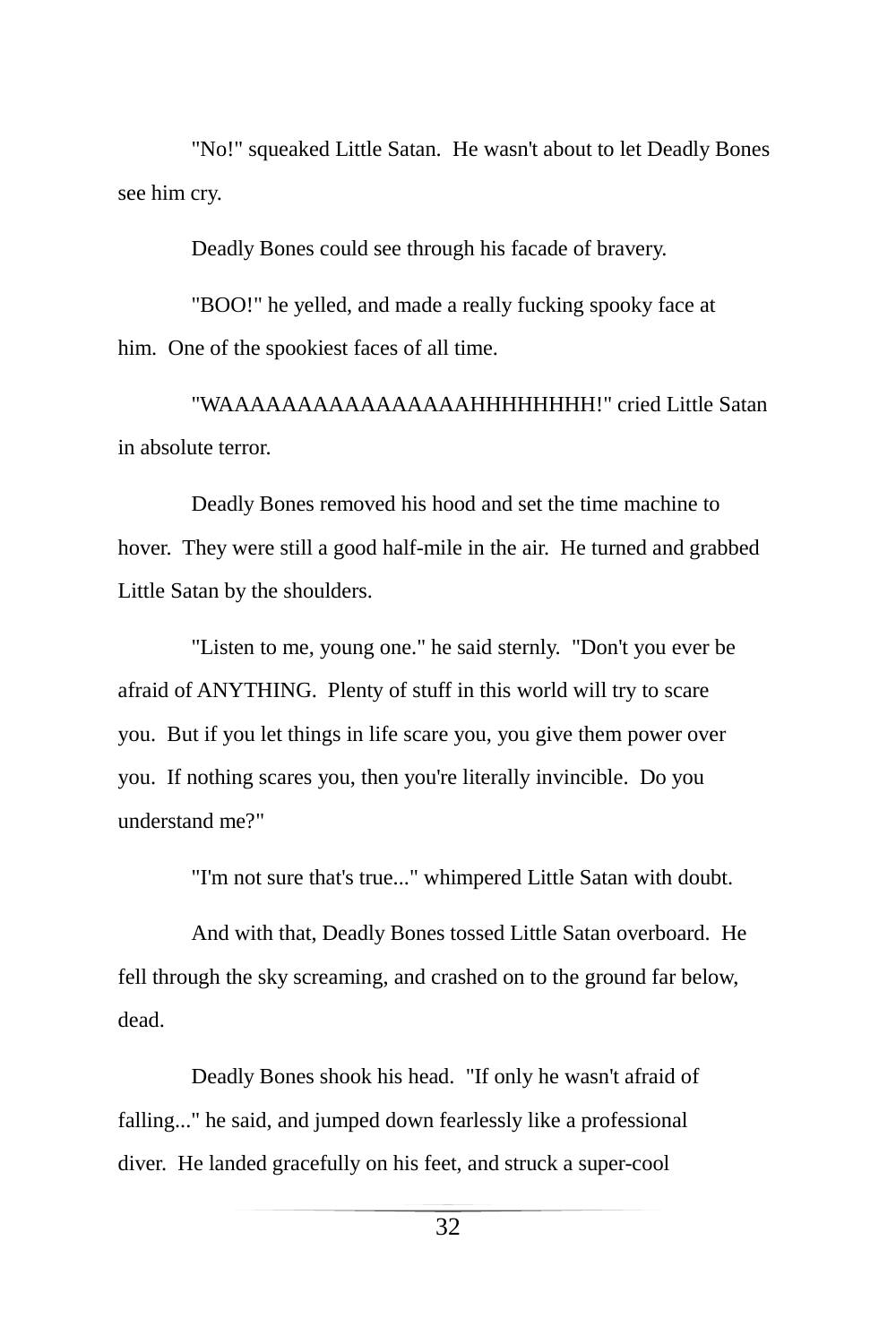pose. When he finished posing, he returned to the Sacramento house, and was delighted to find everyone safe and sound with no memory of the battle at KISSlorian.

Suddenly, the door burst down. IT WAS SATAN!

"YOU THOUGHT YOU COULD JUST KILL ME AND RESOLVE ALL OF THOSE SEPARATE PLOT POINTS, DIDN'T YOU? WELL, IT'S NOT THAT EASY!" he snarled angrily, and chucked a brick a Suzie's head. She fell to the ground, unconscious.

"That's impossible! I not only ensured that you couldn't attend baseball camp, I also killed you!" exclaimed Deadly Bones.

"NO, SKELETON. BEFORE I HIT THE GROUND, I REMEMBERED WHAT YOU HAD TOLD ME ONLY MOMENTS BEFORE. IF I DID NOT FEAR FALLING OUT OF THE SKY, IT COULD NOT HURT ME. SO I SURVIVED AND RECOVERED THE TIME MACHINE. AND I MURDERED THE BASEBALL COACH'S SON, SO HE WOULD TAKE ME AS HIS NEW APPRENTICE!!!!!!"

"You sly son of a bitch..." muttered Deadly Bones.

"NOW ALLOW ME TO INTRODUCE YOU TO MY SON." he roared, and in stepped a blood-red devil skeleton.

"WAT." exclaimed everyone.

"HE IS THE PRODUCT OF SUZIE'S EGG, EITHER SKELETON BOY OR JOHNNY THUNDER'S SPERM OR SKELETON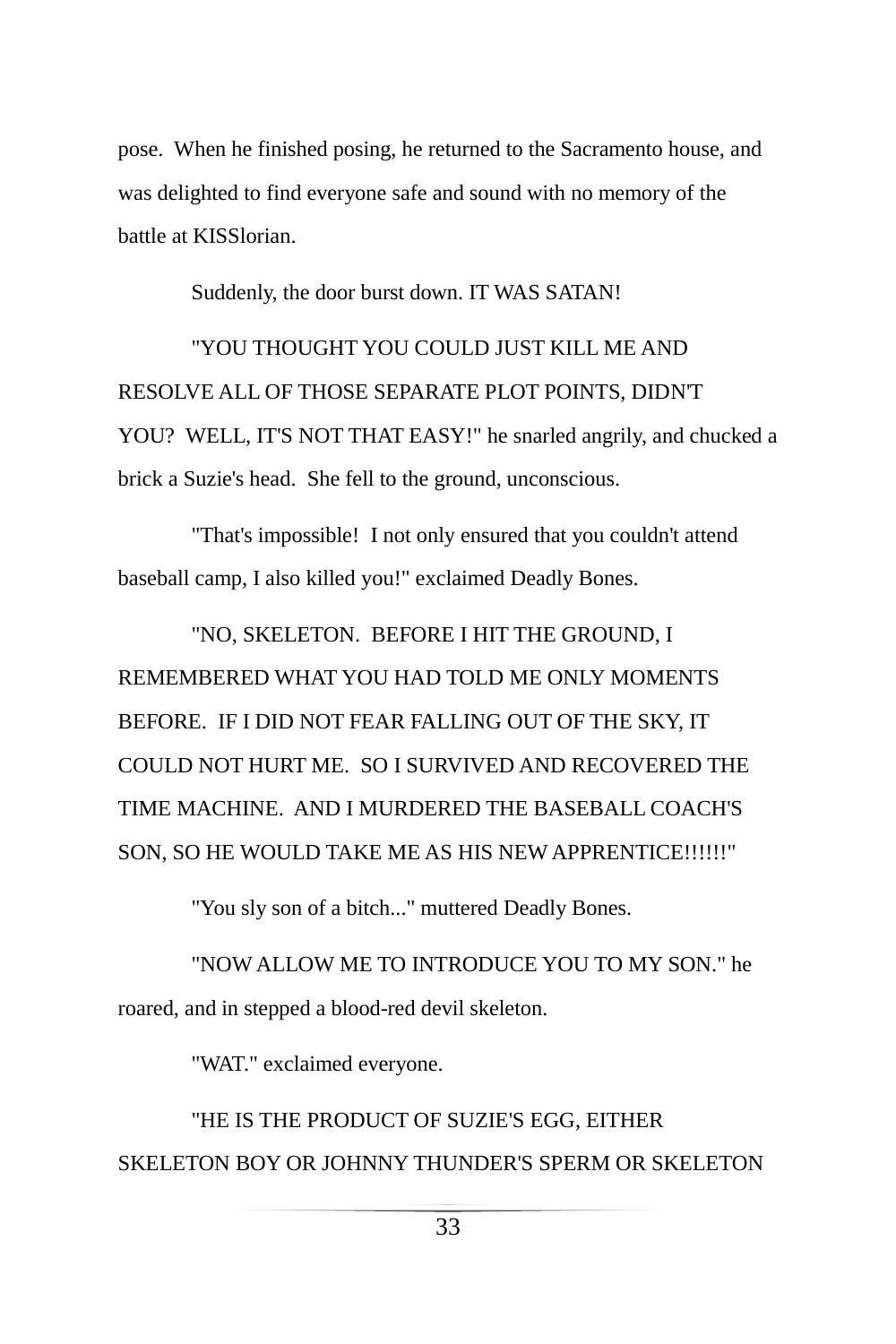SPERM, AND THE DEVIL-MAGIC OF MY WIFE'S WOMB."

"That's not how reproduction works!" retorted Deadly Bones. "SUZIE WAS PREGNANT?!" roared Skeleton Sacramento. "YES, AND I TRICKED DEADLY BONES INTO THINKING THIS WAS THE TIME BEFORE HE TRANSFERRED THE BABY TO

MY WIFE. ALSO, I WENT FORWARD IN TIME TO COLLECT MY

SON. OBVIOUSLY."

"What the hell is going on here?" said Skeleton Doctor, as he walked in from the other room.

"This is entirely too fucked up." said Deadly Bones, and he ran outside. He kept running, and running, until he formulated a plan. And then he ran some more.

After many weeks of running, he arrived at the top of a mountain with an ancient castle. He threw open the doors. Inside, was an old man with silver skin.

"I come seeking training." announced Deadly Bones.

"I know why you are here." said the old man. "We will begin immediately."

"Thank you, Master Makina" said Deadly Bones, relieved.

"Please, skeleton. Call me Deyoosex."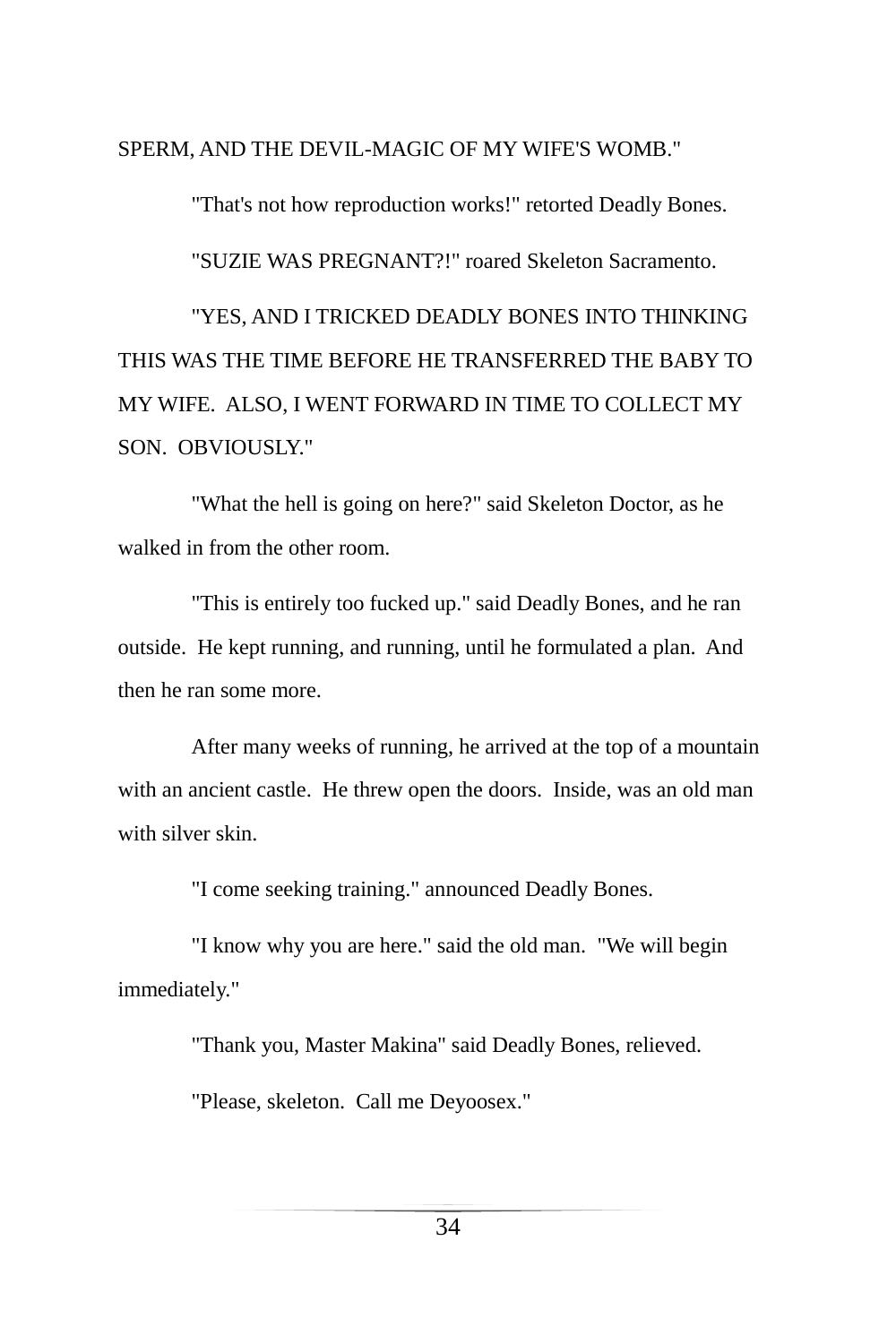#### Part I of IX: An Unanticipated Expedition

Deadly Bones slammed his skeleton fist on the ancient coffee table.

"WHAT DO YOU MEAN YOU CAN'T HELP ME FIX THE TIMELINE!" he demanded angrily.

"I cannot give you the power to control time. I can only help you start on your path." replied Master Makina calmly, his silver skin shining in the darkness of the ancient castle's ancient living room, the only light emitting from the LCD T.V. on the wall.

"What do I have to do?" asked Deadly Bones.

"In order to control time, there are three steps."

"What is the first step, oh silver one?"

"First, you must... BECOME A GOD."

"Without even knowing how, I'm confident that I can achieve that with ease. So how am I supposed to do that?" inquired Deadly Bones.

"The only way for a skeleton to become a god is to slay another god." said Master Makina, "And only one skeleton has ever slayed a god..." "Skeleton Devil." said Deadly Bones, knowingly.

"Mhmm hmm. He slayed Wimpio, the god of weakness. Threw him into a star. Now, I recommend you choose a similarly weak target..."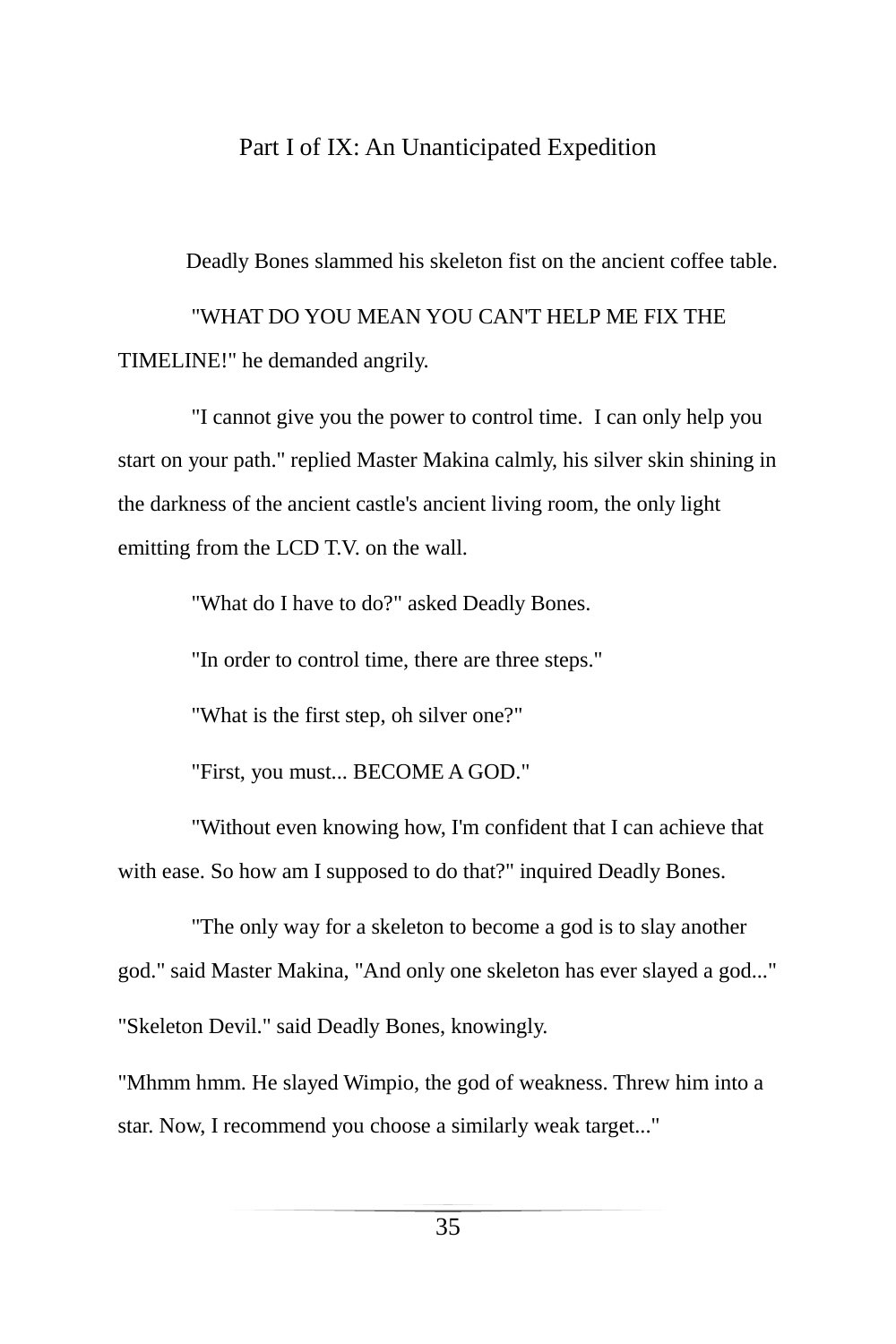"Zeus."

Master Makina blinked.

"...Zeus?" he repeated, stunned.

"I am going to fucking kill Zeus."

"You must be mad, skeleton."

Deadly Bones put on his best cocky look. But inside, he was even more confident than he appeared. He flexed his bones.

"These bones of mine are deadly. No man, and no god is a match for me. I am the greatest doctor of fighting who ever lived." he said, confidence oozing all over the place.

"Perhaps, skeleton. But it is a long journey. You should bring a companion with you."

"I have no need for peasants tagging along, riding my glorious coattails." laughed Deadly Bones.

"I beg you to reconsider, skeleton. I have no doubt that he will be useful to you."

"'He?"' asked the badass time-traveling mma fighting skeleton doctor, "Did you have someone in mind?"

"I believe you've met him before, skeleton." said Master Makina, and he signaled toward the shadow at the doorway. A figure approached.

Deadly Bone's eye sockets lit up.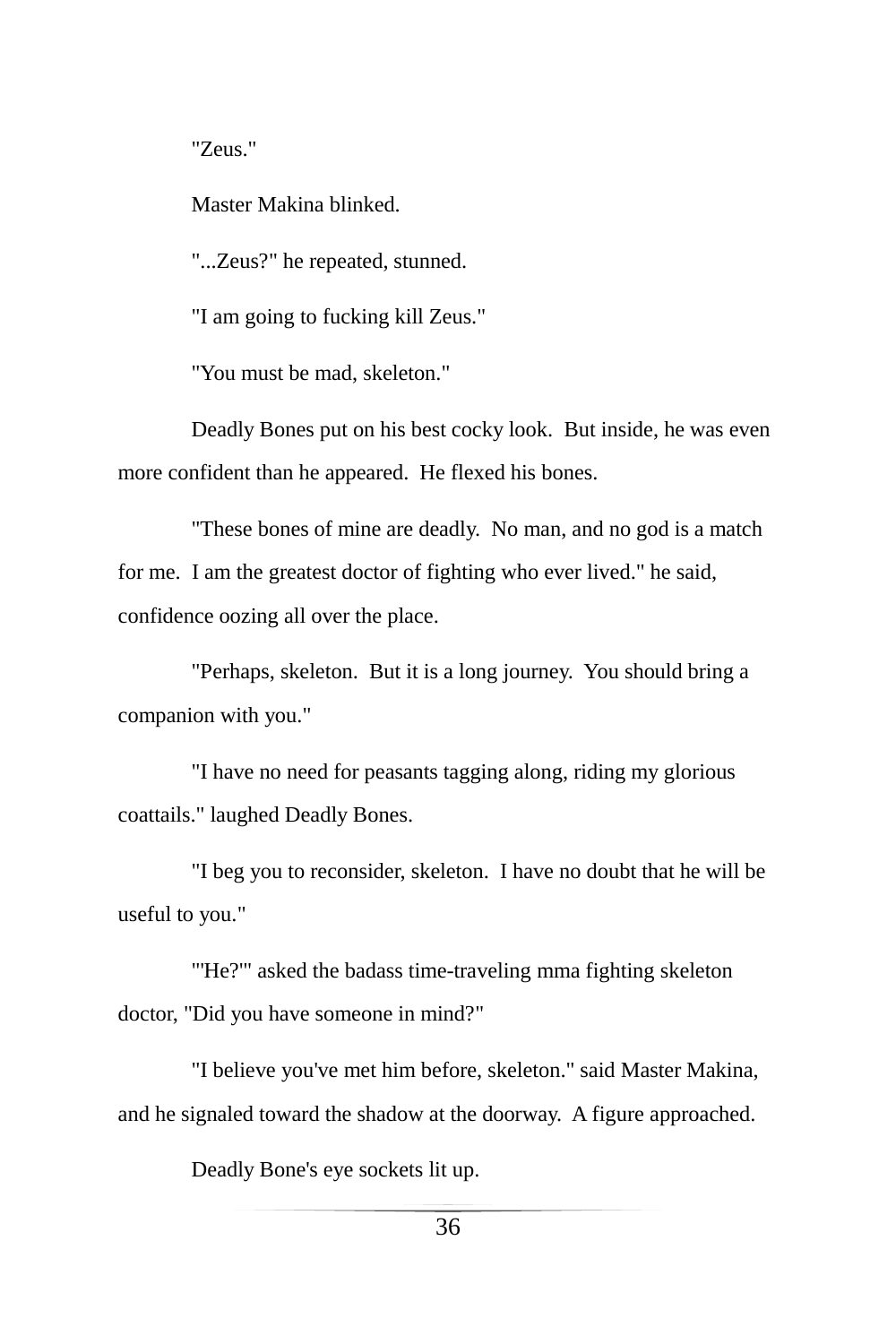"Royvart."

"Did you miss me, Skeleton Doctor?"

## Part II of Part IX: My Bones are the Bones that will Pierce the Sky

Deadly Bones and Royvart began their arduous journey to Mount Olympus. After several months of walking, Royvart collapsed from exhaustion and died.

Deadly Bones continued on alone. There was no time for grief.

When he reached the base of the mountain, he began climbing. He climbed as fast as his mighty bones would allow him. Along the way, he encountered a mighty sphinx blocking his path.

"Greetings, skeleton! If you wish to pass this way, you must answer three riddles!"

"I'll answer a single riddle, lion-creature. And not a single more." insisted Deadly Bones, as he stopped to catch his skeleton breath.

"VERY WELL, SKELETON. IF YOU INSIST, YOU WILL RECEIVE A SINGLE RIDDLE THAT IS A HUNDRED TIMES HARDER." roared the sphinx

"You're playing the wrong game with the wrong skeleton." said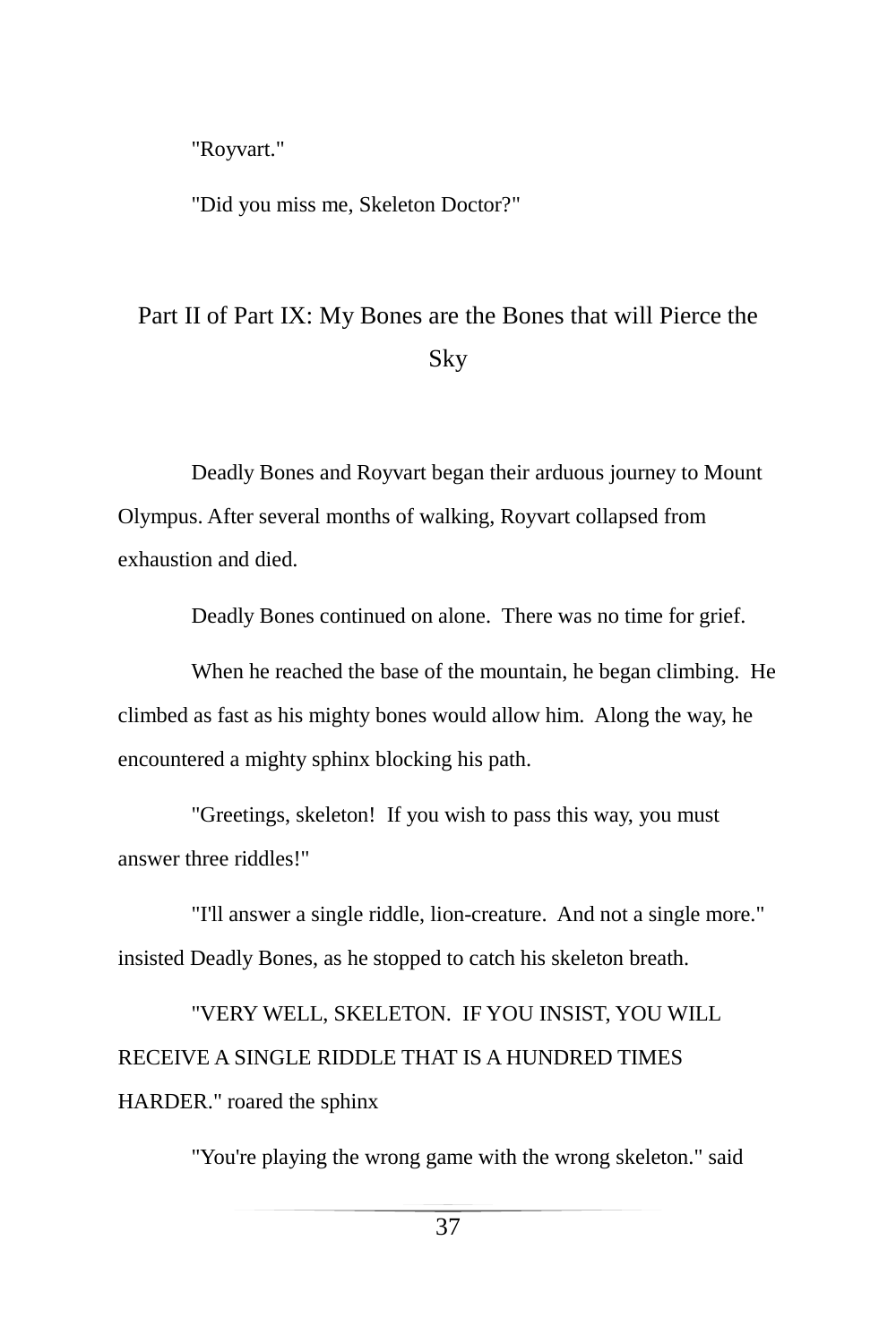Deadly Bones, and he karate chopped the sphinx, knocking it out. He continued on, deadly as ever.

Finally, he reached the gates to Zeus's palace.

It was guarded by a cyber-dragon. It was all super-metal and painted gold with spikes protruding out of every inch of its body.

"A cyber-dragon!" exclaimed Deadly Bones, "If there was ever a test of my might, this is it." and then he began wrestling with the mighty beast, unleashing as many karate-chops and karate-kicks as he could.

But the dragon would not fall. Deadly Bones's bones weren't deadly enough! He had finally met his match!

It seemed hopeless, and Deadly Bones was about to give up and walk away, when suddenly there was a spooky piano playing spooky music.

A magical spirit-being appeared before him.

"WHAT ARE YOU!?" asked Deadly Bones, amazed.

"I AM THE SPIRIT OF FIGHTING, DEADLY BONES. THE MAGICAL RAGE THAT FLOWS THROUGH EVERY GREAT FIGHTER." it boomed spookily.

"That's impossible! You're not in me, and I'm the greatest fighter in the world!" retorted Deadly Bones.

"NOOOO DEADLY BONES, I WAS WITH YOU ALL ALONG. I WAS LYING DORMANT INSIDE YOU, WAITING TO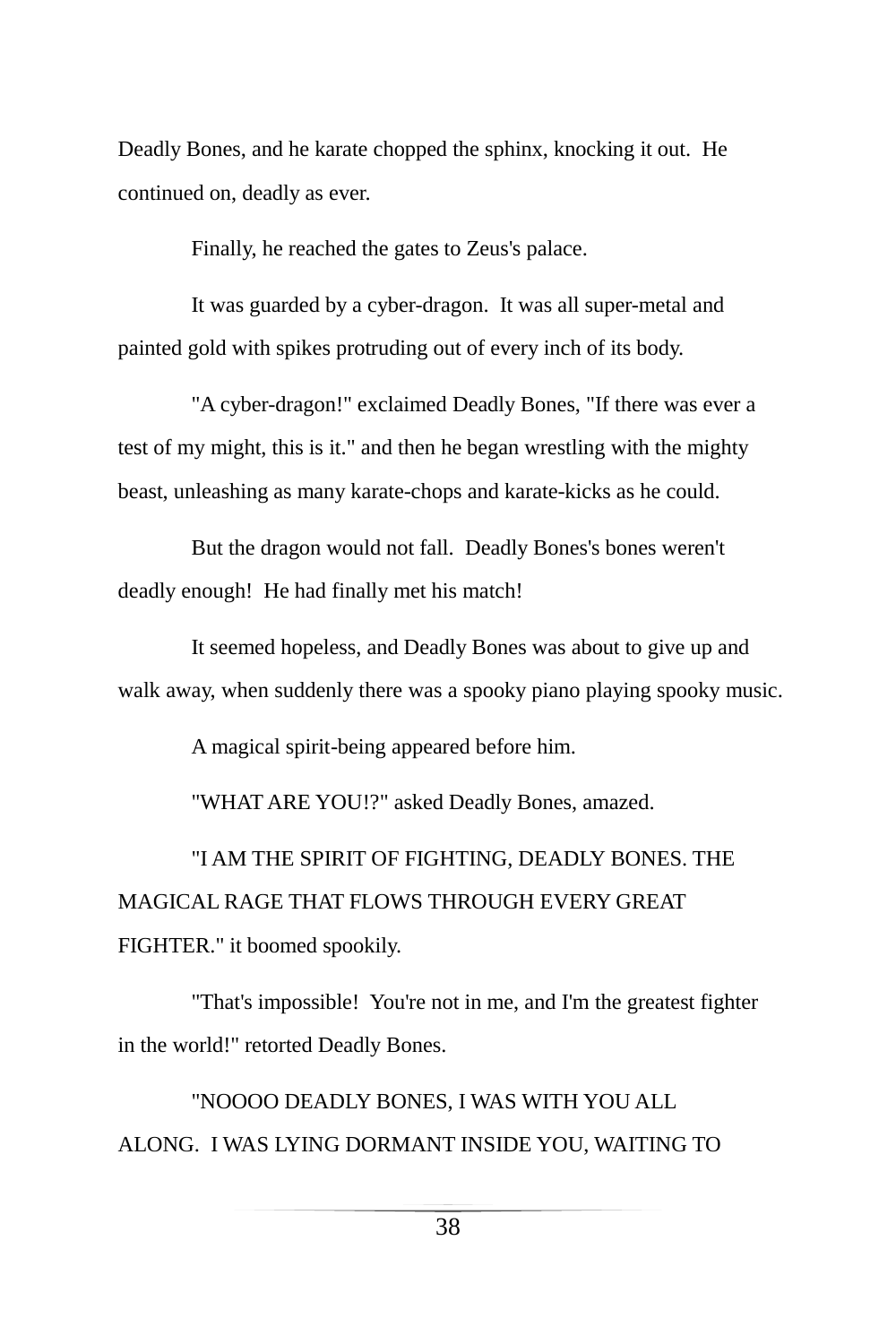### BUST OUT AND GIVE YOU THE POWER YOU'VE ALWAYS DREAMED OOOOOOOOOOOOOF!"

"But why NOW, Spirit?" asked Deadly Bones.

"Because without me, you cannot defeat the cyber-dragon!" replied the Spirit.

Deadly Bones felt a rage in his bones the like of which he had never felt.

"I DON'T NEED YOU, SPIRIT!" he shouted spookily, "I DON'T NEED ANYTHING BUT MY OWN BONES!"

And with that he lunged at the dragon and karate-chopped its head clean off. Then he pointed the dragon's head and pulled the its tongue, causing fire to erupt from the mouth and destroy the spirit.

"I AM READY." said Deadly Bones, "ZEUS, THESE BONES ARE COMING FOR YOU!"

#### Part III of Part IX: Bones and Lightning

Zeus came storming out from the gates.

"WHO HAS SLAIN MY CYBER-DRAGON?!" he bellowed, brandishing his lightning bolt.

"It is I." Deadly Bones announced, "The bones that have come to end your reign."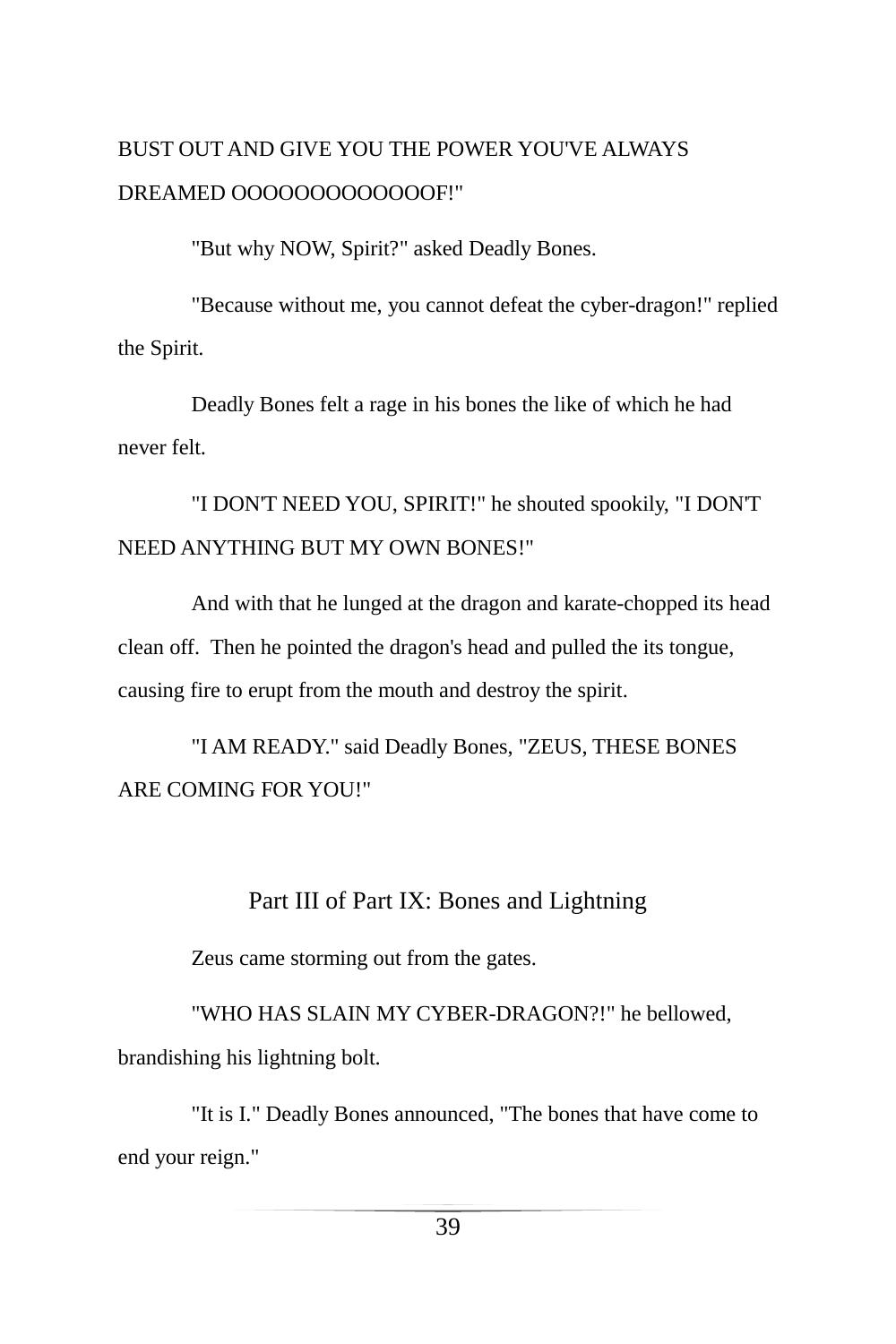"YOU THINK YOU CAN DEFEAT ME?" Zeus roared, flexing his godly muscles, "I'VE BROKEN SKELETONS TWICE YOUR SIZE."

"But not one half as deadly." said Deadly Bones coolly, and he entered the Flying Lotus-Bones stance.

Suddenly, there was a roar behind Deadly Bones. He spun around and was shocked to see Royvart riding the sphinx up the mountain.

"I'm here to help you, Deadly Bones!" Royvart yelled, "Come, comrade, let us crush this deity!"

Zeus flung a lightning bolt the size of a house and zapped Royvart off the sphinx. He tumbled off the mountain and fell, surely dead. The sphinx growled at Deadly Bones. He now had two opponents to face, but he did not doubt his own deadliness.

The sphinx lunged at him, but he ducked down and karate-kicked it into Zeus's face at 100 miles per hour. Zeus karate-chopped it to the ground and jumped toward Deadly Bones, lightning bolt in hand. He swung at Deadly Bones, but Deadly Bones turned to the side and elbowed Zeus in the face. Zeus leapt back, stunned.

"HOW ARE YOU SO TOUGH?" he demanded. "No skeleton has ever been able to elbow me in the face before!"

"Because," said Deadly Bones deadlyly, "These bones of mine are the most deadly thing in the universe. I've been to hell and back, I've paid my deadly dues, and nothing in this world can stop me!"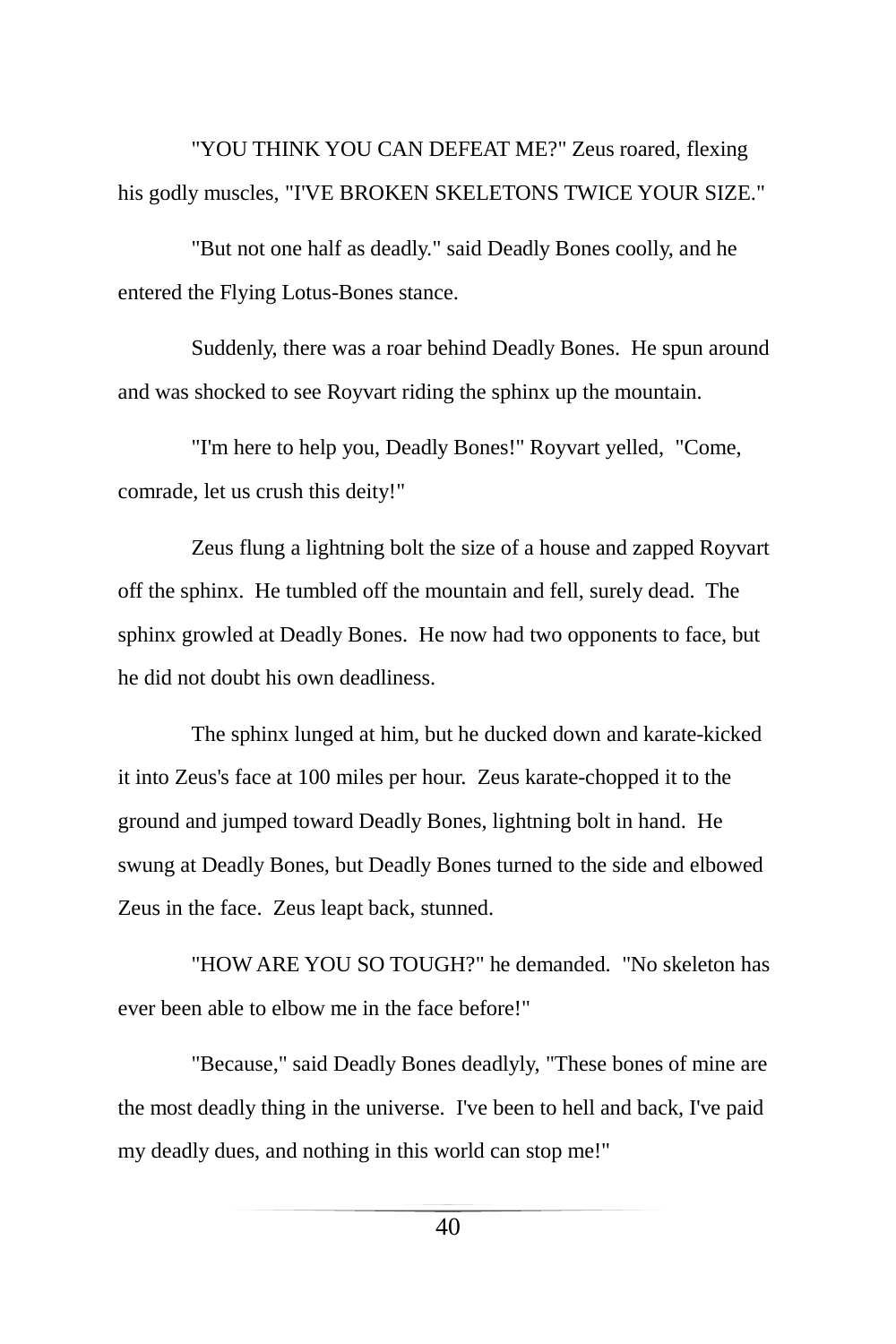"That's where you're wrong, skeleton! You have not yet seen my TRUE FORM!!!!!" roared Zeus, as he turned into a giant Lightning Scorpion.

He charged our beloved hero, and stung him right in the bones. Electric poison coursed through Deadly Bones's bones, but he stood tall, and swung his arm, casting the Zeus Scorpion back. The blow was trivial. Deadly Bones could not be stopped.

And at that moment, Deadly Bones felt a massive surge of energy. Martial-arts techniques from every corner of the universe flooded into his mind. His skeleton-brain surged with combat talent. He knew then and there that he had become the new Spirit of Fighting. He raced toward Zeus, all bones and bravery.

"I CAN'T LOSE, ZEUS. THESE BONES OF MINE GLOW WITH AN AWESOME POWER. THEIR BURNING GRIP TELLS ME TO DEFEAT YOU!"

He punched Zeus so hard in the nose that Zeus exploded and that was the deadly end of that.

"I've done it." said Deadly Bones, "I have killed a god."

"Good, Deadly Bones, good." said Master Makina, who had appeared at his side, "You now possess godliness, which means you can wield the Staff of Time."

"Where is the staff, Master?"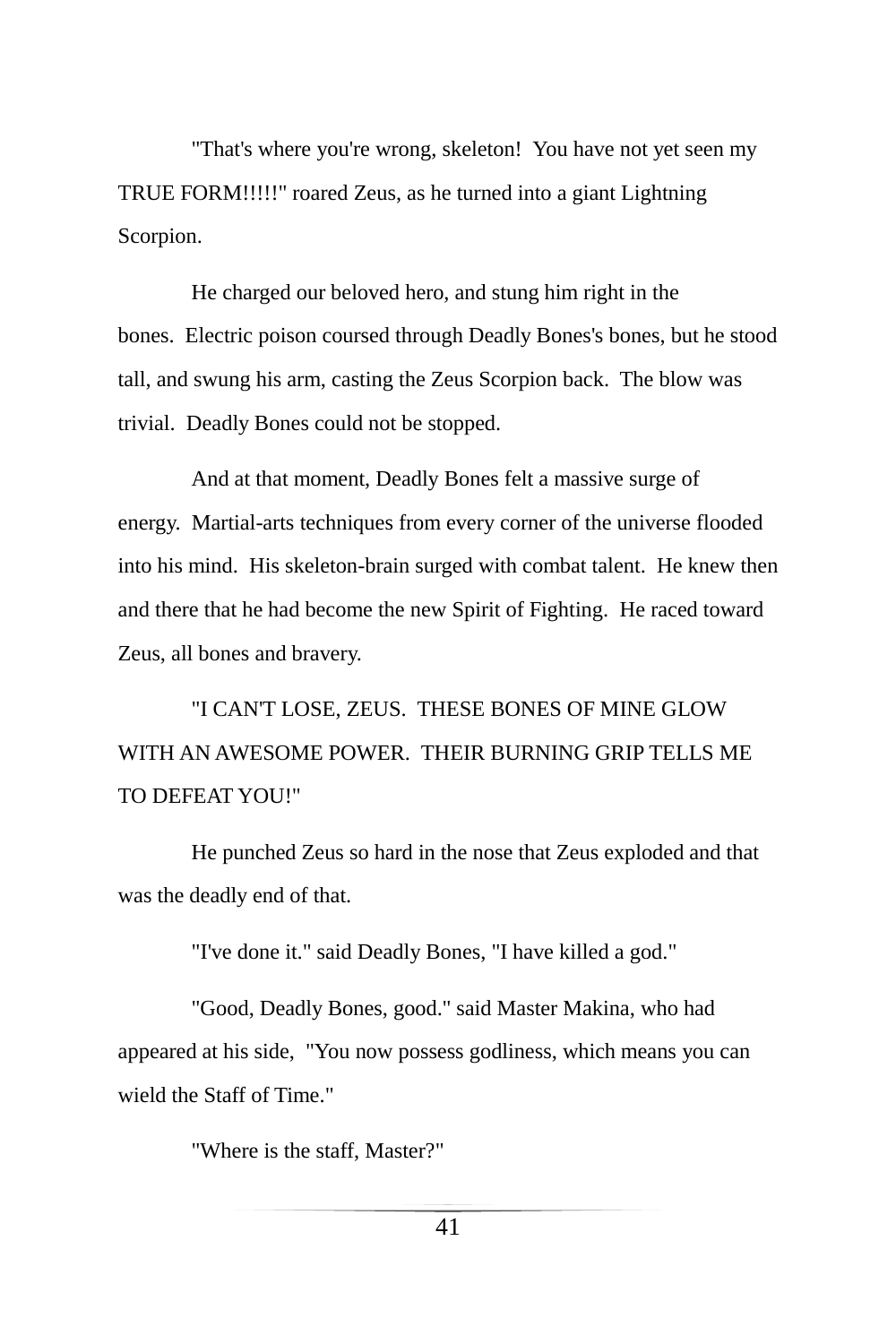"It is in the belly of a giant snake."

Deadly Bones's boneheart skipped a boney beat. "What snake is it?" he asked.

"The Wifekiller."

## Part X: One Skeleton's Quest for Power, and Another Skeleton's Quest for Vengeance

Deadly Bones flew through the air with majesty. Now that he was a god, nothing could stop him, ever. Especially not wind resistance.

He had one mission: To kill the Wifekiller, the deadliest of all deadly giant snakes.

It wouldn't be easy. Giant snakes are dangerous to hunt, even for gods. They also had extreme camouflage which made them very difficult to detect.

Deadly Bones wasn't worried. But he knew another certain skeleton that would want in on the hunt:

Skeleton Sacramento; his wife was the wife that gave the Wifekiller its name. With her corpse. That incident is what made Skeleton Sacramento become a skeleton lawyer.

He arrived in the air over the Sacramento home and stopped. He'd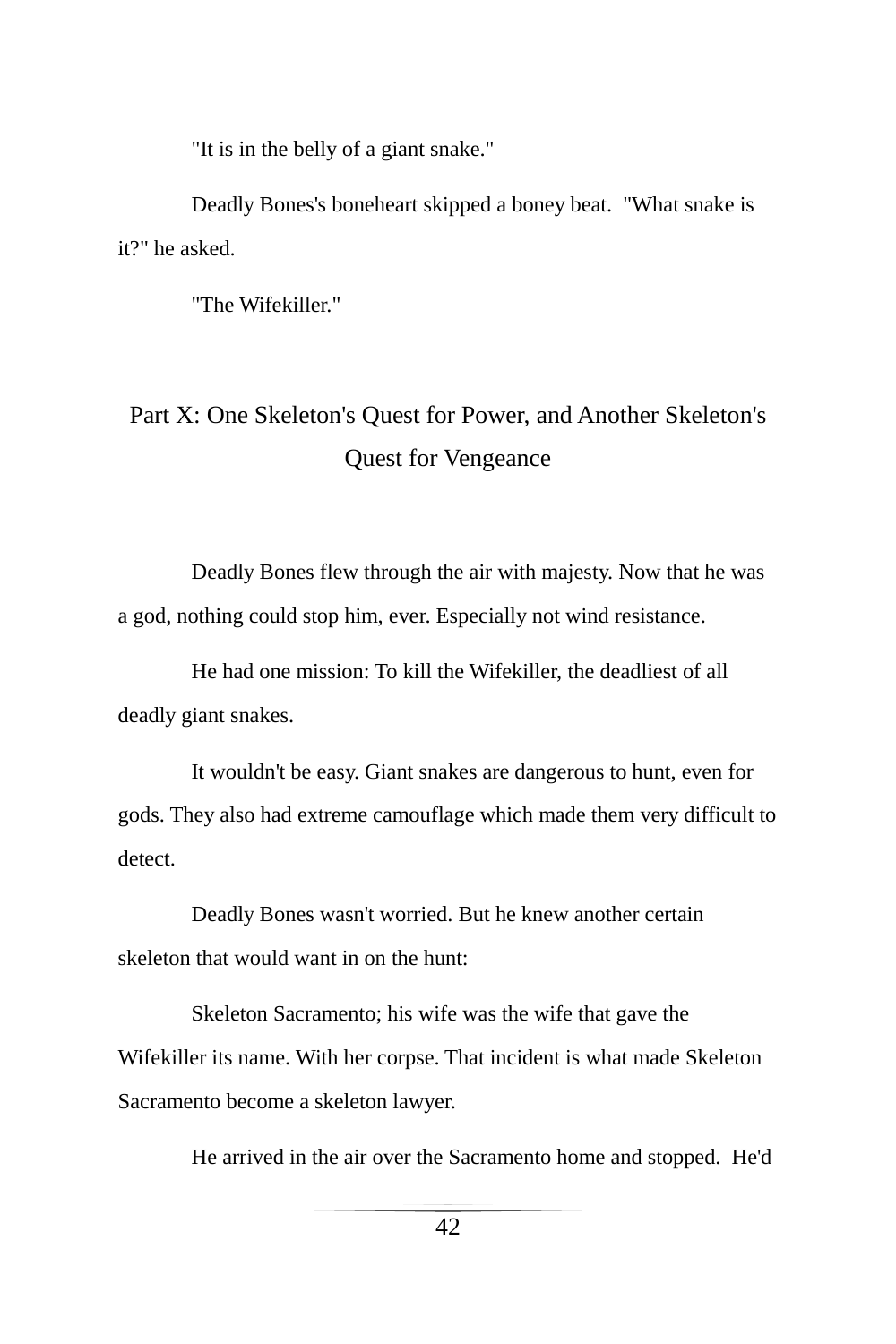been keeping a secret since his return, and now was the time to reveal it.

He jumped through the roof of the Sacramento home, and everyone was still hanging out. Even Satan. They had all agreed to wait for Deadly Bones' return and had been waiting for months. Suzie was in the hospital though, still in a baseball-brick curse coma.

"SO YOU HAVE RETURNED, DOCTOR." he yelled loudly like an idiot, "HAVE YOU PREPARED YOURSELF TO DIE AT THE HANDS OF ME AND MY SKELETON-SON?"

"No, idiot." said Deadly Bones like the coolest goddamn mother fucker who ever existed. "And I'll tell you why; THAT CRIMSON SKELETON IS NOT YOUR SKELETON SON."

"WAT" roared Satan, "YOU'RE LYING!!!"

"No," said Deadly Bones, continuing to be cool as ice, "Suzie's child was a girl skeleton. That crimson skeleton can only mean one thing:

YOUR WIFE CHEATED ON YOU!!!"

"NOOOOOOOOOOOOOOOOOOOOOOOOOOOOOOOOOOO OOOOOOOOOOOOOOOOOOOOOOOOOOOOOOOOOOOOOOOOO OOOOOOOOOOOOOOOOOOOOOOOO!" roared Satan like a giant red baby.

"Yes, you fool. While you were out playing baseball, your poor wife was obviously not being satisfied. She must have cheated on you with another skeleton. But now's not the time for this-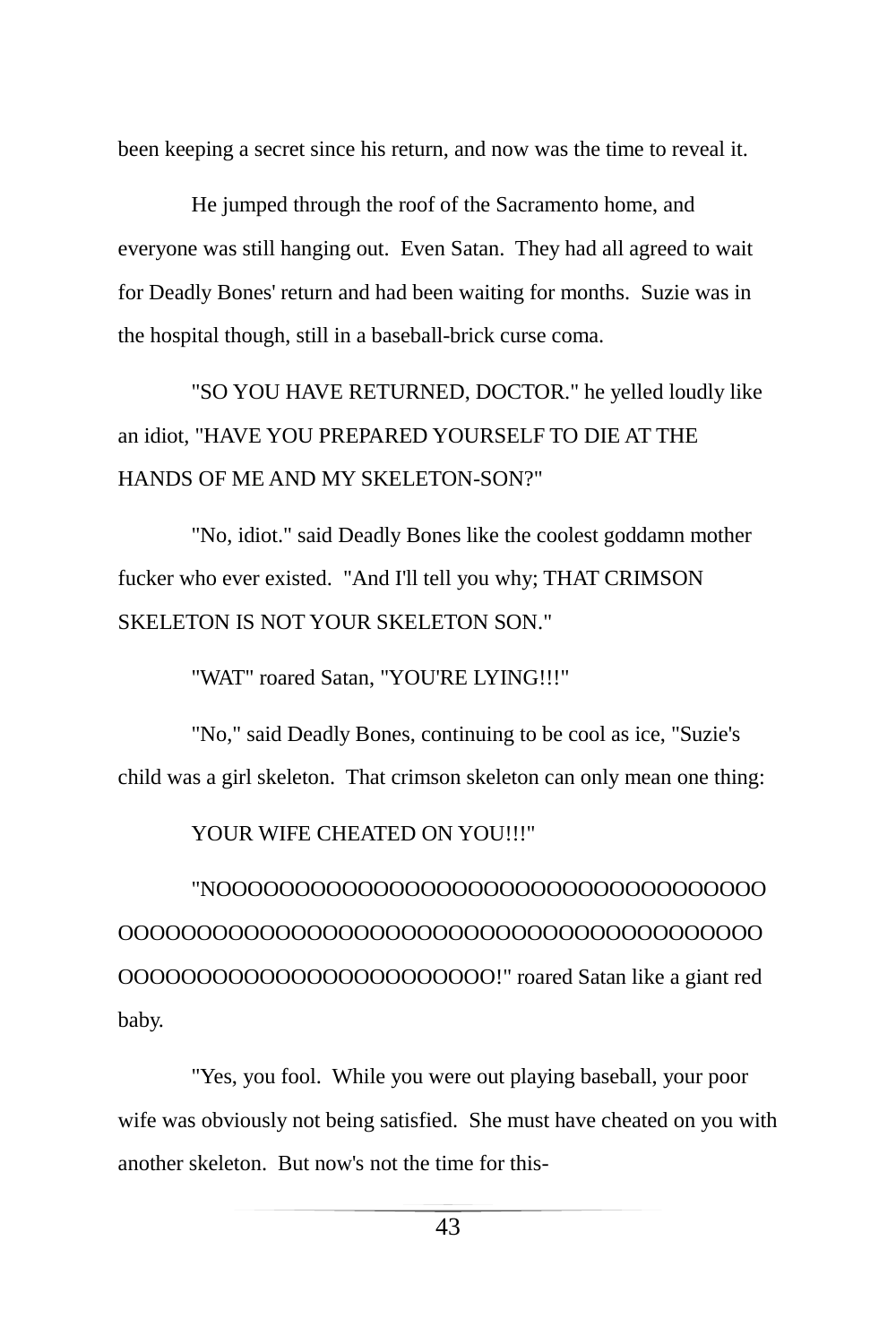"Oh, I think this is exactly the time for this." said Skeleton Sacramento, looking like a smug motherfucker.

## "Satan, IT WAS ME. \*I\* IMPREGNATED YOUR WIFE, AND CRIMSON SKELETON IS MY SON."

And then Crimson Skeleton stabbed Satan in the back with a boneknife.

"The ritual is complete!" laughed Skeleton Sacramento. "Finally, after all these years, my revenge is here!"

Blood fell from Satan's back and the hell-beasts were summoned. They started attacking Satan and he ran into the street to be mauled.

"Now, Skeleton Doctor #2, what else do you have to tell us?"

"Please, sir, call me Deadly Bones." said Deadly Bones. "I'm not the doctor I once was. I'm far more darker and mysterious and deadly."

"Ok" said Skeleton Sacramento.

"I'm here to bring you with me to kill the giant snake that killed your wife! And then I can fix the timelines!" said Deadly Bones.

"Oh...

Skeleton Sacramento's eye sockets lit up with rage and happiness.

"LET'S GO THEN!" he roared, "Crimson Skeleton, you stay here with Skeleton Doctor #1 and fix the house up. Skeleton Boss, I'm afraid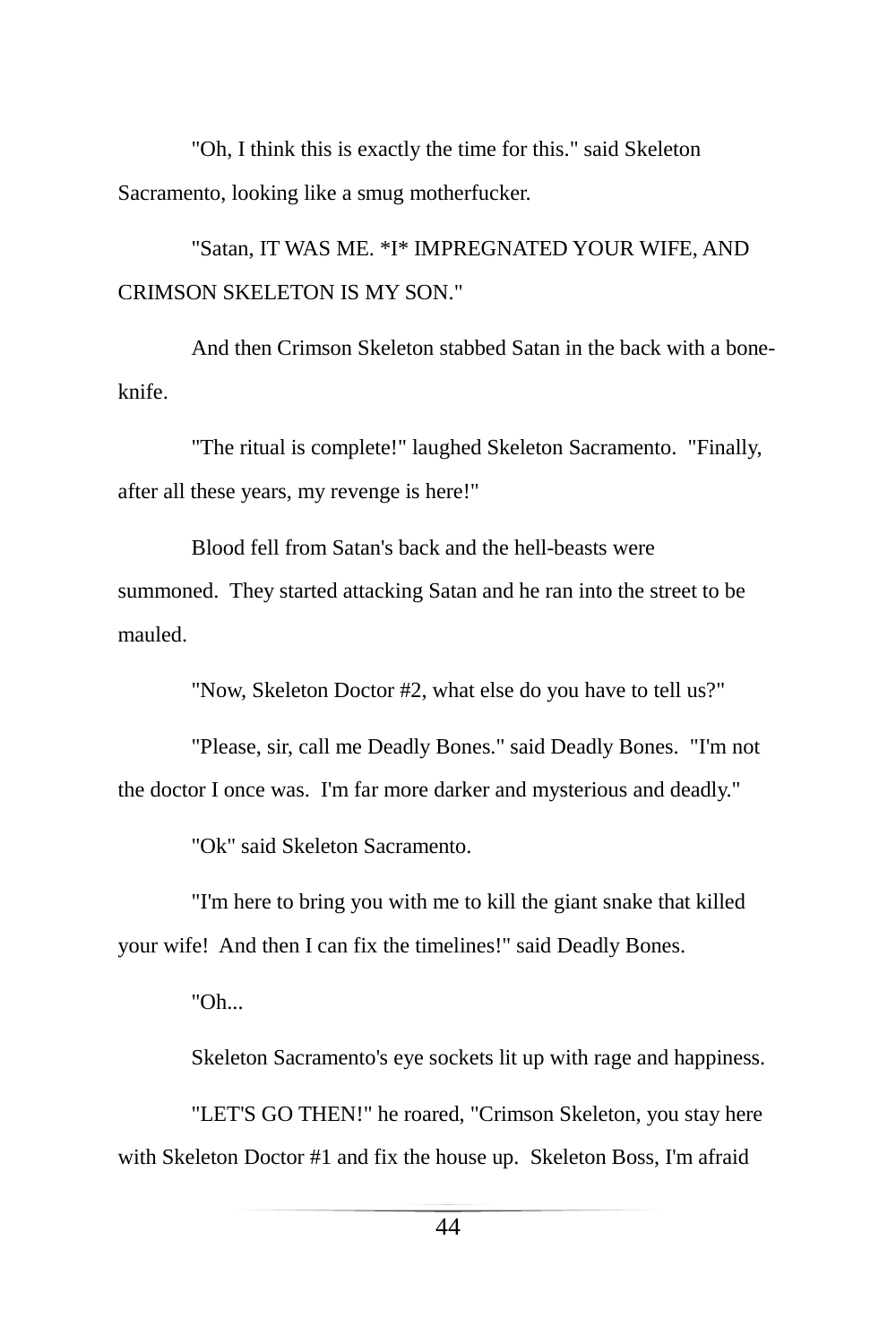I'm going to be late for work."

"Go." said Skeleton Boss, "Avenge your wife. And here, take this magical gift." and he handed Skeleton Sacramento a pair of brass knuckles infused with demonic super-magick.

"I received these brass knuckles from a demonic boxer after he couldn't pay me for handling his lawsuit. I murdered him and turned him into these brass knuckles. They will give you the power to punch the ever loving fuck out of anything."

"This is a wonderful gift!" said Skeleton Sacramento, "Thank you, Boss!"

"It's my pleasure, Sacramento. But let me warn you; do not use them in hatred. For as Friedrich Nietzsche once said, 'Beware that, when fighting monsters, you yourself do not become a monster.'"

"Thank you, Skeleton Boss. I also took Introduction to Philosophy."

"Let's get going" said Deadly Bones, and he kicked a hole in the wall and struck a pose, and then used his magic power to fix it after walking through it.

"Vengeance will finally be mine." said Skeleton Sacramento spookily.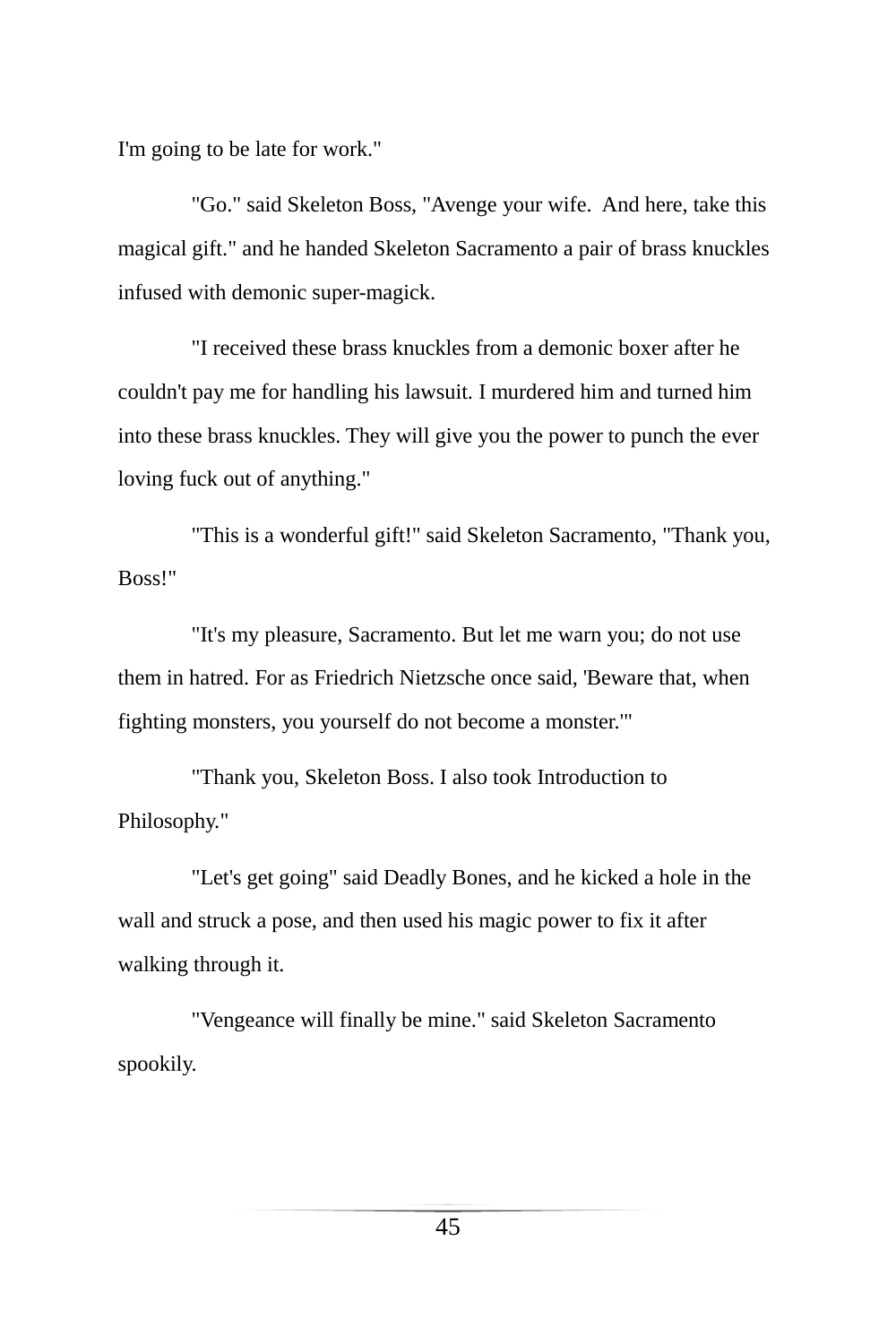#### Part XI: For Whom the Bones Toll

The B-Fighters flew through the air using Deadly Bones' godpowers. They stopped off at Mount Olympus, which Deadly Bones renamed Mount Deadly, and they resurrected Royvart the Barbarian with the Scroll of Resurrection.

"THANK YOU, SKELETON!" boomed Royvart, and he shook his hand.

"We'll have great need of your strength today, Royvart." said Godly Bones. "By the way, call me Godly Bones from now on."

They traveled to the Snake Pits, the home of all things slithery. Skeleton Sacramento's rage could not be contained.

"I'M COMING FOR YOU, WIFEKILLER!" he roared as spooky as anything's ever been.

And then the snake ambushed them and slapped them all out of the sky with its tail. All but Godly Bones and Skeleton Sacramento.

So really just Royvart. He landed at a bad angle and broke his neck.

Skeleton Sacramento resurrected him once again. Good thing Skeleton Boss gave him such a cool gift.

"I KILLED YOUR WIFE, BRO." hissed Wifekiller like a prick.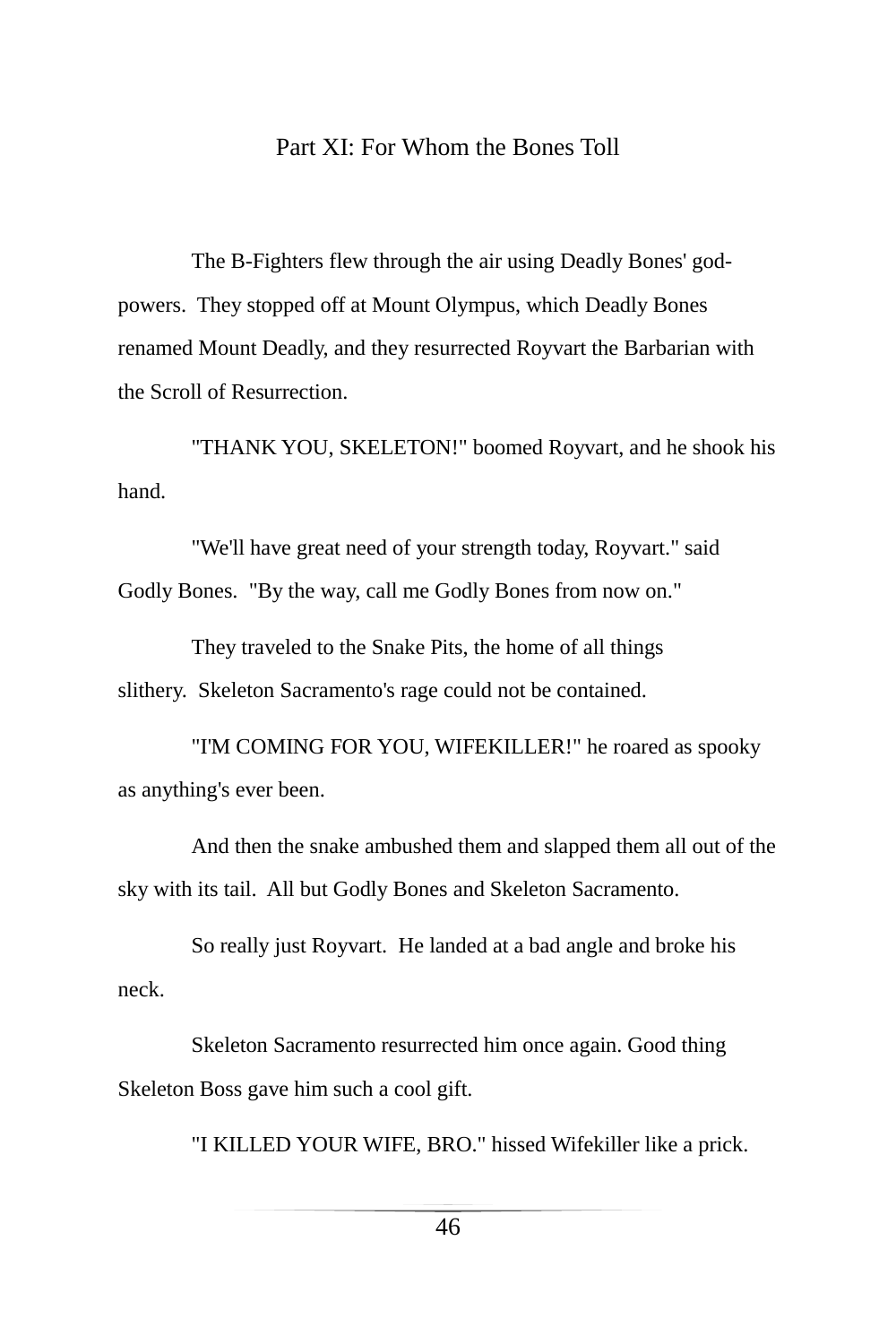"I know that, idiot! That's why I'm here to avenge her!" yelled Sacramento as he jumped from the sky on to the Wifekiller's head.

He punched the snake in the skull with such fury that even Godly Bones was amazed. No skeleton had ever been as angry as this skeleton. Surely.

The Wifekiller got a concussion and passed out. Godly Bones flew into its mouth and retrieved the Staff of Time.

"Is there a doctor in the house?" asked Royvart. "This snake has a concussion!"

"I DON'T GIVE A SHIT." said Skeleton Sacramento. "This snake killed my wife!"

"WAIT! WAIT!" said Godly Bones. "I... I... am a doctor... or I was..."

He looked in a conveniently placed mirror moodily.

"What have I become?" he asked spookily. "Is this the way things are supposed to be?"

"WHO EVEN AM I ANY MORE?!" roared Godly Dead Bones. "AM I A DOCTOR? A GOD? OR A MOOOONSSSTERRRR?!?!?!??!?!?!?!?!?!?"

And he flew into space with the Staff of Time and threw it into a black hole with majesty and grace like a badass.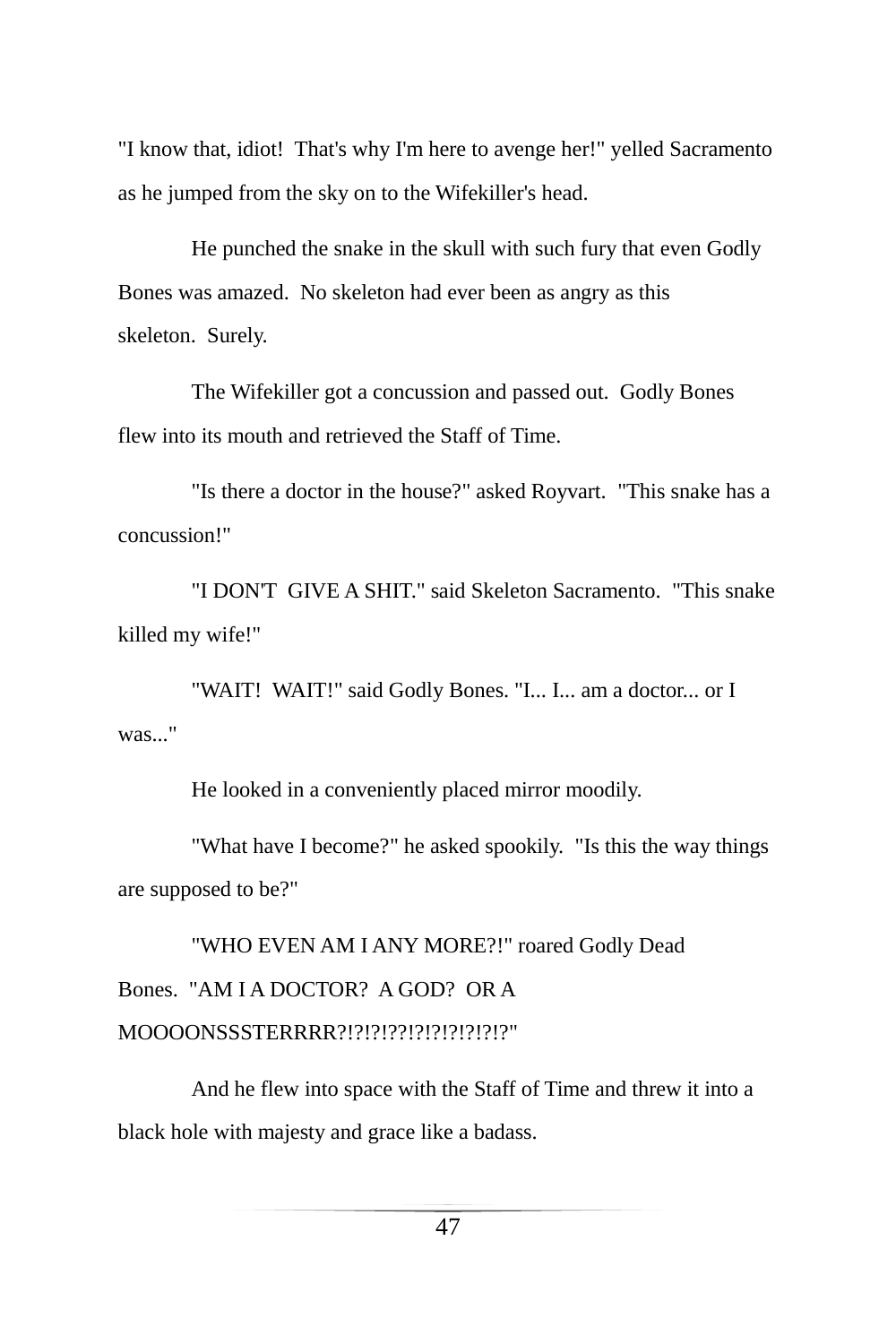"YOU FOOL!" yelled Master Makina, who had a habit of appearing out of thin air. "If the Staff of Time is destroyed, you won't be able to-whoaaa!"

And Bony Gods threw Master Makina into the black hole as well.

"I'M TIRED OF BEING A GOD." he yelled with all the spookiness of the cosmos.

He landed at the snake's side and used his doctor powers to help it.

"WHAT ARE YOU DOING!?" asked Sacramento. "This snake KILLED MY WIFE!"

"NO, my dear employer." said Godly Doctor, "This snake was merely slithering away from Satan. You know that. IT DID NOT MEAN TO. AND EVEN IF IT DID, WE CANNOT BLAME CREATURES FOR ACTING IN THEIR NATURE. IS IT NOT, AFTER ALL, ALL THEY ARE CAPABLE OF?" he said skeletonphilisophically.

"It is in the nature of snakes to run/slither when being hunted by assholes. And it is in the nature of Satan to be an asshole." he said. And he struck a cool pose. It was the Thinker pose- the sculpture by Auguste Rodin. God damn, what a cool pose.

"I'm not really an asshole." said Satan, who had just appeared then. "I just never had a mom growing up, so my life is shit."

"I know, Satan. And that's my fault." said Doctor God. "I murdered your mother because I forgot who I was."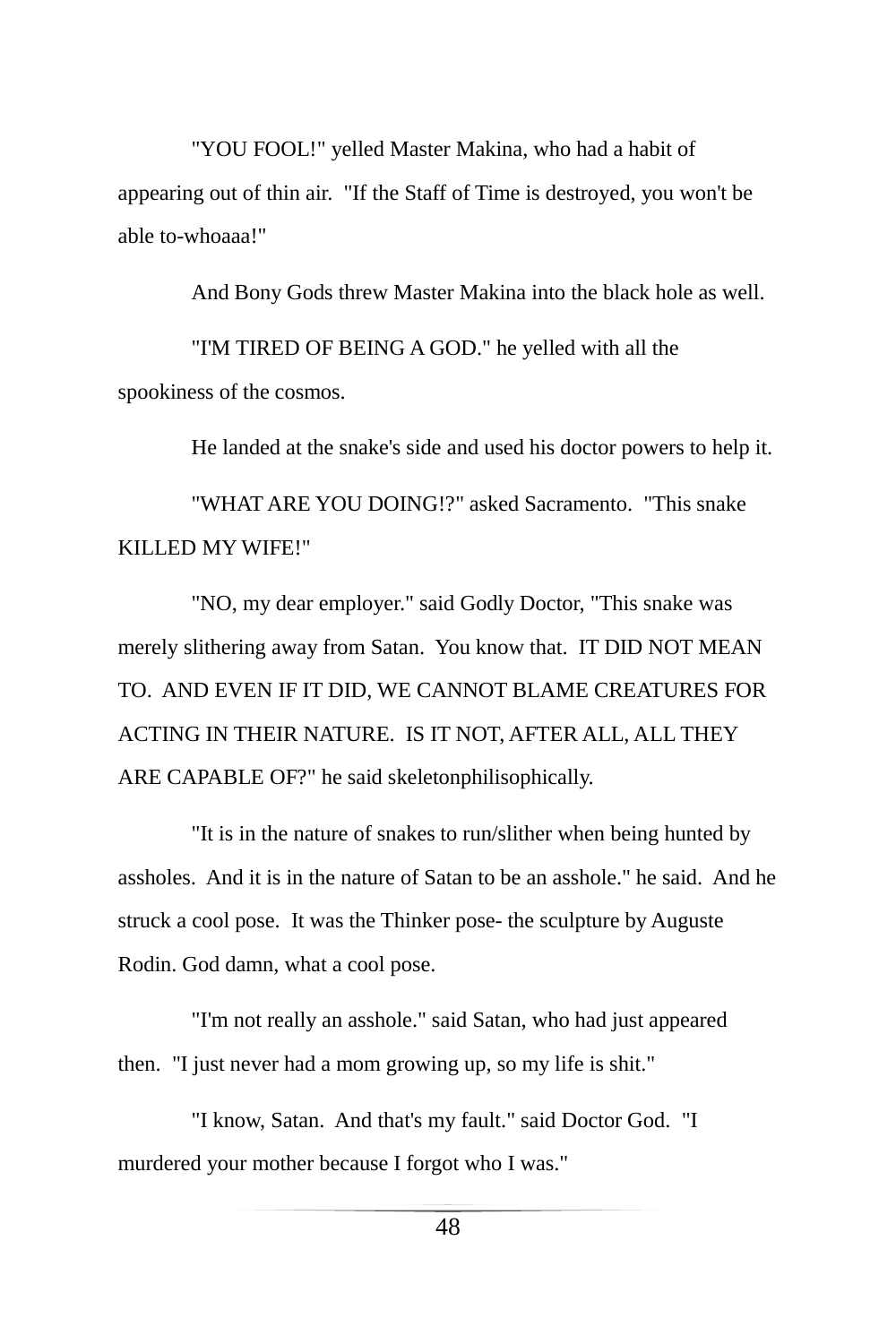"I'm not a killer." said Bonesly God Doctor. "I'm a Doctor."

"Can you ever forgive me for sleeping with your wife?" asked Sacramento to Satan.

"Only if you can forgive me for killing yours :3 " said Satan.

"I can."

And they embraced.

They all shared a group hug and flew home on a Magic Carpet they found. Deadly Doctor God gave up his powers and revived Zeus, who was grateful. Zeus fused all of the time travelers together with their current selves. Nice and neat. He tried to strike a really cool pose, but it wasn't nearly as cool as a Bonesly pose.

Royvart opened up a dojo, where he taught other people to be great fighters. It went out of business a few months later, and Royvart became a barber.

Skeleton Boss made Skeleton Sacramento a partner in the firm. And they worked hard to bring justice to everyone all over the underworld.

Skeleton Boy got his act together joined the Scare-vation Army, and helped bring spooky clothes to the needy.

KISS went on to become a famous musical group.

Skeleton Doctor gave up fighting for good and continued to be the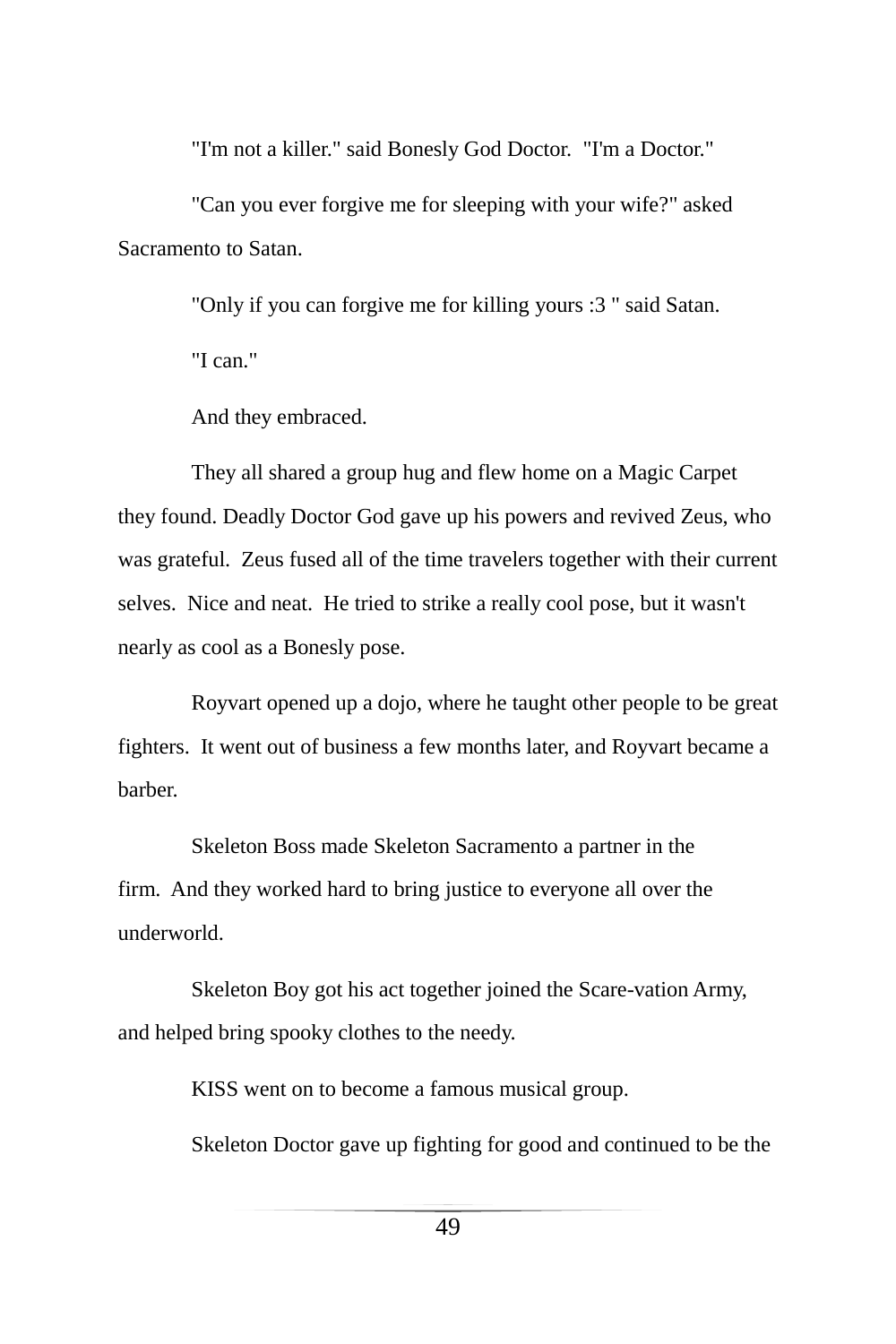best doctor ever. Especially since Goblin Doctor was still deader than shit.

Crimson Skeleton took up the mantle of Deadly Bones, and decided to make sure to always remain pure and true, and to never lose sight of himself.

Satan and his wife Salamandara reconciled their relationship after Satan became a better lover.

Johnny Thunder was returned from the Ghost Trap, where he had spent a lot of time thinking about his life. He decided he wanted to not be slowed down with marriage, so he broke up his engagement with Suzie. Suzie was fine with it because Johnny Thunder's a douchebag anyway and we all fucking know it.

Skeleton Sacramento asked Zeus to revive his dear wife Cynthia, and he did! What a nice thing.

Suzie Sacramento came out of her coma and was happy to be reunited with her friends and family. But what of her skeleton baby? Whose was it?

Salamandara explained that the Skeleton baby girl ran away into the woods right after she had been born. Skeleton babies are notorious for doing such spooky things.

Imagine walking in the woods and seeing a tiny skeleton walking toward you. Holy crap, that's spooky, I'm sorry I gave you such a fright.